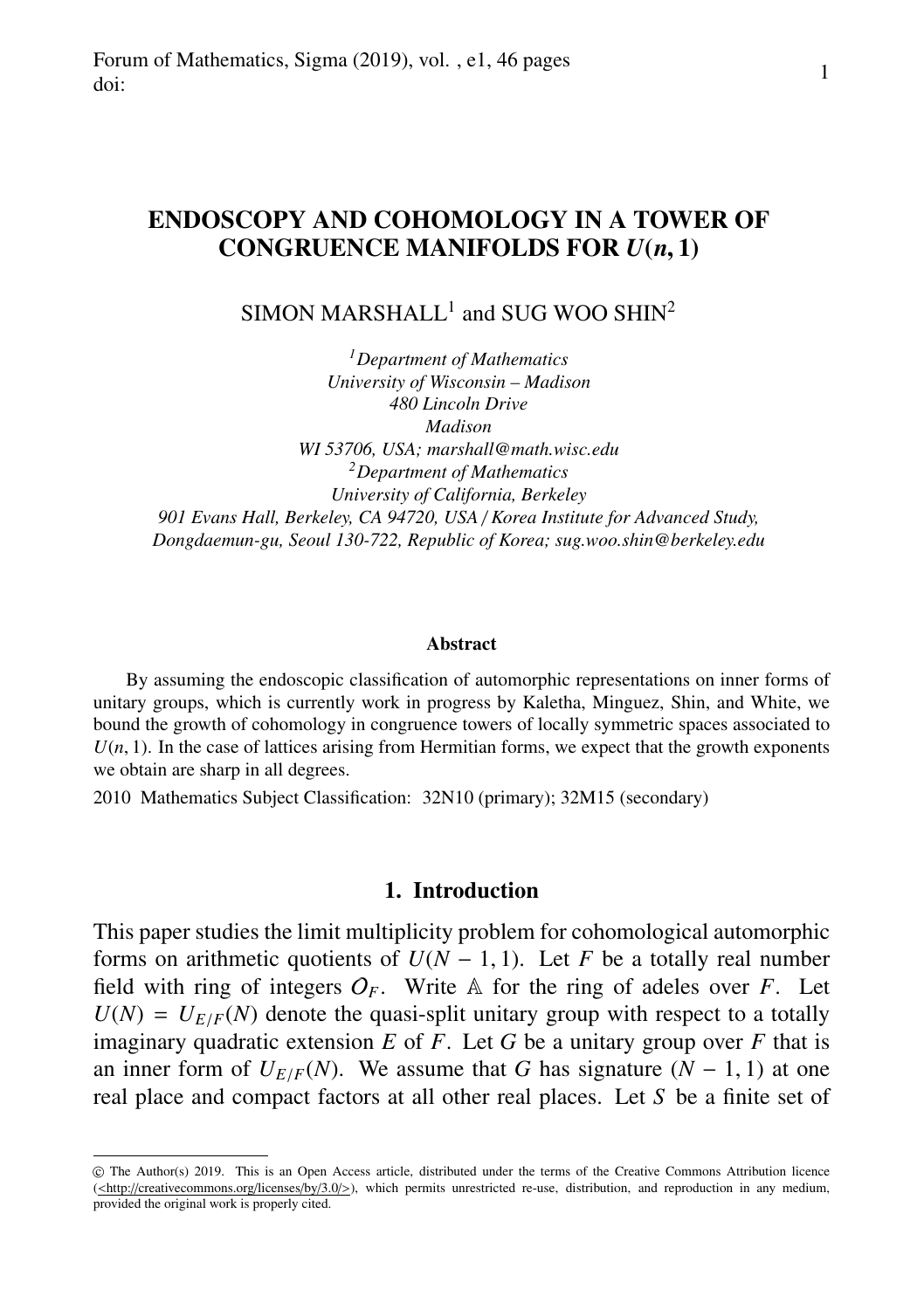places to be defined later, and which includes all infinite places, and let  $n \subset O_F$  be a nonzero ideal that is divisible only by primes away from S that split in  $E/F$ . be a nonzero ideal that is divisible only by primes away from *S* that split in *E*/*F*. We let *K*(n) ⊂ *G*( $\mathbb{A}_f$ ) be the compact congruence subgroup of level n, and let  $\Gamma(\mathfrak{n}) = G(F) \cap K(\mathfrak{n})$  be the congruence arithmetic lattice in  $U(N - 1, 1)$  of level <sup>n</sup> associated to *<sup>G</sup>*. Let *<sup>Y</sup>*(n) be the manifold <sup>Γ</sup>(n)\*U*(*<sup>N</sup>* <sup>−</sup> <sup>1</sup>, 1)/*U*(*<sup>N</sup>* <sup>−</sup> 1) <sup>×</sup> *<sup>U</sup>*(1), which is a connected finite volume complex hyperbolic manifold of complex dimension *N* − 1. (See (12) below for the precise definition.) Write  $h_{(2)}^d(Y(\mathfrak{n}))$  for the dimension of the  $L^2$ -cohomology of  $Y(\pi)$  in degree  $d \ge 0$ .

Theorem 1.1. *Assume the endoscopic classification for inner forms of U*(*N*) *stated in Theorem 1.7.1 of [16].*<sup>1</sup> *If d* < *<sup>N</sup>* <sup>−</sup> <sup>1</sup>*, we have*

$$
h_{(2)}^d(Y(\mathfrak{n})) \ll_{\epsilon} \text{vol}(Y(\mathfrak{n}))^{Nd/(N^2-1)+\epsilon}.
$$

The case  $d > N - 1$  follows by Poincaré duality. It is well known that The case *d* > *N* − 1 follows by Poincaré duality. It is well known that  $h_{(2)}^{N-1}(Y(\pi)) \sim \text{vol}(Y(\pi))$ . Previous results of this type in the case of *U*(2, 1) and *I*(2, 2) can be found in work of the first author [20, 19]  $U(2, 2)$  can be found in work of the first author [20, 19]; see also [12] for the case of  $U(N - 1, 1)$ case of  $U(N-1, 1)$ .

Theorem 1.1 fits into the general framework of estimating the asymptotic multiplicities of automorphic forms. We now recall the general formulation of this problem, and some of the previous results on it. Let *G* be a semisimple real algebraic group with no compact factors. We still write  $G$  for  $G(\mathbb{R})$ , the real group of R-points, if there is no danger of confusion. If  $\Gamma \subset G$  is a lattice and  $\pi$  an irreducible unitary representation of *G*, we let  $m(\pi, \Gamma)$  be the multiplicity π an irreducible unitary representation of *G*, we let  $m(\pi, \Gamma)$  be the multiplicity with which π appears in  $L^2(\Gamma \backslash G)$ . If we now assume that  $\Gamma$  is congruence with which  $\pi$  appears in  $L^2(\Gamma \backslash G)$ . If we now assume that  $\Gamma$  is congruence<br>arithmetic and that  $\Gamma \subset \Gamma$  is a family of principal congruence subgroups the arithmetic and that  $\Gamma_n \subset \Gamma$  is a family of principal congruence subgroups, the limit multiplicity problem is to provide estimates for  $m(\pi, \Gamma_n)$ .

A general principle that has emerged from work on this problem is that, the further  $\pi$  is from being discrete series, the better bounds one should be able to prove for  $m(\pi, \Gamma_n)$ . If we define  $V(n) = \text{vol}(\Gamma_n \backslash G)$ , the trivial bound (at least when  $\Gamma$  is cocompact) is  $m(\pi, \Gamma_n) \ll V(n)$ , and it is known from work of de George and Wallach [13] (if  $\Gamma$  is cocompact) and Savin [29] (if it is not) that this is realized if and only if  $\pi$  is in the discrete series. In the cocompact case, it also follows from [13] that if  $\pi$  is nontempered, then one has a bound of the

<sup>&</sup>lt;sup>1</sup> The introduction of [16] clarifies the conditionality of Theorem 1.7.1. In a nutshell, we are still waiting for the remaining case in Chaudouard–Laumon's proof of the weighted fundamental lemma and the papers [A25,A26] as cited in [1]. In addition we need the sequel papers [KMSb] and [KMSa] (still in preparation) as cited in [16] to complete the proof of Theorem 1.7.1 for pure inner forms and all inner forms of  $U(N)$ , respectively. In the meantime, the stabilization of the twisted trace formula has been completed by Moeglin–Waldspurger [23, 24], so this is no longer an obstacle.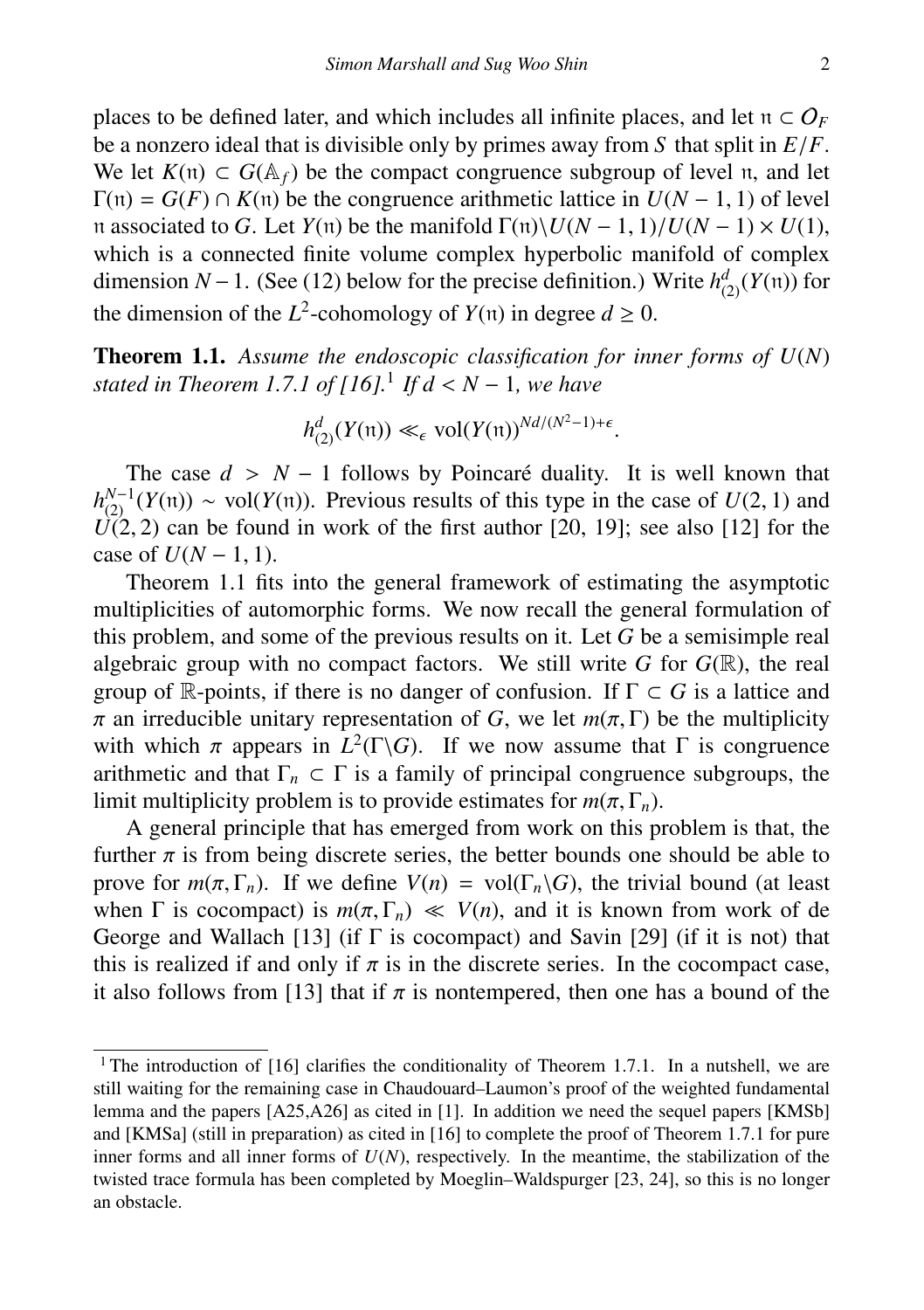form  $m(\pi, \Gamma_n) \ll V(n)^{1-\delta(\pi)}$  for some  $\delta(\pi) > 0$ ; see the introduction of [28] for an explanation of this principle, and [33] for an explicit determination of such a an explanation of this principle, and [33] for an explicit determination of such a  $\delta(\pi)$  in some cases.

For the most highly nontempered representation, namely the trivial one, one has  $m(\pi, \Gamma_n) = 1$ . Sarnak and Xue [28] made a conjecture that interpolates between this and  $m(\pi, \Gamma_n) \ll V(n)$  in the discrete series case. Define  $p(\pi)$  to be the infimum over *p* for which the *K*-finite matrix coefficients of  $\pi$  lie in  $L^p(G)$ .<br>We then have: We then have:

# **Conjecture 1** (Sarnak-Xue). *For fixed*  $\pi$ , we have  $m(\pi, \Gamma_n) \ll_{\epsilon} V(n)^{2/p(\pi)+\epsilon}$ .

Note that Conjecture 1 is weaker than the trivial bound in both cases of  $\pi$ discrete or trivial. The point is that it is much stronger for general nontempered  $\pi$  than what one can prove using the methods of deGeorge–Wallach mentioned above. Sarnak and Xue established Conjecture 1 for  $SL(2, \mathbb{R})$  or  $SL(2, \mathbb{C})$ , and proved an approximation for  $SU(2, 1)$  that, in our setting, implies that and proved an approximation for  $SU(2, 1)$  that, in our setting, implies that  $h^1(Y(\mathfrak{n})) \ll \text{vol}(Y(\mathfrak{n}))^{7/12+\epsilon}$  when  $N = 3$  and  $\Gamma$  is cocompact and arises from a Hermitian form.

We show in Proposition 3.1 that the representations  $\pi$  of  $U(N - 1, 1)$  contributing to  $h_{(2)}^d(Y(n))$  all have  $p(\pi) \ge 2(N-1)/d$ . In the setting of Theorem 1.1, Conjecture 1 therefore predicts that  $h_{(2)}^d(Y(\pi)) \ll_{\epsilon} \text{vol}(Y(\pi))^{d/(N-1)+\epsilon}$ , so that Theorem 1.1 in fact represents a strengthening of this conjecture.

We note that there has also been significant progress recently on the problem of showing that the normalized discrete spectral measure of  $L^2(\Gamma_n\backslash G)$  tends weakly to the Plancherel measure of *G*. This work is in some sense orthogonal to ours, and as formulated these results do not provide information on  $m(\pi, \Gamma_n)$ beyond showing that  $m(\pi, \Gamma_n)/V(n)$  approaches the expected value.

1.1. Outline of the proof. We go back to the unitary group *G* over *F* introduced at the very beginning. Let  $K_{\infty}$  denote a maximal compact subgroup of  $G(F \otimes_{\mathbb{Q}} \mathbb{R})$  so that  $K_{\infty}$  is isomorphic to  $U(N-1) \times U(1) \times U(N)^{[F:\mathbb{Q}]-1}$ . It will be more convenient for us to work on the possibly disconnected arithmetic quotients  $X(\mathfrak{n}) = G(F) \backslash G(\mathbb{A}) / K(\mathfrak{n}) K_{\infty}$ . If  $q_v$  denotes the order of the residue field of  $F_v$ , we prove the following more precise bound.

Theorem 1.2. *Assume the endoscopic classification for inner forms of U*(*N*) *stated in Theorem 1.7.1 of [16]. If d* < *<sup>N</sup>* <sup>−</sup> <sup>1</sup>*, we have*

$$
h_{(2)}^{d}(X(\mathfrak{n})) \ll \prod_{v \mid \mathfrak{n}} (1 - 1/q_v) N \mathfrak{n}^{Nd+1},
$$

*except when*  $N = 4$  *and*  $d = 2$  *when we have*  $h_{(2)}^d(X(\mathfrak{n})) \ll_{\epsilon} N \mathfrak{n}^{Nd+1+\epsilon}$ .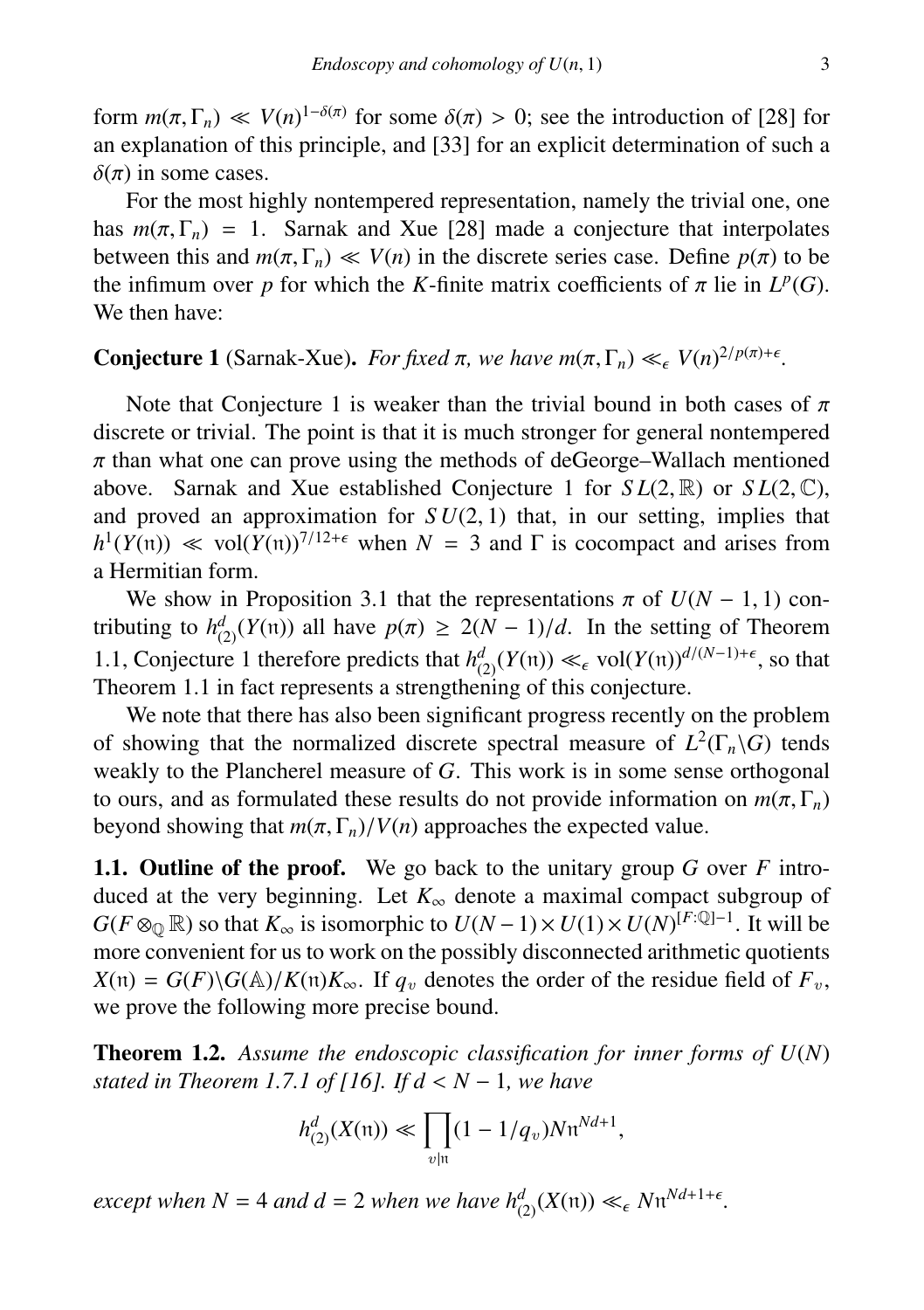Theorem 1.1 follows from this, as  $X(n)$  contains  $\gg_{\epsilon} Nn^{1-\epsilon}$  copies of  $Y(n)$ <br>we have  $vol(Y(n)) = Nu^{N^2-1+o(1)}$ . We now give an outline of the proof and we have vol $(Y(n)) = Nn^{N^2-1+o(1)}$ . We now give an outline of the proof of Theorem 1.2. For simplicity, we shall either omit or simplify much of the notation for things like Arthur parameters and packets. Because of this, all notation introduced here is temporary. (Refer to Section 2 below for unexplained notation.)

Let  $\Phi_{\text{sim}}(n)$  denote the set of conjugate self-dual cusp forms on  $GL(n, \mathbb{A}_F)$ , and let  $v(l)$  denote the unique irreducible (complex algebraic) representation of  $SL(2, \mathbb{C})$  of dimension *l*. Let  $U(n)$  be the quasi-split unitary group of degree *n* with respect to  $E/F$ . Let  $\Psi_2(n)$  denote the set of square-integrable Arthur parameters for  $U(n)$ , which are formal sums  $\psi = \phi_1 \boxtimes \nu(n_1) \boxplus \cdots \boxplus \phi_k \boxtimes \nu(n_k)$ <br>with  $\phi_1 \in \Phi_1$ . (*m*<sub>i</sub>) subject to certain conditions including that  $n = \sum_{i=1}^k n_i m_i$  and with  $\phi_i \in \Phi_{\text{sim}}(m_i)$ , subject to certain conditions including that  $n = \sum_{i \geq 1} n_i m_i$  and that the pairs  $\phi_i \boxtimes v(n_i)$  have to be distinct. Any  $\phi \in \Phi_{\geq 0}(n)$  (resp.  $\psi \in \Psi_2(n)$ ) that the pairs  $\phi_i \boxtimes v(n_i)$  have to be distinct. Any  $\phi \in \Phi_{\text{sim}}(n)$  (resp.  $\psi \in \Psi_2(n)$ )<br>has localizations  $\phi$  (resp.  $\psi$ ), which are local Langlands parameters (resp. has localizations  $\phi_n$  (resp.  $\psi_n$ ), which are local Langlands parameters (resp. Arthur parameters) for  $U(n)$ . To each  $\psi \in \Psi_2(N)$  and each place v of *F*, there is associated a local packet  $\Pi_{\psi_{v}}(G)$  of representations of  $G(F_{v})$ , and a closel posited  $\Pi_{v}(G) = \Pi \Pi_{v}(G)$ . If  $\psi_{v} \in W(M)$  and  $K \subset G(A)$ , we define global packet  $\Pi_{\psi}(G) = \prod \Pi_{\psi_{\psi}}(G)$ . If  $\psi \in \Psi_2(N)$  and  $K \subset G(\mathbb{A}_f)$  we define  $\dim_G(K, \psi) = \sum_{\psi} \dim(\pi^K)$ . Similarly, one may associate to  $\psi \in \Psi_2(n)$  and  $\dim_G(K, \psi) = \sum_{\pi \in \Pi_{\psi}(G)} \dim(\pi_K^K)$ . Similarly, one may associate to  $\psi \in \Psi_2(n)$  as packet  $\Pi_{\psi}(U(n)) = \prod_{\mu} \Pi_{\psi_{\psi}}(U(n))$  for  $U(n, \mathbb{A})$ , and we define  $\dim_{U(n)}(K, \psi)$  for  $K \subset U(n, \mathbb{A})$  analogously to  $\dim_{U}(K, \psi)$  $K \subset U(n, \mathbb{A}_f)$  analogously to dim<sub>*G*</sub>(*K*,  $\psi$ ).

The main result of the endoscopic classification implies that the automorphic spectrum of *G* is contained in the union of  $\Pi_{\psi}(G)$  for  $\psi \in \Psi_2(N)$ . If we combine this classification with Matsushima's formula, we have

$$
h_{(2)}^d(X(\mathfrak{n})) \le \sum_{\psi \in \Psi_2(N)} \sum_{\pi \in \Pi_{\psi}(G)} \dim H^d(\mathfrak{g}, K_{\infty}; \pi_{\infty}) \dim \pi_f^{K(\mathfrak{n})},\tag{1}
$$

where  $H^d(g, K_\infty; \pi_\infty)$  denotes the relative Lie algebra cohomology of  $\pi_\infty$  as in<br>[6] The main part of the proof involves using the structure of the packets  $\Pi_a(G)$ [6]. The main part of the proof involves using the structure of the packets  $\Pi_{\psi}(G)$ to bound the right hand side of (1) in terms of global multiplicities on smaller quasi-split unitary groups, which we then bound using a theorem of Savin. The key fact that allows us to control the power of *N*n we obtain is due to Bergeron, Millson, and Moeglin [3, Prop 13.2], and essentially states that if there exists  $\pi \in \Pi_{\psi}(G)$  with  $H^{d}(\mathfrak{g}, K_{\infty}; \pi_{\infty}) \neq 0$ , then  $\psi$  must contain a representation  $v(n)$ <br>with  $n > N - d$ with  $n > N - d$ .

We define a shape to be a list of pairs  $(n_1, m_1), \ldots, (n_k, m_k)$  with  $\sum_{i \geq 1} m_i n_i$  = and may naturally talk about the shape of an Arthur narameter. If  $S =$ *N*, and may naturally talk about the shape of an Arthur parameter. If  $S =$  $(n_1, m_1), \ldots, (n_k, m_k)$  is a shape, we let  $\Psi_2(N)$ <sub>S</sub>  $\subset \Psi_2(N)$  be the set of parameters having that shape. If  $\psi \in \Psi_2(N)_S$ , we let  $\phi_i \in \Phi_{\text{sim}}(m_i)$  be the terms in the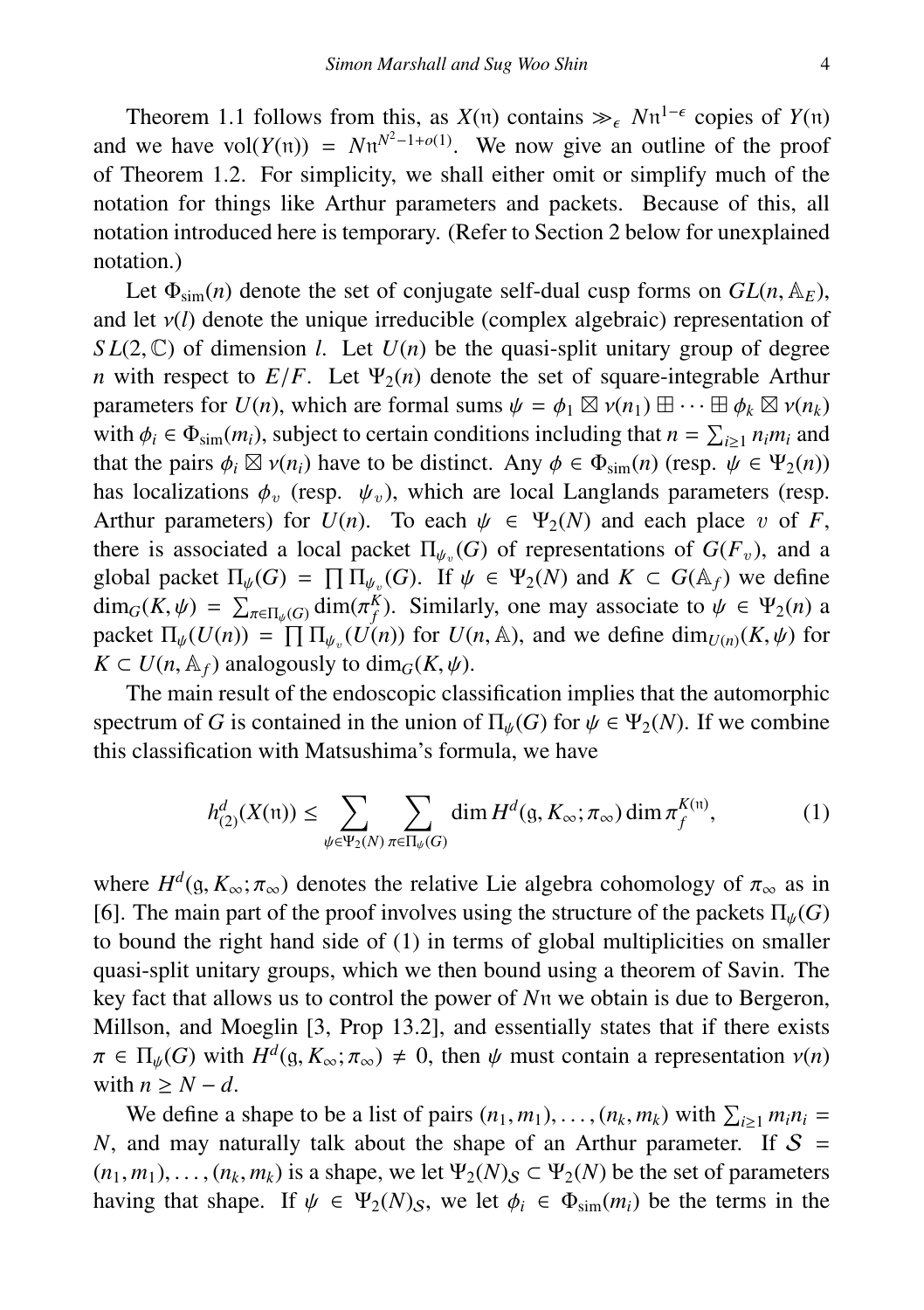decomposition  $\psi = \phi_1 \boxtimes \nu(n_1) \boxplus \cdots \boxplus \phi_k \boxtimes \nu(n_k)$ . We also define  $P_S$  to be the standard parabolic in  $GL_N$  of type standard parabolic in *GL<sup>N</sup>* of type

$$
(\underbrace{m_1,\ldots,m_1}_{n_1 \text{ times}},\ldots,\underbrace{m_k,\ldots,m_k}_{n_k \text{ times}}).
$$

We now fix S, and bound the contribution to (1) from  $\Psi_2(N)_S$ , which we denote  $h_{(2)}^d(X(\mathfrak{n}))$ <sub>S</sub>. As mentioned above, we may assume that  $n_1 \geq N - d$ . We may restrict our attention to those  $\psi \in \Psi_2(N)$  for which there is  $\pi \in \Pi_{\psi}(G)$  with  $H^d$ (g,  $K_\infty$ ;  $\pi_\infty$ )  $\neq$  0. This condition restricts  $\psi_\infty$ , and hence  $\phi_{i,\infty}$ , to finite sets which we denote  $\Psi$  and  $\Phi$ . so that which we denote  $\Psi_{\infty}$  and  $\Phi_{i,\infty}$ , so that

$$
h_{(2)}^d(X(\mathfrak{n}))_S \ll \sum_{\substack{\psi \in \Psi_2(N)_S \\ \psi_\infty \in \Psi_\infty}} \dim_G(K(\mathfrak{n}), \psi).
$$

In Section 5 we prove Proposition 5.1, which states that if the principal congruence subgroups  $K_i(\mathfrak{n}) \subset U(m_i, \mathbb{A}_f)$  are chosen correctly, then one can bound<br> $\dim_{\mathcal{O}}(K(\mathfrak{n}) \cdot \mu)$  in terms of dim $\mu_i \cdot (K(\mathfrak{n}) \cdot \mu)$ . For most choices of S, this bound  $\dim_G(K(\mathfrak{n}), \psi)$  in terms of  $\dim_{U(m_i)}(K_i(\mathfrak{n}), \phi_i)$ . For most choices of S, this bound has the form

$$
\dim_G(K(\mathfrak{n}),\psi) \ll N \mathfrak{n}^{\dim GL_N/P_{S}+\epsilon} \prod_{i=1}^k \dim_{U(m_i)}(K_i(\mathfrak{n}),\phi_i)^{n_i}.
$$
 (2)

We prove this bound by factorizing both sides over places of *F*. At nonsplit places we apply the trace identities that appear in the definition of the local packets  $\Pi_{\psi_v}(G)$ . At split places,  $\Pi_{\psi_v}(G)$  is a singleton  $\{\pi_v\}$ , and we use the description of  $\pi$  as the Langlands quotient of a representation induced from  $P_0$ description of  $\pi_v$  as the Langlands quotient of a representation induced from  $P_S$ .

We next sum the bound (2) over  $\psi \in \Psi_2(N)_S$ , or equivalently we sum  $\phi_i$  over  $\Phi_{\text{sim}}(m_i)$ , which gives

$$
h_{(2)}^d(X(\mathfrak{n}))_S \ll N\mathfrak{n}^{\dim GL_N/P_S + \epsilon} \prod_{i=1}^k \sum_{\substack{\phi_i \in \Phi_{\text{sim}}(m_i) \\ \phi_{i,\infty} \in \Phi_{i,\infty}}} \dim_{U(m_i)} (K_i(\mathfrak{n}), \phi_i)^{n_i}
$$
  

$$
\leq N\mathfrak{n}^{\dim GL_N/P_S + \epsilon} \prod_{i=1}^k \left( \sum_{\substack{\phi_i \in \Phi_{\text{sim}}(m_i) \\ \phi_{i,\infty} \in \Phi_{i,\infty}}} \dim_{U(m_i)} (K_i(\mathfrak{n}), \phi_i) \right)^{n_i}.
$$
 (3)

If we define  $\Theta_{i,\infty}$  to be the union of  $\Pi_{\phi_{i,\infty}}(U(m_i))$  over  $\phi_{i,\infty} \in \Phi_{i,\infty}$ , then  $\Theta_{i,\infty}$ <br>is finite. Moreover, because the parameters  $\phi$ , are simple generic, the packet is finite. Moreover, because the parameters  $\phi_i$  are simple generic, the packet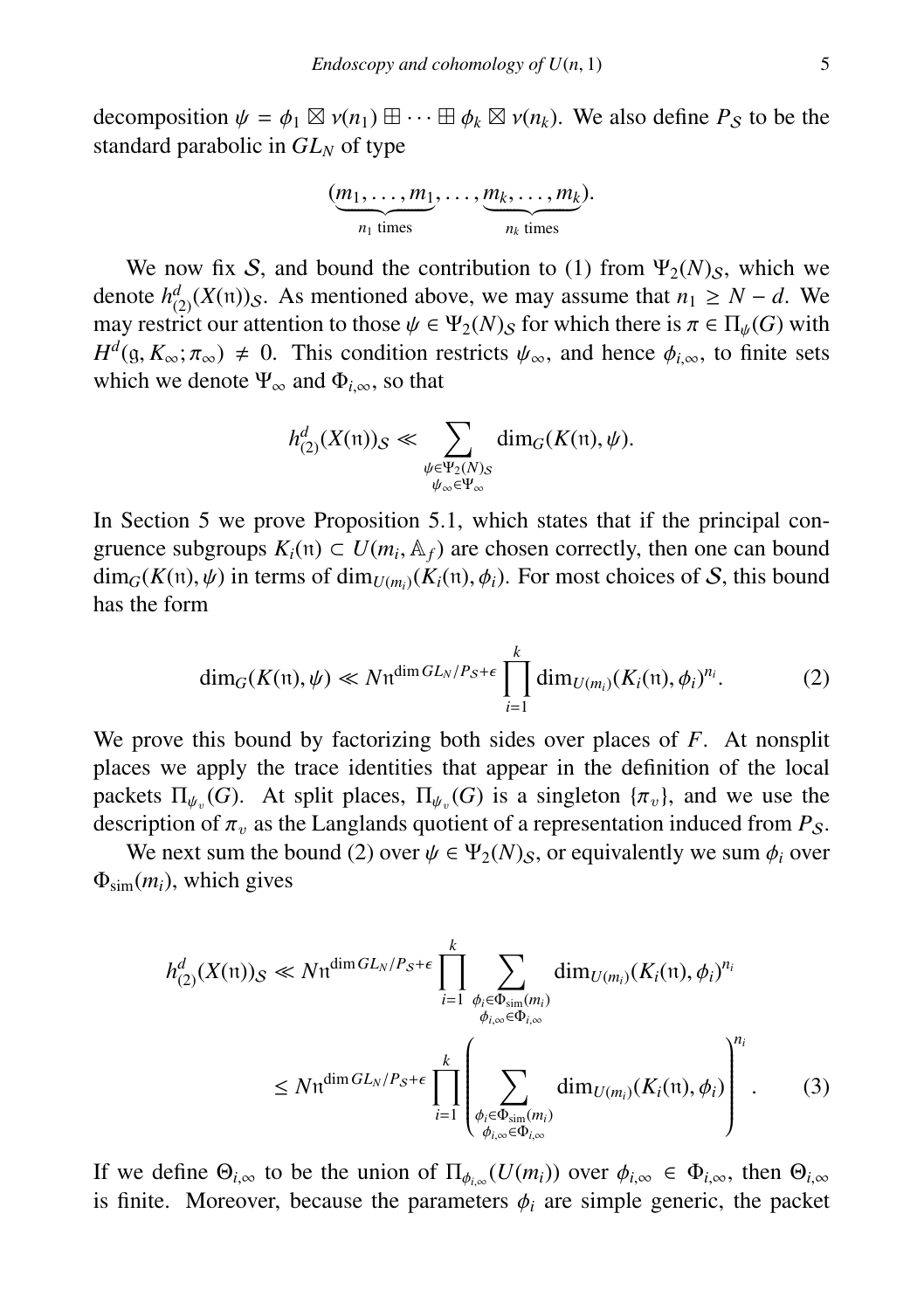$\Pi_{\phi_i}(U(m_i))$  is stable, so all representations in it occur discretely on  $U(m_i)$ . This implies that implies that

$$
\sum_{\substack{\phi_i \in \Phi_{\text{sim}}(m_i) \\ \phi_{i,\infty} \in \Phi_{i,\infty}}} \dim_{U(m_i)}(K_i(\mathfrak{n}), \phi_i) \leq \sum_{\pi_{\infty} \in \Theta_{i,\infty}} m(\pi_{\infty}, \mathfrak{n}),
$$
\n(4)

where  $m(\pi_{\infty}, \pi)$  denotes the multiplicity of  $\pi_{\infty}$  in  $L_{disc}^2(U(m_i, F) \setminus U(m_i, \mathbb{A})/K_i(\pi))$ .<br>In fact it follows from the known cases of the Ramanuian conjecture that  $\pi$  is In fact it follows from the known cases of the Ramanujan conjecture that  $\pi_{\infty}$  is tempered, so  $\pi_{\infty}$  appears only in the cuspidal spectrum. Then a theorem of Savin tempered, so  $\pi_{\infty}$  appears only in the cuspidal spectrum. Then a theorem of Savin [29] gives  $m(\pi - \mu) \ll N \mu^{m_f^2}$  for all  $\pi$ . Combining this with (3) and (4) gives a [29] gives  $m(\pi_\infty, \mathfrak{n}) \ll N\mathfrak{n}^{m_i^2}$  for all  $\pi_\infty$ . Combining this with (3) and (4) gives a bound bound

$$
h_{(2)}^d(X(\mathfrak{n}))_{\mathcal{S}} \ll N \mathfrak{n}^{\dim GL_N/U_{\mathcal{S}}+\epsilon}
$$

where  $U_S$  is the unipotent radical of  $P_S$ . Showing that dim  $GL_N/U_S \leq Nd + 1$ completes the proof.

The role played by the cohomological degree in this argument is that  $\dim U_s$ must be large if *d* is small, because of the bound  $n_1 \ge N - d$ . However, it should be noted that the bound dim  $GL_N/U_S \leq Nd + 1$  does not need to hold if  $m_1 \leq 3$ , and in these cases there are some additional steps one must take to optimize the argument to obtain the exponent  $Nd + 1$ . We will describe them in the course of the proof in the main body except for the following key input, which may be of independent interest. Namely we give in Lemma A.1 a uniform bound (which is significantly better than a trivial bound; see the remark below Lemma A.1) on the dimension of invariant vectors in supercuspidal representations of *GL*(*r*) under principal congruence subgroups. By a uniform bound we mean a bound which is independent of the representation (and only depends on the residue field cardinality and the level of congruence subgroup). The asymptotic growth of the invariant dimension is fairly well understood if a representation is fixed but not otherwise. Analogous uniform bounds, on which our paper sheds some light, should be useful for bounding the growth of cohomology of other locally symmetric spaces.

In an earlier version of this paper, we obtained bounds for invariant vectors in supercuspidal representations of  $GL_2$  and  $GL_3$  (which are the only cases we need here) by a different method, which involved explicitly constructing the representations. The argument for *GL*<sup>3</sup> may be of independent interest, and we have included it in Appendix B. The argument for  $GL_2$  is more routine, and may be found in an earlier version of this paper on the arXiv. It applied the construction described in [14, Section 7.A], which for a *p*-adic field *L* with  $p \neq 2$ , produces supercuspidals  $\pi$  for  $GL_2(L)$  from a quadratic extension  $L'/L$ <br>and a character  $\nu$  of  $L'^{\times}$ . Moreover, all supercuspidals are obtained in this way and a character  $\chi$  of  $L^{\prime\prime}$ . Moreover, all supercuspidals are obtained in this way.<br>The construction realizes  $\pi$  on the Schwarz space  $S(L^{\prime})$  and the formulas it The construction realizes  $\pi$  on the Schwarz space  $S(L')$ , and the formulas it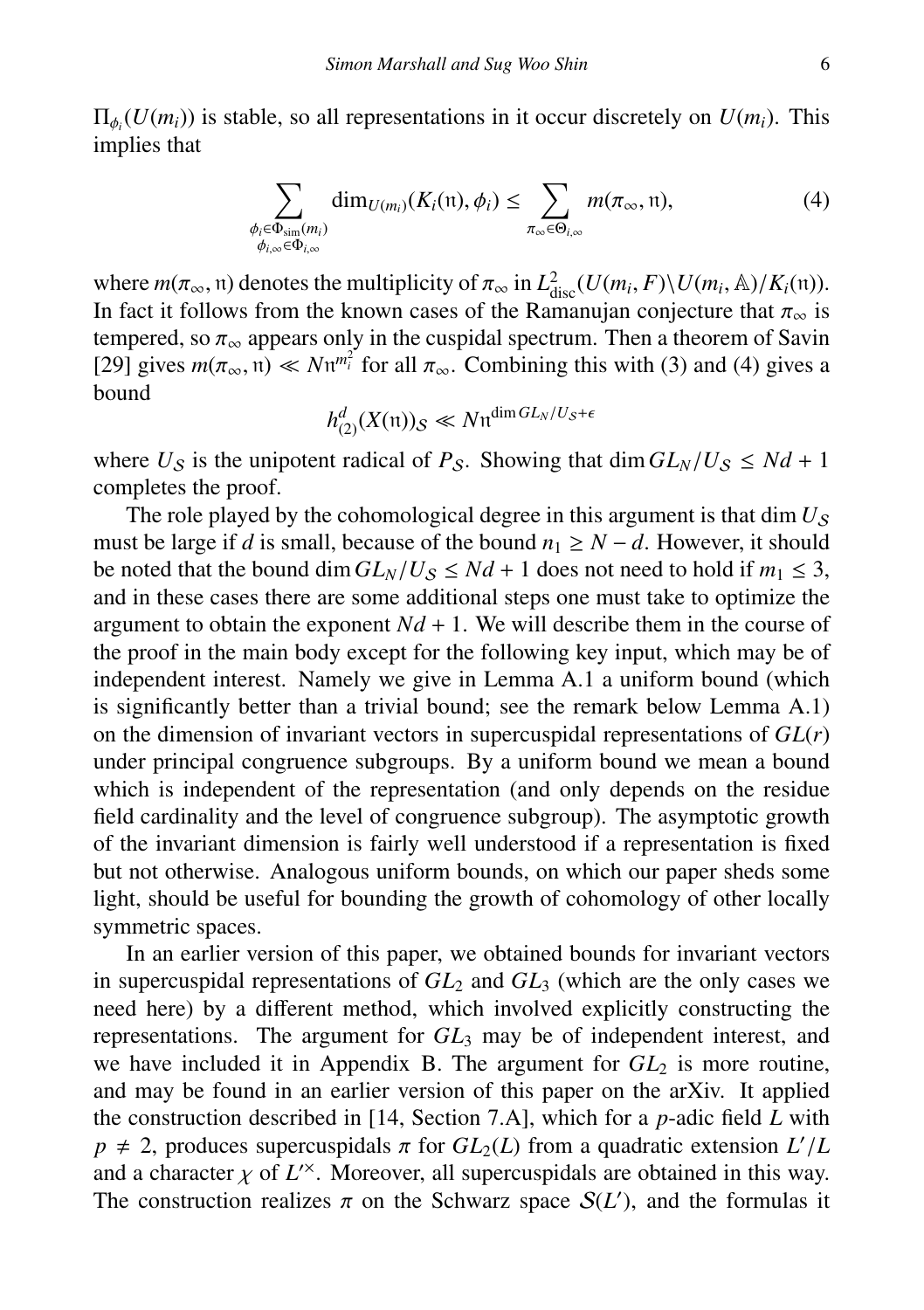provides for the action of  $GL_2(L)$  on  $\mathcal{S}(L')$  easily let one bound the fixed vectors in  $\pi$ . The bound we obtain is dim  $\pi^{K(n)} \leq q^n(1 + 1/q)$ , where q is the order of the residue field of L and  $K(n) \leq GL_2(L)$  is the principal congruence subgroup the residue field of *L* and  $K(n) < GL_2(L)$  is the principal congruence subgroup of depth *n*.

The proof of Theorem 1.2 in fact shows that  $h_{(2)}^d(X(\pi))_S \ll_{\epsilon} N \pi^{Nd+\epsilon}$ , except<br>on  $S = (M_d, d, 1), (1, d)$  or in the exceptional association  $M_d = 1$ ,  $d = 2$ , and when  $S = (N - d, 1), (1, d)$ , or in the exceptional case when  $N = 4$ ,  $d = 2$ , and  $S = (2, 2)$ . Moreover, when  $S = (N - d, 1), (1, d)$  we expect that the bound  $h_{(2)}^d(X(\mathfrak{n}))_S \ll_{\epsilon} N^{\mathfrak{n}^d+1+\epsilon}$  is sharp when *G* arises from a Hermitian form, so that the majority of  $H^d_{(2)}(X(\mathfrak{n}))$  comes from parameters of this shape. By [3, Theorem 10.1], these forms are theta lifted from a Hermitian space of dimension *d*, and it may therefore be possible to prove that Theorem 1.2 is sharp using the theta lift. Note that this is done in [12], but in a slightly different setting to Theorem 1.2. In particular, it is proved there that  $h_{(2)}^d(X(\mathfrak{n})) \gg N\mathfrak{n}^{Nd+1}$  if *G* arises from a Hermitian form,  $d < N/2$ , and n has the form  $\epsilon p^k$ , where c is a fixed ideal of *F* that is sufficiently divisible and n is a fixed prime of *F* that is inert in *F* that is sufficiently divisible, and p is a fixed prime of *F* that is inert in *E*.

The reader may be curious as to how we can expect our bound to be sharp, when at a key point in the proof (Lemma 5.2) we seem to bound the dimension of the space of *K*-invariants in a quotient of an induced representation by the invariants in the whole induced representation. We remark that Lemma 5.2 is actually more efficient than this for certain S. In particular, when  $S =$ (*<sup>N</sup>* <sup>−</sup>*d*, 1), (1, *<sup>d</sup>*) (which should give the main contribution), the bound of Lemma 5.2 is sharp.

Finally we remark that it should be possible to adapt much of our arguments to unitary groups of other signatures, notwithstanding combinatorial complexity. However the bound is not going to be optimal as the case of  $U(2, 2)$  already shows [19]. We would need a sharper uniform bound than dim  $\pi^{K(n)} \ll q^{d(d-1)n/2}$ <br>when  $\pi$  runs over non-generic representations of  $GI$ . when  $\pi$  runs over non-generic representations of  $GL_d$ .

1.2. Acknowledgements. We would like to thank Nicolas Bergeron for helpful discussions. The first author was supported by the NSF under grant no. 1501230, and under grant no. 1440140 while in residence at MSRI in Berkeley, California, during the spring of 2017. He was also supported as the Neil Chriss and Natasha Herron Chriss Founders' Circle Member while at the IAS in 2017–18. The second author was supported by NSF grant no. 1501882 and a Sloan Fellowship.

## 2. Notation

Our notation and discussion in this section are based on [25] and [16]. (Similar summaries are given in [19] and [20] with more details in the quasisplit case.)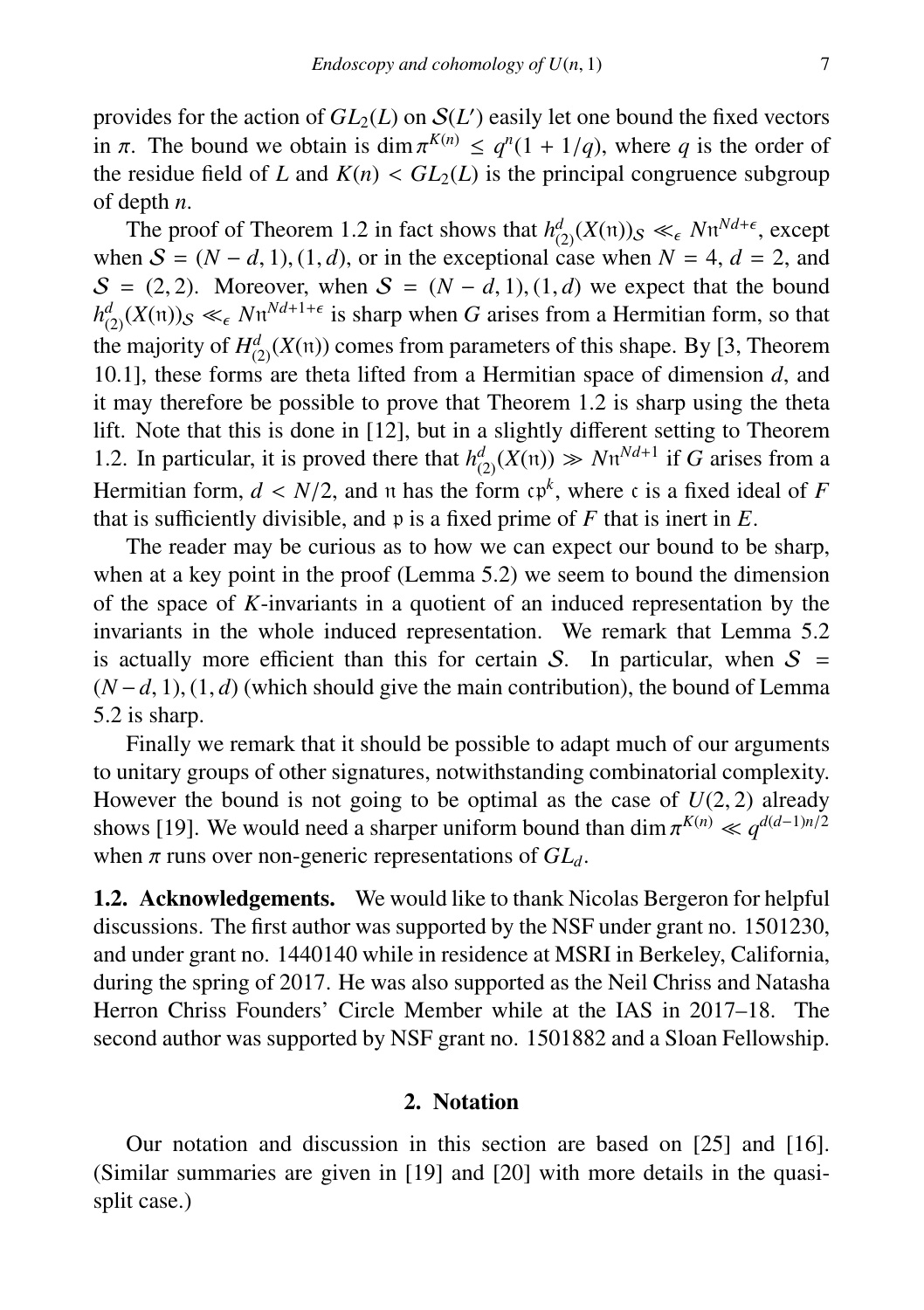Let *N* be a positive integer. Write *GL*(*N*) for the general linear group. Let *F* be a field of characteristic zero. Given a quadratic algebra *E* over *F*, we define  $U(N) = U_{E/F}(N)$  to be the quasi-split unitary group in *N* variables, defined by an antidiagonal matrix  $J_N$  with  $(-1)^{i-1}$  in the  $(i, N+1-i)$  entry, as in [16, 0.2.2].<br>The compact special unitary group in two variables is denoted by  $SU(2)$ . Let  $v(n)$ The compact special unitary group in two variables is denoted by  $SU(2)$ . Let  $v(n)$ denote its *n*-dimensional irreducible representation (unique up to isomorphism).

Assume that *F* is a local or global field of characteristic zero. Write  $W_F$  for the Weil group of *F*. For any connected reductive group *G* over *F*, its Langlands dual group is denoted by  $\widehat{G}$ . Let  ${}^L G = \widehat{G} \rtimes W_F$  denote the (Weil form of) *L*-group of *G*. Note that  ${}^LGL(N) = GL(N, \mathbb{C}) \times W_F$  and that  ${}^LU_{E/F}(N)$  may be explicitly described, cf. [16, 0.2.2].

Now assume that *F* is local. Define the local Langlands group  $L_F := W_F$ if *F* is archimedean and  $L_F := W_F \times SU(2)$  otherwise. An *A*-parameter is a continuous homomorphism  $\psi : L_F \times SL(2, \mathbb{C}) \rightarrow L_G$  commuting with the projection maps onto  $W_F$  such that  $\psi(L_F)$  has relatively compact image in  $\widehat{G}$ and that  $\psi$  restricted to  $SL(2,\mathbb{C})$  is a map of  $\mathbb{C}$ -algebraic groups into  $\overline{\hat{G}}$ . Two parameters are considered isomorphic if they are conjugate under  $\widehat{G}$ . Write  $Ψ(G)$  or  $Ψ(G, F)$  for the set of isomorphism classes of *A*-parameters. Define Ψ<sup>+</sup> (*G*) analogously without the condition on relatively compact image. Define  $s_{\psi} := \psi(1,-1)$  for any  $\psi \in \Psi^+(G)$ .<br>An *I*-parameter is  $\psi^+ \in \Psi^+$ 

An *L*-parameter is  $\psi^+ \in \Psi^+(G)$  which is trivial on the *SL*(2, C)-factor<br>ternal to *L*<sub>D</sub>). The subset of *L*-parameters (up to isomorphism) is denoted (external to  $L_F$ ). The subset of *L*-parameters (up to isomorphism) is denoted by  $\Phi(G)$ . Any  $\psi \in \Psi^+(G)$  gives rise to an *L*-parameter  $\phi_{\psi}$  by pulling back via the  $\text{map } L_F \to L_F \times SL(2, \mathbb{C}), w \mapsto \left(w, \begin{pmatrix} |w|^{1/2} & 0 \\ 0 & |w| \end{pmatrix} \right)$ <br>When  $C = CL(N)$  we associate range  $\bigg| \begin{array}{cc} 1^{1/2} & 0 \\ 0 & |w|^{-1/2} \end{array} \bigg) \bigg).$ 

When  $G = GL(N)$ , we associate representations  $\pi_{\psi}$  and  $\rho_{\psi}$  of  $GL(N, F)$ to  $\psi \in \Psi^+(G)$  by the following recipe from [16, 1.2.2]. We may decompose  $\psi = \Phi^k$ ,  $\psi$  with  $\psi = \Phi^k$   $\mathbb{Z}$  w(n) such that  $\Phi: L_{\mathbb{Z}} \to L_{\mathbb{Z}}(I(m))$  is an irreducible  $\psi = \bigoplus_{i=1}^k \psi_i$  with  $\psi_i = \phi_i \boxtimes \psi(n_i)$  such that  $\phi_i : L_F \to {}^LGL(m_i)$  is an irreducible<br>we dimensional representation of *L*, and  $\Sigma^k$ , w.w. = *N*. The local Langlands *m*<sub>*i*</sub>-dimensional representation of  $L_F$  and  $\sum_{i=1}^{k} m_i n_i = N$ . The local Langlands correspondence associates an irreducible essentially square-integrable representation  $\pi_{\phi_i}$  of  $GL(m_i, F)$  to  $\phi_i$ . Let  $|\det(m)|$  denote the composition of the absolute value on  $F^{\times}$  with the determinant map on  $GL(m, F)$ . Then consider the multi-set value on  $F^{\times}$  with the determinant map on  $GL(m, F)$ . Then consider the multi-set of representations of representations

$$
\{\pi_{\phi_i}|\det(m_i)|^{\frac{n_i-1}{2}}, \pi_{\phi_i}|\det(m_i)|^{\frac{n_i-3}{2}}, ..., \pi_{\phi_i}|\det(m_i)|^{\frac{1-n_i}{2}}\}_{i=1}^k.
$$
 (5)

This defines a representation of  $\prod_{i=1}^{k} GL(m_i)^{n_i}$  viewed as a block diagonal Levi subgroup of  $GL(N)$ . Let  $\rho_{\psi}$  denote the parabolically induced representation. (The choice of parabolic subgroup does not affect our argument; we will choose the upper triangular one.) The Langlands quotient construction singles out an irreducible subquotient  $\pi_{\psi_i}$  of the representation of  $GL(m_i n_i, F)$  induced from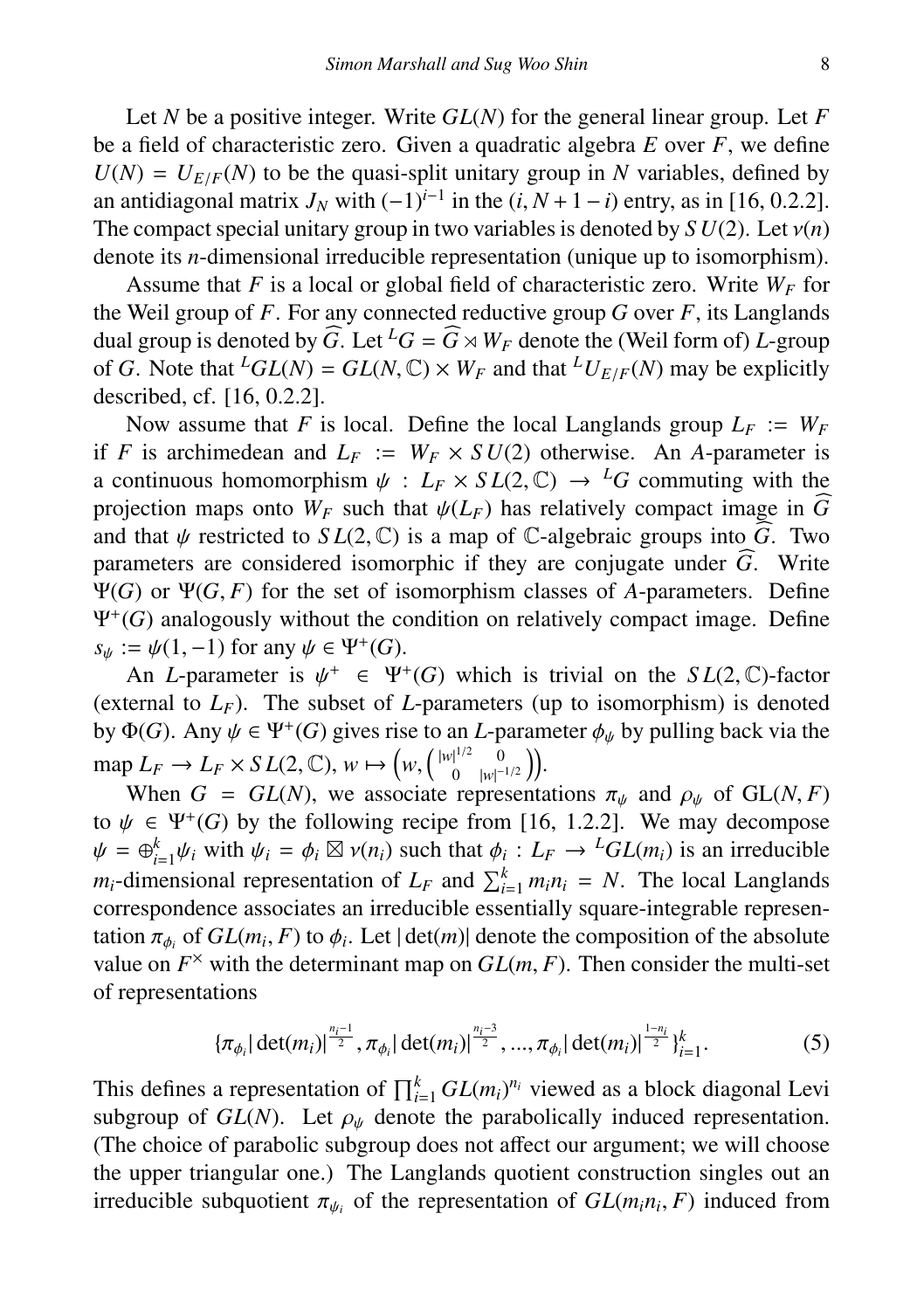(5) on the Levi subgroup  $GL(m_i, F)^{n_i}$ . We write  $\pi_{\psi}$  for the representation of  $GL(N)$  parabolically induced from  $\mathbb{R}^k \pi_{\psi}$ . (In the case of interest, one actually  $GL(N)$  parabolically induced from  $\mathbb{Z}_{i=1}^k \pi_{\psi_i}$ . (In the case of interest, one actually knows that  $\pi_{\psi_i}$  is unitary by Lemma 6.1. Thus  $\pi_{\psi}$  is the irreducible representation corresponding to  $\psi$  by the A-packet parametrization) corresponding to  $\psi$  by the *A*-packet parametrization.)

As in the introduction, from here throughout the paper, we fix a totally real field *F* and a totally complex quadratic extension *E* over *F* with complex conjugation *c* in Gal( $E/F$ ). The ring of adeles over *F* (resp. *E*) is denoted by conjugation c in Gal( $E/F$ ). The ring of adeles over F (resp. E) is denoted by<br>A (resp.  $A_E$ ). We often write  $G^*$  for  $U(N)$  and  $G(N)$  for  $\text{Res}_{E/F}GL(N)$ . The<br>group  $G(N)$  is equipped with involution  $\theta : a \mapsto L^T G(a)^{-1} L^{-1}$  group  $G(N)$  is equipped with involution  $\theta : g \mapsto J_N{}^t c(g)^{-1} J_N^{-1}$ , giving rise to the twisted group  $\widetilde{C}^t (N) = C(N) \times (1, \theta)$ . Write  $\widetilde{C}(N)$  for the goost  $C(N) \times (0, \theta)$ . Let twisted group  $\widetilde{G}^+(N) = G(N) \rtimes \{1, \theta\}$ . Write  $\widetilde{G}(N)$  for the coset  $G(N) \rtimes \theta$ . Let <br>*n* be a place of *F*. Given any algebraic group *H* over *F*, we often write *H* for v be a place of *F*. Given any algebraic group *H* over *F*, we often write  $H<sub>v</sub>$  for  $H(F_v)$  or  $H \otimes_F F_v$  (the context will make it clear which one we mean).

For  $n \in \mathbb{Z}_{\geq 1}$ , define  $\widetilde{\Phi}_{\text{sim}}(n)$  (a shorthand for  $\Phi_{\text{sim}}(\widetilde{G}(n))$ ) to be the set of conjugate self-dual cuspidal automorphic representations of  $GL(n, \mathbb{A}_E)$ . Here a representation  $\pi$  is considered conjugate self-dual if  $\pi \circ c$  is isomorphic to the contragredient of  $\pi$ , or equivalently if  $\pi \circ \theta$  is isomorphic to  $\pi$ . Fix two Hecke characters  $\chi_k$ :  $\mathbb{A}_E^{\times}/E^{\times} \to \mathbb{C}^{\times}$  with  $\kappa \in \{\pm 1\}$  as follows:  $\chi_+$  is the trivial character while  $\chi_+$  is an extension of the quadratic character of  $\mathbb{A}^{\times}/F^{\times}$  associated to  $F/F$ while  $\chi$ <sub>−</sub> is an extension of the quadratic character of  $\mathbb{A}^{\times}/F^{\times}$  associated to *E*/*F* by class field theory. We use  $\chi$  to define two base-change *I*-morphisms by class field theory. We use  $\chi_k$  to define two base-change *L*-morphisms

$$
\eta_{\chi_{\kappa}}: {}^L U(N) \to {}^L G(N), \quad \kappa \in \{\pm 1\},\
$$

as follows. Choose  $w_c \in W_F \backslash W_E$  so that  $W_F = W_E \coprod W_E w_c$ . Under the identification  $\widehat{U}(N) = GL(N, \mathbb{C})$  and  $\widehat{G}(N) = GL(N, \mathbb{C}) \times GL(N, \mathbb{C})$ , we have (where scalars stand for scalar  $N \times N$ -matrices whenever appropriate)

$$
\eta_{\chi_{\kappa}}(g \rtimes 1) = (g, J_N{}^t g^{-1} J_N^{-1}) \rtimes 1,
$$
  

$$
\eta_{\chi_{\kappa}}(1 \rtimes w) = (\chi_{\kappa}(w), \chi_{\kappa}^{-1}(w)) \rtimes w, \quad w \in W_E,
$$
  

$$
\eta_{\chi_{\kappa}}(1 \rtimes w_c) = (1, \kappa) \rtimes w_c.
$$

Let us define  $\widetilde{\Psi}_{ell}(N)$ , the set of (formal) elliptic parameters for  $\widetilde{G}(N)$ . Such a parameter is represented by a formal sum  $\psi = \overline{\mathbb{H}}_{i=1}^k \overline{\psi}_i$  with  $\psi_i = \mu_i \boxtimes \nu(n_i)$  such that the going  $(\mu, n_i)$  are mutually distinct, where  $\overline{\psi}_i \in \widetilde{\mathbb{H}}_{i=1}^k$  ( $\overline{\psi}_i \otimes \overline{\psi}_i$ )  $\overline{\Sigma}^k$  ( $\overline{\$ that the pairs  $(\mu_i, n_i)$  are mutually distinct, where  $\mu_i \in \widetilde{\Phi}_{\text{sim}}(m_i)$ ,  $\sum_{i=1}^k m_i n_i = N$ .<br>(Two formal sums are identified under permutation of indices) (Two formal sums are identified under permutation of indices.)

Mok defines the sets  $\Psi_2(U(N), \eta_{X_k})$  for  $\kappa \in \{\pm 1\}$ . (In [25], he writes  $\xi_{\chi_k}$  for They are identified (via the man  $(U^N, \widetilde{W}) \mapsto U^N$  of [25] Section 2.41) with disjoint subsets of  $\widetilde{\Psi}_{ell}(N)$ , corresponding to the two ways  $U(N)$  can be viewed .) They are identified (via the map  $(\psi^N, \widetilde{\psi}) \mapsto \psi^N$  of [25, Section 2.4]) with initial explosion of  $\widetilde{M}$ ,  $(N)$  corresponding to the two wave  $U(N)$  can be viewed as a twisted endoscopic group of  $G(N)$  via  $\eta_{\chi_{\kappa}}$ , characterized by a sign condition.<br>We don't need to recall the sign condition here. It suffices to know that each We don't need to recall the sign condition here. It suffices to know that each  $\psi \in \Psi_2(U(N), \eta_{\chi_k})$  admits localizations to  $\Psi^+(U(N)_v)$ ; see below. We write  $\psi^N$ for  $\psi$  when  $\psi$  is viewed as a member of  $\widetilde{\Psi}_{ell}(N)$ .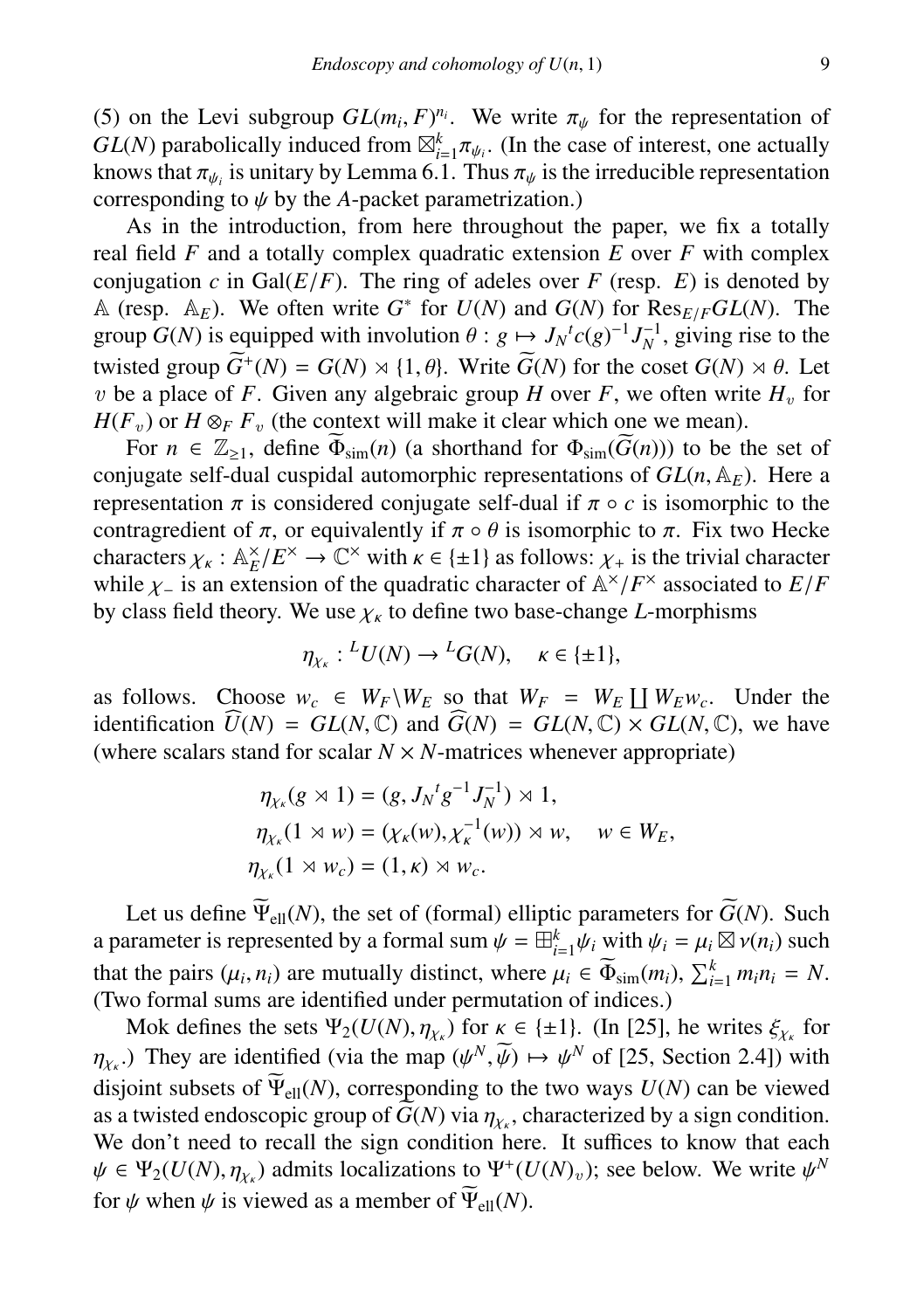A parameter  $\psi$  in  $\Psi_2(U(N), \eta_{\chi_k})$  is said to be generic if  $n_i = 1$  for all  $i \leq k$  and simple if  $k = 1$  Write  $\Phi_{\text{min}}(U(N), n_{\chi_k})$  for the subset of simple 1 ≤ *i* ≤ *k* and simple if *k* = 1. Write  $Φ_{sim}(U(N), η_{χ_κ})$  for the subset of simple generic parameters. Theorem 2.4.2 of [25] shows that  $\widetilde{Φ}_k$ . (*N*) is partitioned into generic parameters. Theorem 2.4.2 of [25] shows that  $\widetilde{\Phi}_{sim}(N)$  is partitioned into  $\Phi_{\text{sim}}(U(N), \eta_{\chi_{\kappa}}), \kappa \in \{\pm 1\}.$ <br>To a parameter  $\psi \in \Psi$ 

To a parameter  $\psi \in \Psi_2(U(N), \eta_{\chi_k})$  is associated localizations  $\psi_v \in \Psi^+(G_v^*)$ <br>h that  $\psi_v$  is carried to  $\oplus^k_{\chi}$ ,  $\phi_v \boxtimes \chi(n_i)$  via the *L*-morphism  $n_v \to L^2 U(N) \to$ such that  $\psi_v$  is carried to  $\bigoplus_{i=1}^k \phi_{\mu_i,v} \overset{\text{(i)}}{\otimes} \nu(n_i)$  via the *L*-morphism  $\eta_{\chi_k}: L^L U(N) \to L^2 G(N)$ , where  $\phi_v$  is the *L*-parameter for  $\mu_i$ , (via local Langlands for  $GL(m_i)$ ).  $L_G(N)$ , where  $\phi_{\mu_{i,v}}$  is the *L*-parameter for  $\mu_{i,v}$  (via local Langlands for  $GL(m_i)$ ).<br>For each place *n* of *F* split in *F* fix a place *w* of *E* above *n*. Then we have an For each place v of *F* split in *E*, fix a place *w* of *E* above v. Then we have an isomorphism  $G_v^* \simeq GL(N, E_w)$ .<br>At every finite place *n* o

At every finite place v of  $F$  where  $G_v^*$  is unramified, fix hyperspecial subgroups  $\overline{K}_v = GL(O_{F_v} \otimes_{O_F} O_E)$  of  $G(N, F_v)$  and  $K_v^*$  of  $G^*(F_v)$  (such that they come from plobal integral models away from finitely many v). When v is they come from global integral models away from finitely many  $v$ ). When  $v$  is split as *w* and  $c(w)$  in *E* we have a decomposition  $K_v = K_w \times K_{c(w)}$ , and we may identify  $K_v^*$  with  $\widetilde{K}_w$  via  $G_v^* \simeq GL(N, E_w)$ .<br>Finally let G be an inner form of  $G^*$ 

Finally let *G* be an inner form of  $G^*$  over *F*. It can always be promoted to an extended pure inner twist  $(\xi, z) : G^* \to G$ , [16, 0.3.3]. Let *S* be a set of places of *F* such that both  $G_v$  and  $G_v^*$  are unramified for every  $v \notin S$ . Then an extended pure inner twist  $(\xi, z) : G^* \to G$ , [16, 0.3.3]. Let *S* be a set of fix an isomorphism  $G^*_v \simeq G_v$ , which is  $G(\overline{F})$ -conjugate to  $(\xi, z)$ . We have<br>a hyperspecial subgroup  $K_v \subset G_v$  by transferring  $K^*$ . So if  $v \notin S$  is split a hyperspecial subgroup  $K_v \subset G_v$  by transferring  $K_v^*$ . So if  $v \notin S$  is split in *E* then  $K_v$  and  $K_v^*$  are identified with  $GL(N, O_{E,w})$  under the isomorphisms  $G_v \cong G^* \cong GL(N, E_v)$  $G_v \simeq G_v^* \simeq GL(N, E_w).$ <br>Let  $\psi_w \in \Psi(U(N))$ .

Let  $\psi_v \in \Psi(U(N)_v)$  for a place v of *F*. This gives rise to a distribution  $f \mapsto f(\psi_v)$  on the space of smooth compactly supported functions on  $U(N)_v$ [25, Theorem 3.2.1].

Given a connected reductive group  $H$  over  $F_v$ , a smooth compactly supported function *f* on  $H(F_v)$ , and an admissible representation  $\pi$  of  $H(F_v)$ , we write  $tr(\pi(f))$  or  $f(\pi)$  for the trace value. Occasionally we also consider a twisted variant when  $\tilde{\pi}$  is an admissible representation of  $G^+(N, F_v)$  and  $\tilde{f}$  is a smooth compactly supported function on  $G(N, F_v) \rtimes \theta$ . Then  $tr(\tilde{\pi}(f))$  will denote the compactly supported function on  $G(N, F_v) \rtimes \theta$ . Then tr( $\tilde{\pi}(f)$ ) will denote the (twisted) trace.

## 3. Cohomological representations of  $U(N-1,1)$

In this section, we recall some facts about the cohomological representations of the real Lie group  $U(N - 1, 1)$ , which will imply that any global Arthur parameter that contributes to  $h_d^d(x(\pi))$  must have a factor  $\mu \boxtimes \nu(n)$  with  $n \ge N-d$ <br>by applying results of Bergeron, Millson, and Moeglin. Let  $g_0$  be the real Lie by applying results of Bergeron, Millson, and Moeglin. Let  $g_0$  be the real Lie algebra of  $U(N - 1, 1)$ , and K a maximal compact subgroup. Write g for the complexification of  $q_0$ . Similarly the complexification of real Lie algebras  $t_0$ ,  $p_0$ , etc will be denoted by  $f$ , p, etc below. The facts we shall need on the cohomological representations of  $U(N - 1, 1)$  are summarized in the following proposition; recall that  $p(\pi)$  is the infimum over *p* for which the *K*-finite matrix coefficients of  $\pi$  lie in  $L^p(G)$ .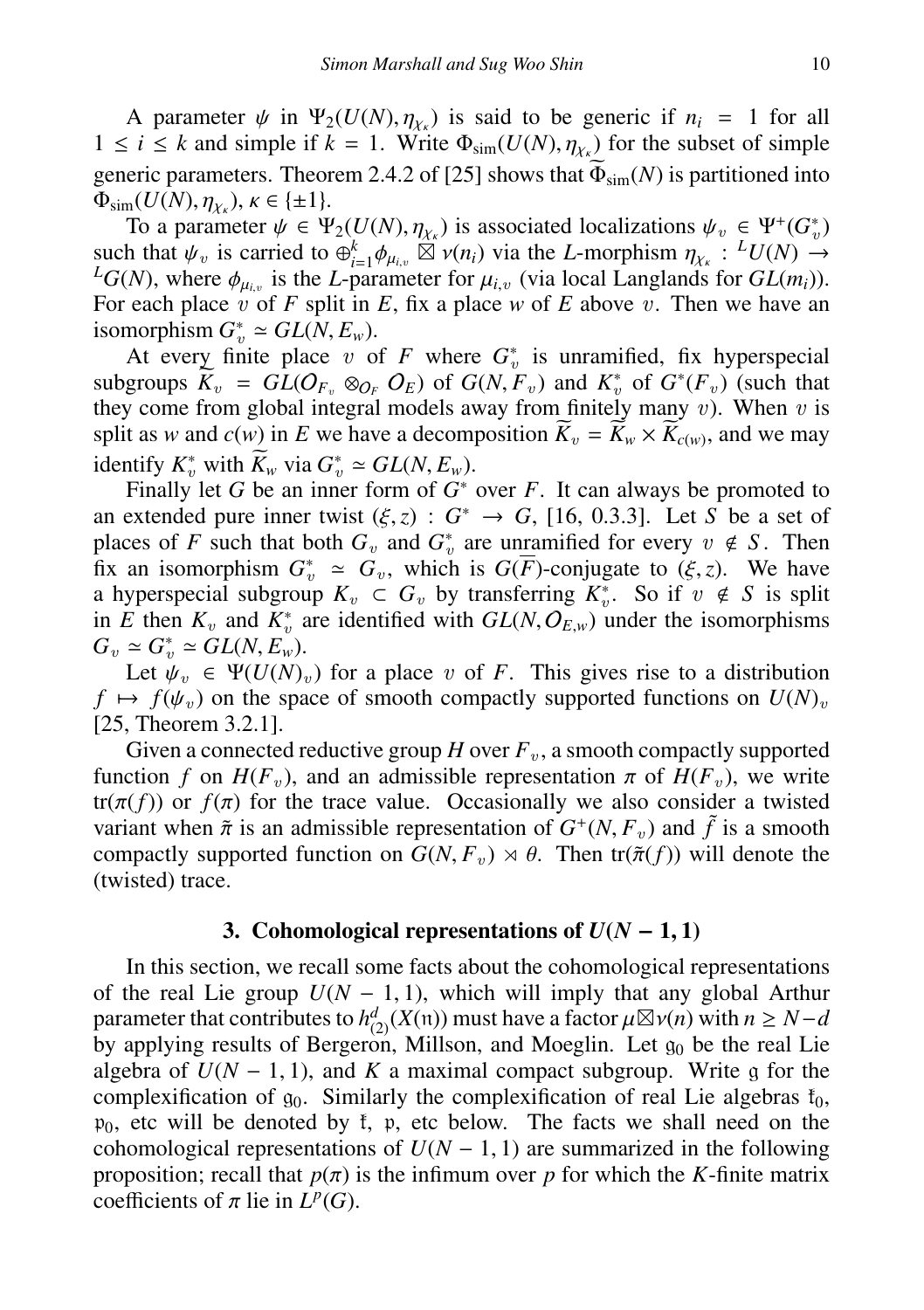**Proposition 3.1.** *Let a, b be a pair of integers with a, b*  $\geq 0$  *and a+b*  $\leq N-1$ *, and let d* =  $a + b$ . There is an irreducible unitary representation  $\pi_{a,b}$  of  $U(N - 1, 1)$ *with the following properties.*

*(i) We have*

$$
H^{p,q}(g, K; \pi_{a,b}) = \begin{cases} \mathbb{C} & \text{if } (p, q) = (a, b) + (k, k), & 0 \le k \le N - 1 - a - b, \\ 0 & \text{otherwise.} \end{cases}
$$

*(ii) Suppose that*  $d \leq N - 2$ *. If*  $\varphi : \mathbb{C}^{\times} \to GL(N, \mathbb{C})$  *is the restriction of the Langlands parameter of*  $\pi$  *, to*  $\mathbb{C}^{\times}$  *then we have* Langlands parameter of  $\pi_{a,b}$  to  $\mathbb{C}^{\times}$ , then we have

$$
\varphi(z) = (z/\overline{z})^{(b-a)/2} |z|^{N-d-1} \oplus (z/\overline{z})^{(b-a)/2} |z|^{-N+d+1} \oplus \bigoplus_{\substack{-N+1 \leq j \leq N-1 \\ j \neq N-1-2a, -N+1+2b}} (z/\overline{z})^{j/2}.
$$

*(iii) We have*  $p(\pi_{a,b}) = 2(N-1)/d$ .

*Moreover, the*  $\pi_{a,b}$  *are the only irreducible unitary representations of*  $U(N-1, 1)$ *with*  $H^*(\mathfrak{g}, K; \pi) \neq 0$ *.* 

**3.1.** The classification of Vogan and Zuckerman. We let  $G = U(N - 1, 1)$ , and realize *<sup>G</sup>* as the subgroup of *GL*(*N*, <sup>C</sup>) preserving the Hermitian form  $|z_1|^2 + ... + |z_{N-1}|^2 - |z_N|^2$ . The Lie algebra  $g_0$  of *G* is

$$
g_0 = \{ A \in M_N(\mathbb{C}) : {}^t \overline{A} = -I_{N-1,1} A I_{N-1,1} \}
$$

where

$$
I_{N-1,1} = \left(\begin{array}{cc} I_{N-1} & \\ & -1 \end{array}\right)
$$

The algebras  $\mathfrak{k}_0$  and  $\mathfrak{p}_0$  in the Cartan decomposition  $\mathfrak{g}_0 = \mathfrak{k}_0 \oplus \mathfrak{p}_0$  are

$$
\mathfrak{k}_0 = \left\{ \left( \begin{array}{cc} A & 0 \\ 0 & i\theta \end{array} \right) : \, {}^{t}\overline{A} = -A, \theta \in \mathbb{R} \right\}, \quad \mathfrak{p}_0 = \left\{ \left( \begin{array}{cc} 0 & z \\ {}^{t}\overline{z} & 0 \end{array} \right) : z \in M_{N-1,1}(\mathbb{C}) \right\}.
$$

Let  $t_0$  denote the Cartan subalgebra of  $t_0$  consisting of diagonal matrices. The adjoint action of  $K$  on  $\mathfrak{p}_0$  preserves the natural complex structure, and so we have a decomposition  $p = p_+ \oplus p_-$  of *K*-modules. We may naturally identify g with  $M_n(\mathbb{C})$ , and under this identification we have

$$
\mathfrak{p}_{+} = \left\{ \left( \begin{array}{cc} 0 & z \\ 0 & 0 \end{array} \right) : z \in M_{N-1,1}(\mathbb{C}) \right\}, \quad \mathfrak{p}_{-} = \left\{ \left( \begin{array}{cc} 0 & 0 \\ z & 0 \end{array} \right) : z \in M_{1,N-1}(\mathbb{C}) \right\}.
$$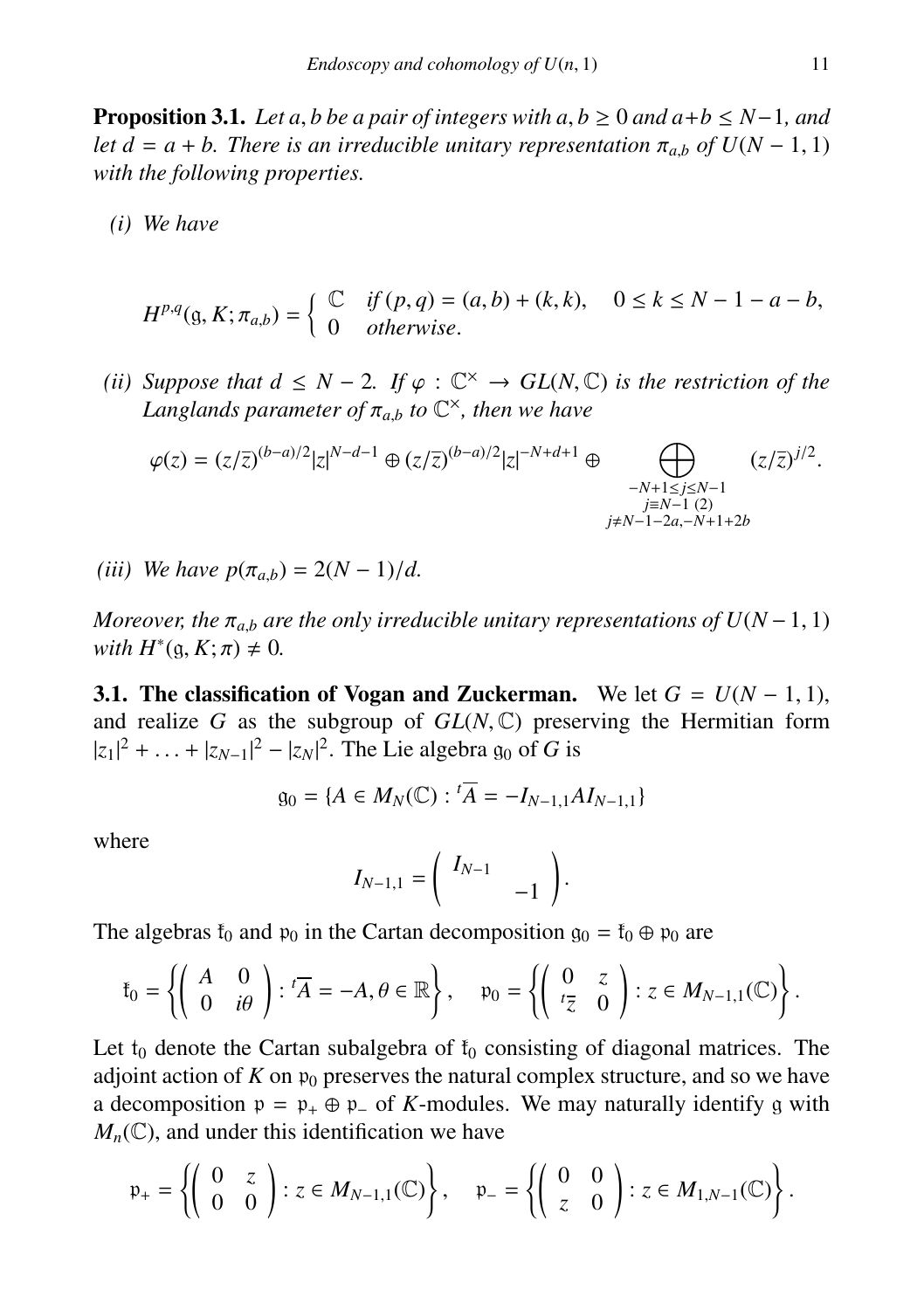If  $\tau_d$  is the representation of *K* on  $\wedge^d$  p, it is well known [6, VI 4.8-9] that there is a decomposition is a decomposition

$$
\tau_d = \bigoplus_{a+b=d} \tau_{a,b},\tag{6}
$$

where  $\tau_{a,b}$  is the representation of *K* on  $\wedge^a$  p<sub>−</sub> ⊗  $\wedge^b$  p<sub>+</sub>. Moreover, we have

$$
\tau_{a,b} = \bigoplus_{k=0}^{\min(a,b)} \tau'_{a-k,b-k} \tag{7}
$$

for  $a + b \le N - 1$ , where the representations  $\tau'_{a,b}$  are irreducible with highest weight weight

$$
\sum_{i=1}^{b} \varepsilon_i - \sum_{i=N-a}^{N-1} \varepsilon_i + (a-b)\varepsilon_N.
$$
 (8)

Here,  $\{\varepsilon_i\}$  is the standard basis for  $t^*$  consisting of elements that are real on  $it_0$ .<br>These decompositions correspond to the Hodge-I efschetz decomposition for the These decompositions correspond to the Hodge-Lefschetz decomposition for the cohomology of *X*(n).

We now recall the classification of cohomological representations of *G* due to Vogan and Zuckerman [31]. We choose an element  $H \in it_0$ , so that ad(*H*) has real eigenvalues. We let  $q \subset q$  be the parabolic subalgebra  $l + u$ , where  $l = Z_q(H)$  and u is the sum of all the eigenspaces for  $\text{ad}(H)$  with positive eigenvalues. Because  $\mathfrak k$  and  $\mathfrak p_+$  are stable under ad(*H*), we have  $\mathfrak u = \mathfrak u \cap \mathfrak k + \mathfrak u \cap \mathfrak p_+ + \mathfrak u \cap \mathfrak p_+$ . We define  $R_{\pm}$  = dim( $\mu \cap \mathfrak{p}_{\pm}$ ) and  $R = R_{+} + R_{-}$ , and let  $\mu = 2\rho(\mu \cap \mathfrak{p})$ , which is the sum of the roots of t in u∩p. We fix a set of positive roots for t in l∩t so that a positive root system for t in t is determined (together with u ∩ t). Then  $\mu$  is a highest weight for the positive root system.

The main theorem of Vogan and Zuckerman is that there is a unique irreducible unitary representation  $A_q$  of  $G^2$  with the following properties:

- $\bullet$  *A*<sub>q</sub> has the same infinitesimal character as the trivial representation.
- $A_q$  contains the *K*-type with highest weight  $\mu$ .

They also show that any irreducible unitary representation of *G* with nonzero  $(g, K)$ -cohomology (with trivial coefficients) must be of the form  $A<sub>a</sub>$  for some q. It is clear that  $A_0$  only depends on  $\mathfrak{u} \cap \mathfrak{p}$ . Moreover, we have [31, Prop 6.19]

$$
H^{R_+ + p, R_- + p}(\mathfrak{g}, K; A_{\mathfrak{q}}) \simeq \text{Hom}_{\text{Infl}}(\wedge^{2p}(\text{I} \cap \mathfrak{p}), \mathbb{C}), \quad p \ge 0,
$$
 (9)

and

$$
H^{p,q}(\mathfrak{g}, K; A_{\mathfrak{q}}) = 0 \tag{10}
$$

<sup>&</sup>lt;sup>2</sup> Note that the general unitarity of the representations  $A_q$  is proved in [30].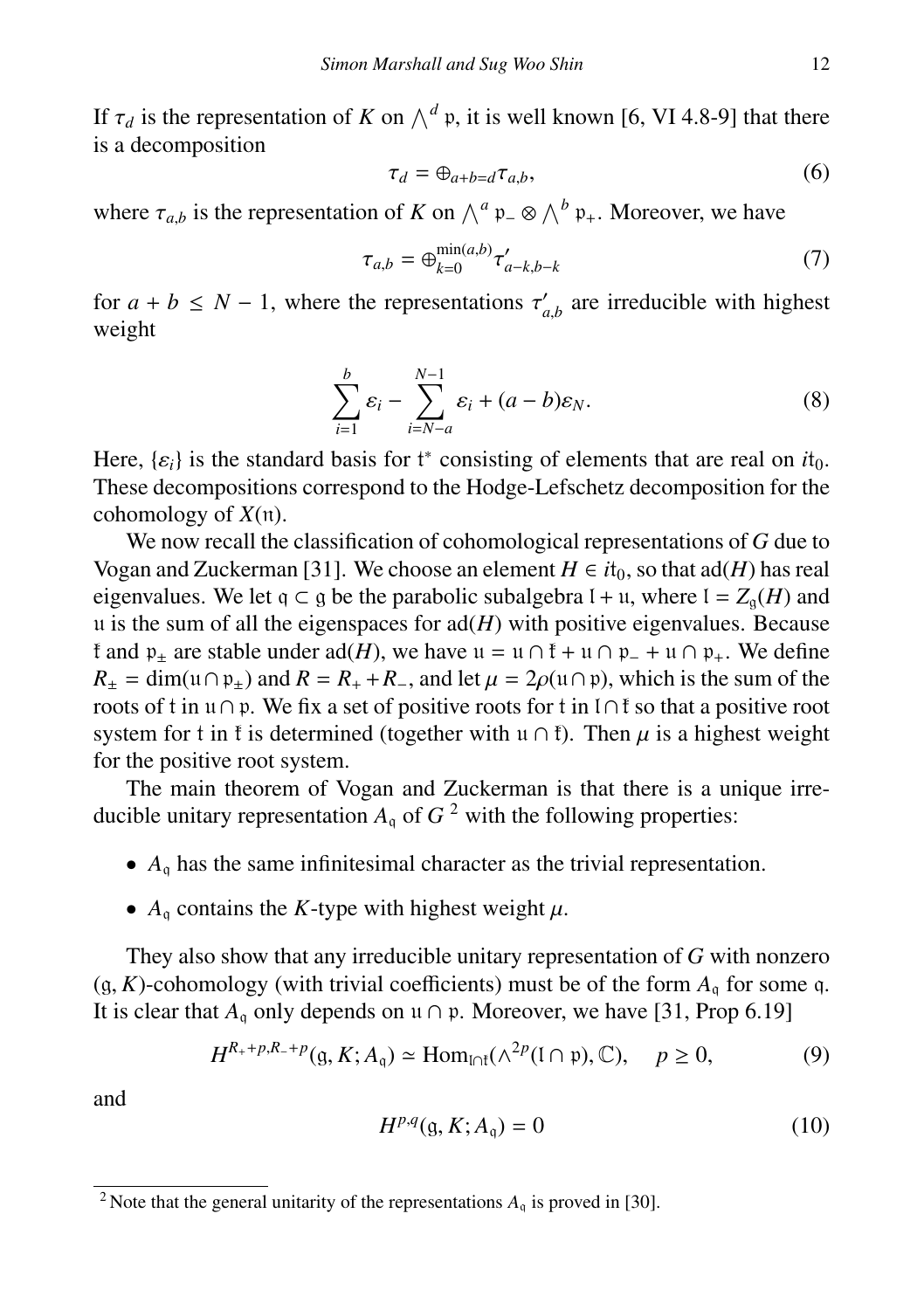for other  $(p, q)$ , i.e. if  $p - q \neq R_+ - R_-$ .

Write  $H_1, \ldots, H_N$  for the entries of the real diagonal matrix *H*. Because  $A_0$ only depends on the orbit of *H* under the Weyl group of *K*, we may assume that  $H_1 \geq \cdots \geq H_{N-1}$ . The subspace  $\mathfrak{u} \cap \mathfrak{p}$ , and hence  $A_{\mathfrak{g}}$ , only depends on the number of  $H_i - H_N$  that are positive, negative, and zero. Therefore, if *a* and *b* are the number of  $H_i - H_N$  that are positive and negative respectively, then we have  $H_{a+1} = \cdots = H_{N-1-b} = H_N$ , while we may assume that all the remaining  $H_i$  are distinct. It may be seen that  $R_+ = a$  and  $R_ - = b$ , and

$$
\mu = \sum_{i=1}^a \varepsilon_i - \sum_{i=N-b}^{N-1} \varepsilon_i - (a-b)\varepsilon_N.
$$

The representation  $A_q$  depends only on *a* and *b*, and we denote it by  $\pi_{a,b}$ .

To prove (iii), we will need the description of  $\pi_{a,b}$  as a Langlands quotient when  $a + b < N - 1$ , which is given by Vogan and Zuckerman in [31, Theorem 6.16]. Define

$$
V = \left(\begin{array}{cc} 1 \\ 0_{N-2} \end{array}\right),
$$

and let  $a_0 = \mathbb{R}V$  so that  $a_0$  is a maximal abelian subalgebra of  $p_0$ . Let  $A = \exp(a_0)$ be the corresponding subgroup. Define  $\alpha \in \mathfrak{a}^*$  by  $\alpha(V) = 1$ . The roots of a<br>in a are  $\pm \alpha$  and  $\pm 2\alpha$  with multiplicities  $2(N-2)$  and 1 respectively, so that in g are  $\pm \alpha$  and  $\pm 2\alpha$  with multiplicities  $2(N - 2)$  and 1 respectively, so that  $\rho = (N-1)\alpha$ . Let *U* be the unipotent subgroup corresponding to the positive roots. Let  $M = Z_K(V)$ , so that

$$
M = \left\{ \left( \begin{array}{ccc} e^{i\theta} & & \\ & X & \\ & & e^{i\theta} \end{array} \right) : X \in U(N-2), \theta \in \mathbb{R} \right\}.
$$

Let  $t_M \subset t$  be the diagonal Cartan subalgebra in m. Let  $\sigma$  be the irreducible representation of *M* with highest weight given by the restriction to  $t_M$  of

$$
\sum_{i=2}^{a+1} \varepsilon_i - \sum_{i=N-b}^{N-1} \varepsilon_i + (b-a)\varepsilon_1.
$$

Let  $v = (N - 1 - d)\alpha$ . We define  $I_{v,\sigma}$  to be the unitarily normalized induction from *P* = *MAU* to *G* of the representation  $\sigma \otimes e^{\nu} \otimes 1$ . Then  $\pi_{a,b}$  is the Langlands quotient of *I* quotient of  $I_{\nu,\sigma}$ .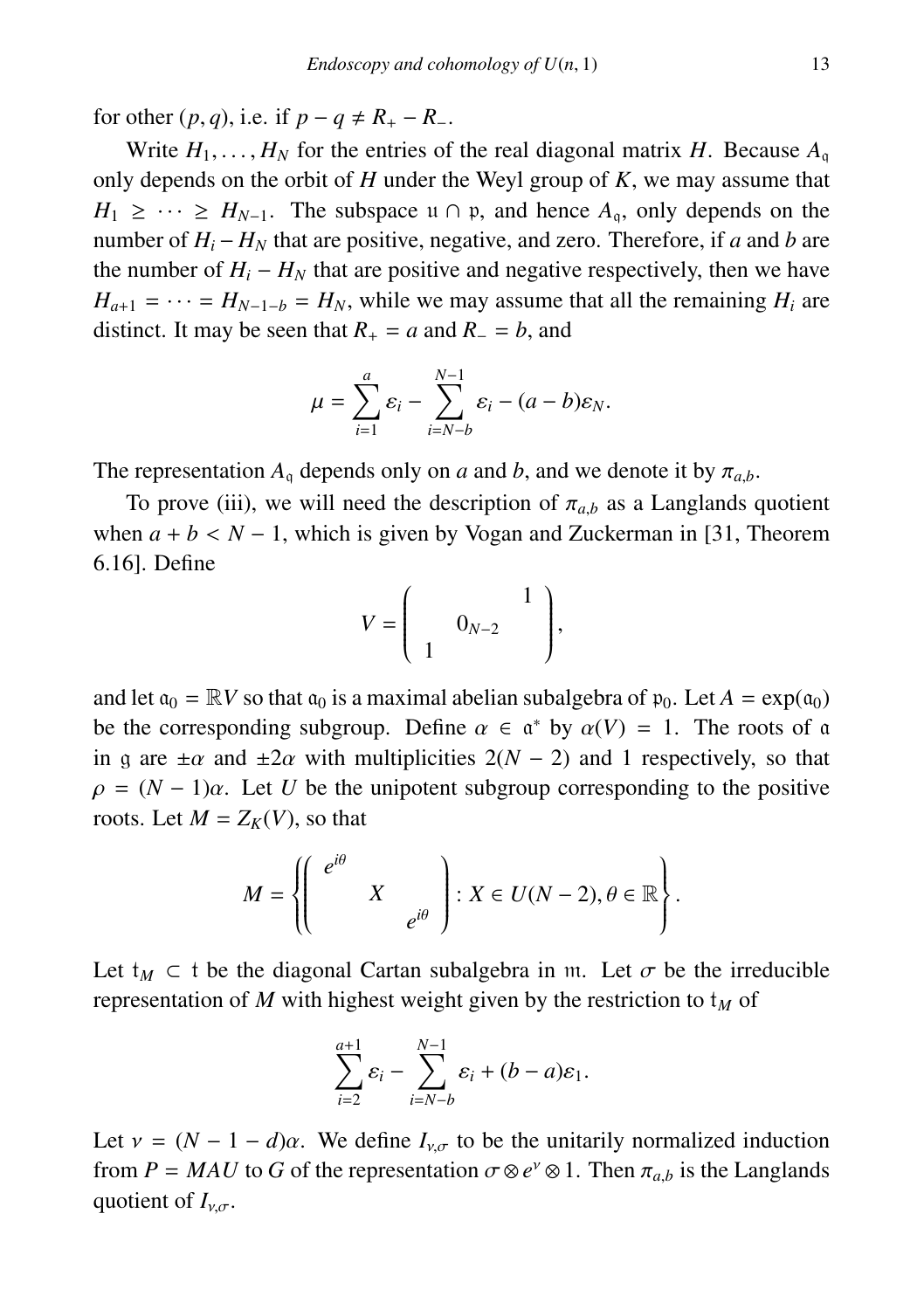**3.2. Proof of Proposition 3.1**. The assertion that  $\pi_{ab}$  are the only representations with nonzero cohomology is clear, because any such representation is isomorphic to  $A_q$  for some q. The calculation of  $H^{p,q}(\mathfrak{g}, K; \pi_{a,b})$  in condition (i) follows from (9) and (10) after we compute  $\text{Hom}_{\mathcal{O}}(\Lambda^{2p}(\Gamma \cap \mathfrak{v})$ . Our assumpfollows from (9) and (10) after we compute  $\text{Hom}_{\text{Inf}}(\wedge^{2p}(I \cap \mathfrak{p}), \mathbb{C})$ . Our assumption on *H* implies that  $I_0 \cong \mathfrak{U}(N-d-1) \times \mathfrak{U}(1)^d$  and  $I = \text{Inf} \oplus \text{Ing}$  is the standard tion on *H* implies that  $I_0 \simeq u(N-d-1, 1) \times u(1)^d$ , and  $I = I \cap I \oplus I \cap p$  is the standard<br>Cartan decomposition of I. We wish to show that the trivial representation of  $I \cap I$ Cartan decomposition of l. We wish to show that the trivial representation of  $I \cap \mathfrak{k}$ occurs exactly once in  $\wedge^{2p}$ (1 ∩ p) for all  $0 \le p \le N - d - 1$ , but this follows from the decompositions (6) and (7) for  $u(N - d - 1, 1)$ , combined with the fact that  $\tau'_{p,q}$  is trivial if and only if  $p = q = 0$  as one sees from the highest weight formula (8) that  $\iota_{p,q}$  is the formula (8).

The description of the Langlands parameter of  $\pi_{a,b}$  in (ii) follows from [2, Section 5.3].

To prove assertion (iii), we may assume that  $a + b < N - 1$  as otherwise  $\pi_{a,b}$  lies in the discrete series. When  $a + b < N - 1$ , the assertion follows from our description of  $\pi_{a,b}$  as a Langlands quotient, and well-known asymptotics for our description of  $\pi_{a,b}$  as a Langlands quotient, and well-known asymptotics for matrix coefficients, which we recall from Knapp [17]. Let  $\overline{P} = MA\overline{U}$  be the opposite parabolic to *P*, and let *I*<sub>σ,ν</sub> be the normalized induction of  $\sigma \otimes e^{\gamma} \otimes 1$ <br>from *P* to *G* I et *A*(*σ* ν) : *I*<sub>σ</sub>, → *I*<sub>σ</sub>, be the intertwiner from  $\overline{P}$  to *G*. Let  $A(\sigma, v) : I_{\sigma, v} \to \overline{I}_{\sigma, v}$  be the intertwiner

$$
A(\sigma, v)f(g) = \int_{\overline{U}} f(ug) du,
$$

which converges by [17, VII, Prop 7.8]. Then the image of  $A(\sigma, v)$  is isomorphic to the Langlands quotient  $\pi_{a,b}$  of  $I_{\sigma,v}$ . We introduce the pairing on  $I_{\sigma,v}$  given by

$$
\langle f, g \rangle = \int_K \langle f(k), g(k) \rangle_{\sigma} dk
$$

where  $\langle \cdot, \cdot \rangle_{\sigma}$  denotes a choice of inner product on  $\sigma$ . If we choose  $g \in I_{\sigma v}$  to pair trivially with the kernel of  $A(\sigma, v)$ , then  $\langle I_{\sigma, v}(\cdot) f, g \rangle$  is a matrix coefficient of  $\pi_{a,b}$ , and all coefficients are realized in this way. The asymptotic behaviour of the coefficients is given by [17, VII, Lemma 7.23], which states that

$$
\lim_{a \to \infty} e^{(\rho - \nu) \log a} \langle I_{\sigma, \nu}(a) f, g \rangle = \langle A(\sigma, \nu) f(1), g(1) \rangle_{\sigma}.
$$
 (11)

As  $v = (N - d - 1)\alpha$ , [17, VIII, Theorem 8.48] implies that  $p(\pi_{a,b}) \leq 2(N - 1)/d$ . It also follows from that theorem that to prove  $p(\pi_{a,b}) = 2(N-1)/d$ , we need only show that the right hand side of (11) is nonzero for some choice of *f* and *g*, subject to the condition that *g* pairs trivially with ker  $A(\sigma, \nu)$ . To do this, choose  $f \in I_{\sigma,y}$  such that  $A(\sigma, y)f \neq 0$ , and some nonzero *g* of the required type. Because  $A(\sigma, v)$  is an intertwiner, after translating *f* by *K* we may assume that  $A(\sigma, v) f(1) \neq 0$ . Because ker  $A(\sigma, v)$  is an invariant subspace, we may likewise assume that  $g(1) \neq 0$ . Because  $\sigma$  was irreducible, translating by *M* we may also assume that  $\langle A(\sigma, v)f(1), g(1)\rangle_{\sigma} \neq 0$  as required.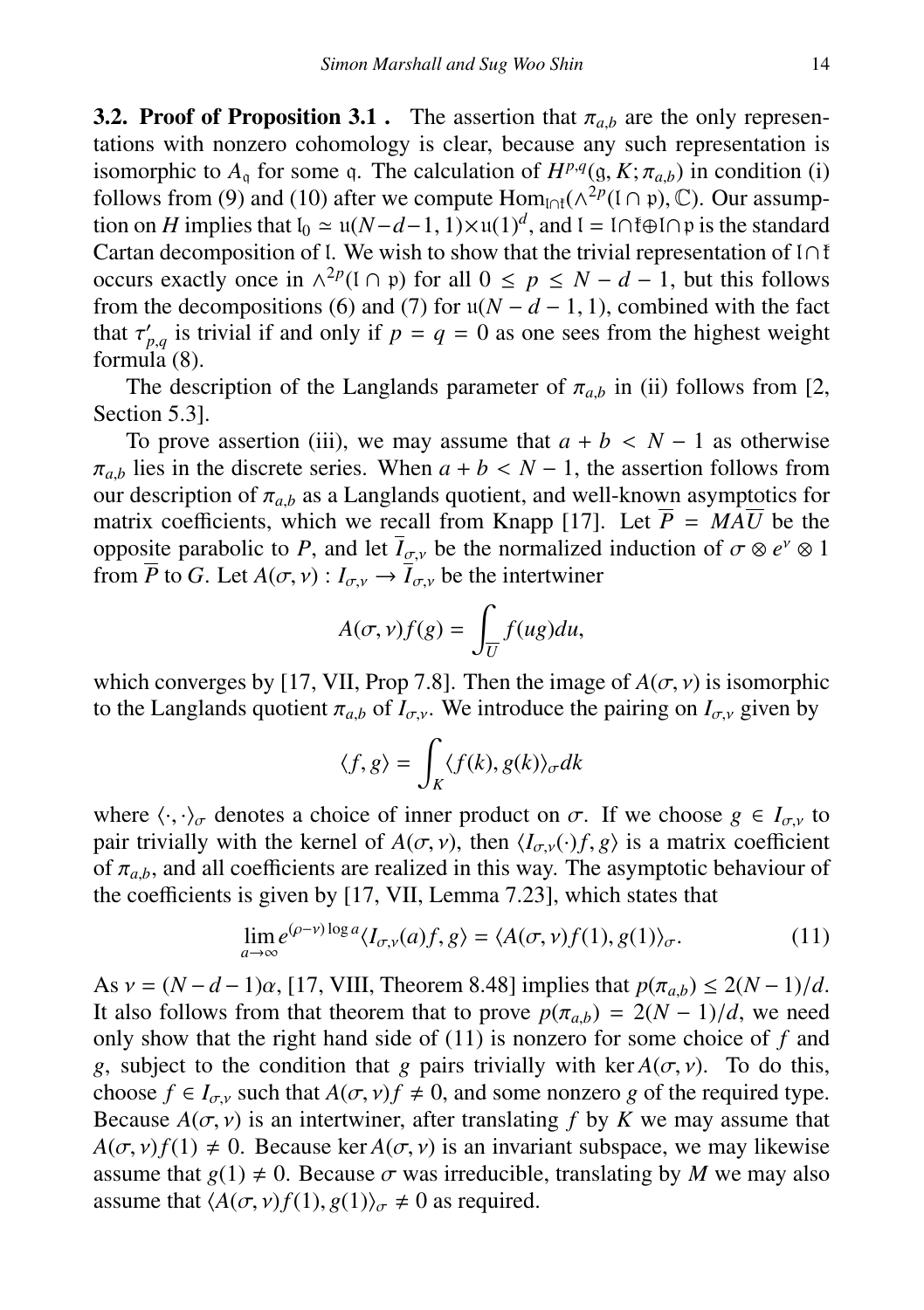## 4. Application of the global classification

As in the notation section,  $(\xi, z) : G^* \to G$  is an extended pure inner twist of the quasi-split unitary group  $G^* = U(N)$  over *F*. We always assume As in the notation section,  $(\xi, z) : G^* \to G$  is an extended pure inner that  $G_{v_0}$  is isomorphic to  $U(N - 1, 1)$  at a real place  $v_0$  of *F* and that  $G_v$  is compact at all other real places v. Although much of our argument works for compact at all other real places  $v$ . Although much of our argument works for general inner forms, the assumption significantly simplifies some combinatorial and representation-theoretic arguments (especially of Section 3) and ensures that we obtain expectedly optimal upper bounds in all degrees in the main theorem.

Let  $\psi \in \Psi_2(G^*, \eta_{\chi_k})$ . The main local theorem of [16] defines local packets  $(G \nleq)$  consisting of finitely many (possibly reducible and non-unitary<sup>3</sup>)  $\Pi_{\psi_v}(G, \xi)$  consisting of finitely many (possibly reducible and non-unitary<sup>3</sup>)<br>representations of G, such that  $\Pi_v$  (G  $\xi$ ) contains an unramified representation representations of  $G_v$  such that  $\Pi_{\psi_v}(G, \xi)$  contains an unramified representation (relative to  $K_v$ ) at all but finitely many  $v$ . The global packet  $\Pi_v(G, \xi)$  consists (relative to  $K_v$ ) at all but finitely many v. The global packet  $\Pi_{\psi}(G,\xi)$  consists of restricted tensor products  $\pi = \otimes_v' \pi_v$  with  $\pi_v \in \Pi_{\psi_v}(G, \xi)$ . The parameter  $\psi$ <br>determines a sign oberactor  $\epsilon$ , on a contain controllizer group (in  $\widehat{G}$ ) attached to  $\psi$ determines a sign character  $\epsilon_{\psi}$  on a certain centralizer group (in  $\widehat{G}$ ) attached to  $\psi$ , and [16] defines a subset  $\Pi_{\psi}(G,\xi,\epsilon_{\psi})$  of  $\Pi_{\psi}(G,\xi)$  by imposing a sign condition. We need not recall the condition as it will be soon ignored along the way to an upper bound. Theorem 1.7.1 of [16] asserts the following.

Theorem 4.1. *There is a G*(A)*-module isomorphism*

$$
L^2_{\mathrm{disc}}(G(F)\backslash G(\mathbb{A})) \simeq \bigoplus_{\psi \in \Psi_2(G^*, \eta_{\chi_K})} \bigoplus_{\pi \in \Pi_{\psi}(G, \xi, \epsilon_{\psi})} \pi.
$$

Let *S* be a finite set of finite places of *F* containing all places at which *E* or *G* ramify. Let  $n \subset O_F$  be a nonzero ideal whose prime factors are split in *E* and don't lie in *S*. In Section 2 we have introduced hyperspecial subgroups  $K<sub>v</sub>$  of  $G(F_v)$  when  $v \notin S$ . For  $v \in S$  let  $K_v$  be an arbitrary open compact subgroup of  $G(F_v)$ . Now we define the congruence subgroup  $K(\mathfrak{n}) = \prod_v K(\mathfrak{n})_v$ , where  $K(\mathfrak{n})$ <sub>v</sub> is given as follows for each finite place v. Define  $K(\mathfrak{n})$ <sub>v</sub> to be  $K_v$  if v does not divide n. If  $v|\mathfrak{n}$  then we have fixed an isomorphism  $K_v \simeq GL(N, O_{E_v})$ ,<br>and  $K(\mathfrak{n})$  is the subgroup of K, consisting of elements congruent to the identity and  $K(\mathfrak{n})_v$  is the subgroup of  $K_v$  consisting of elements congruent to the identity modulo n. Let  $K_{\infty}$  denote a maximal compact subgroup of  $G(F \otimes_{\mathbb{Q}} \mathbb{R})$ . Often we write [*G*] for the quotient  $G(F)\G(\mathbb{A})$ , and likewise when *G* is replaced with quasi-split unitary groups.

We would like to investigate the cohomology of the arithmetic manifold

$$
X(\mathfrak{n}) = G(F) \backslash G(\mathbb{A}) / K(\mathfrak{n}) K_{\infty}.
$$
 (12)

<sup>&</sup>lt;sup>3</sup>The issue is that  $\psi_v \in \Psi^+(G_v^*)$  is not known to be in  $\Psi(G_v^*)$  in general although it is expected.<br>Jowever this is actually known for parameters contributing to cohomology from the known cases However this is actually known for parameters contributing to cohomology from the known cases of the Ramanujan conjecture, see Section 6. It follows that all representations in the local packets we will consider are irreducible and unitary.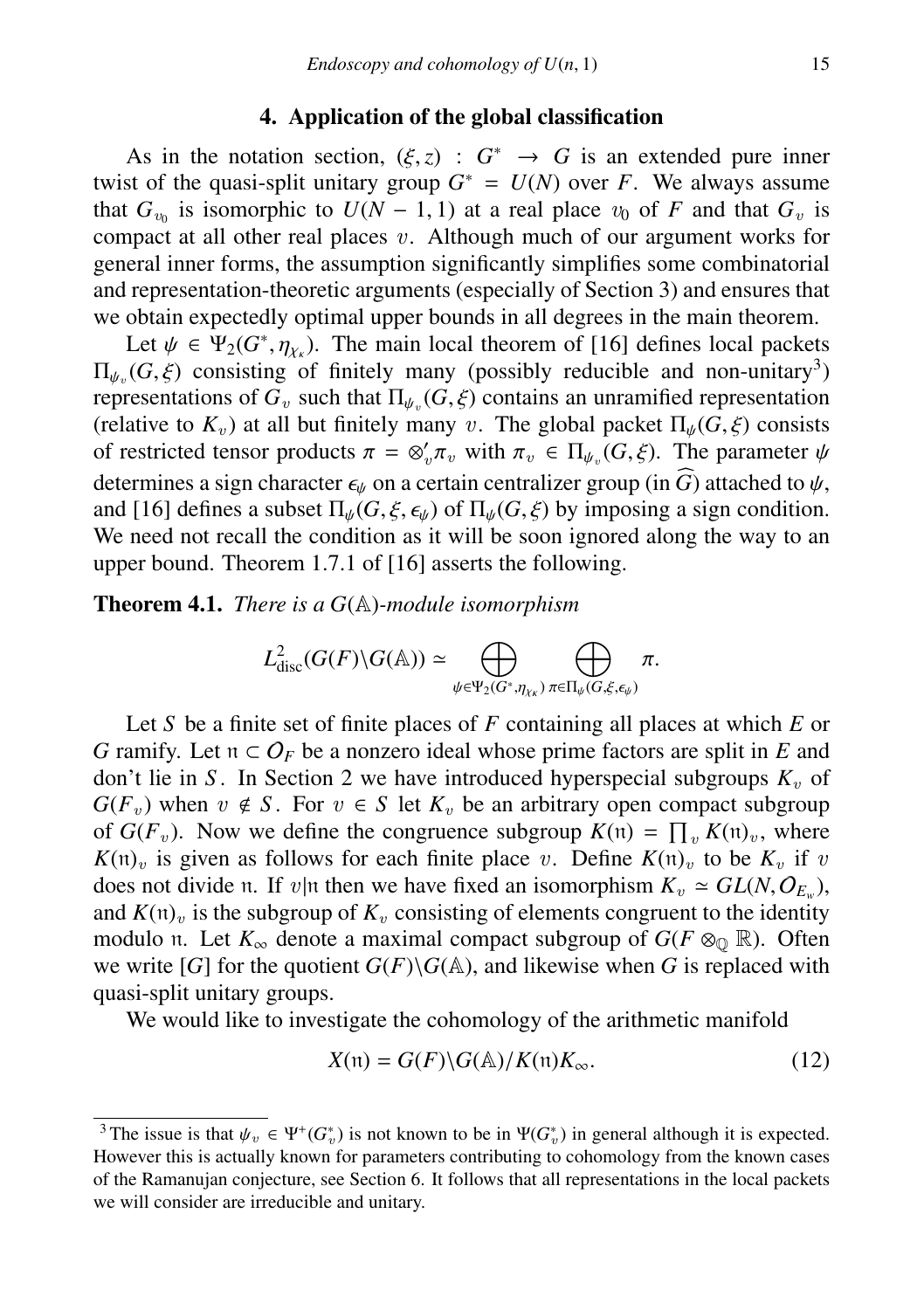Since  $G(F \otimes_{\mathbb{Q}} \mathbb{R})/K_{\infty}$  is isomorphic to the symmetric space  $U(N-1, 1)/(U(N-1))$ 1)  $\times U(1)$ , which has complex dimension  $N-1$ , we see that the complex dimension of  $X(\pi)$  is also  $N-1$ .

We take the first step in proving Theorem 1.2 on bounding the  $L^2$ -Lefschetz numbers  $h_{(2)}^d(X(\mathfrak{n}))$  in degrees  $0 \leq d < N - 1$ , as n varies. Write  $h^d(\mathfrak{g}, K_\infty; \pi_\infty)$ <br>for dim  $H^d(\mathfrak{g}, K \to \pi)$ . Mataughima's formula (see 161 in the noncompact case) for dim  $H^d$ (g,  $K_\infty$ ;  $\pi_\infty$ ). Matsushima's formula (see [6] in the noncompact case) gives

$$
h_{(2)}^d(X(\mathfrak{n})) = \sum_{\pi \subset L^2_{\text{disc}}([G])} m(\pi) h^d(\mathfrak{g}, K_\infty; \pi_\infty) \dim \pi_f^{K(\mathfrak{n})},
$$

where the sum runs over irreducible *G*( $\mathbb{A}$ )-subrepresentations  $\pi$  of  $L^2_{\text{disc}}([G])$  up<br>to isomorphism and  $m(\pi) := \dim_{G(\mathbb{A})}(\pi, L^2 - (IG))$  denotes the multiplicity of  $\pi$ to isomorphism, and  $m(\pi) := \dim_{G(\mathbb{A})} (\pi, L^2_{\text{disc}}([G]))$  denotes the multiplicity of  $\pi$ .<br>Combining this with Theorem 4.1 gives

Combining this with Theorem 4.1 gives

$$
h_{(2)}^d(X(\mathfrak{n})) \le \sum_{\psi \in \Psi_2(G^*, \eta_{\chi_\kappa})} \sum_{\pi \in \Pi_\psi(G, \xi)} h^d(\mathfrak{g}, K_\infty; \pi_\infty) \dim \pi_f^{K(\mathfrak{n})}.
$$
 (13)

### 5. Bounding the contribution of a single parameter

In this section, we bound the contribution of a single parameter  $\psi$  to the right hand side of (13). The form of our bound will depend on the shape of  $\psi$ , and so throughout this section we shall fix a shape  $S = (n_1, m_1), \ldots, (n_k, m_k)$  and define  $\Psi_2(G^*, \eta_{\chi_k})_S$  to be the set of parameters with that shape. If  $\psi \in \Psi_2(G^*, \eta_{\chi_k})_S$ ,<br>we define  $\psi \in \widetilde{\Phi}_k$  (m) to be such that  $\psi^N = \mathbb{E}_{\xi \in \mathbb{E}} \mathbb{E}_{\xi}[\mathbb{E}_{\xi}[\eta_{\chi_k}]]$ . Each  $\psi$  representes we define  $\mu_i \in \Phi_{\text{sim}}(m_i)$  to be such that  $\psi^N = \boxplus_{i \ge 1} \mu_i \boxtimes \nu(n_i)$ . Each  $\mu_i$  represents a simple generic parameter  $\phi_i \in \Phi_{\text{sim}}(U(m_i), \eta_{\chi_{\kappa_i}})$  for a unique sign  $\kappa_i \in \{\pm 1\}$ <br>determined as in [25, (2.4.8)]. We define determined as in [25, (2.4.8)]. We define

$$
\tau(S) = \binom{N}{2} - \sum_{i \ge 1} n_i \binom{m_i}{2},
$$
\n
$$
\tau_1(S) = \binom{N}{2} - \binom{n_1}{2} - \sum_{i \ge 2} n_i \binom{m_i}{2},
$$
\n
$$
\tau_2(S) = \tau(S) + (n_1 - 1) + \epsilon,
$$
\n
$$
\tau_3(S) = \tau(S) + 3(n_1 - 1) + \epsilon.
$$
\n(14)

Here,  $\epsilon > 0$  is an arbitrarily small constant that may vary from line to line. Any implied constants in bounds for quantities containing  $\tau_2(S)$  or  $\tau_3(S)$  will be assumed to depend on  $\epsilon$ . We also define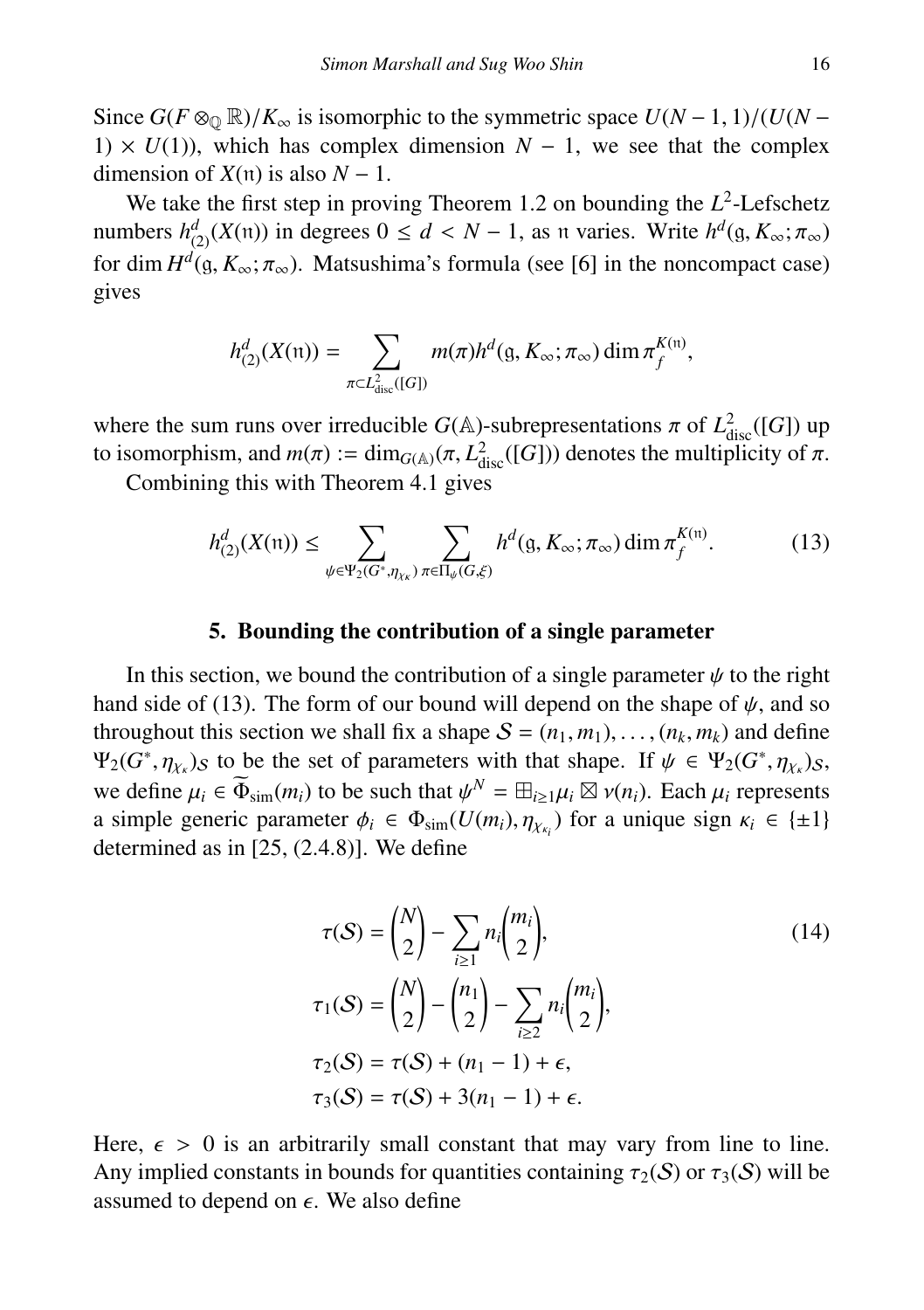$$
\sigma(S)=\sigma_2(S)=\sigma_3(S)=\sum_{i=1}^k n_i-1, \quad \sigma_1(S)=\sum_{i=2}^k n_i.
$$

For each  $1 \le i \le k$  and finite place v, define a compact open subgroup  $K_{i,v}$ of  $U(m_i)_v$  as follows. If  $v \notin S$ , then  $K_{i,v}$  is the standard hyperspecial subgroup, and if  $v \in S$  then  $K_{i,v}$  will be chosen during the proof of Proposition 5.1. Let  $K_i = \prod_v K_{i,v}$ , and let  $K_i(\mathfrak{n})$  be the principal congruence subgroup of  $K_i$  of level *n*. Let *P* ⊂ *GL*(*N*) be the standard parabolic subgroup with Levi  $\prod_{i=1}^{k} GL(m_i)^{n_i}$ .

**Proposition 5.1.** *There is a choice of*  $K_{i,v}$  *for*  $v \in S$  *with the following property.* Let  $\psi \in \Psi_2(G^*, \eta_{\chi_k})$ *s, and assume that*  $\phi_i$  *(arising from*  $\psi$  *as above) is bounded* everywhere for each  $1 \le i \le k$  Then  $everywhere for each  $1 \leq i \leq k$ . Then$ 

$$
\sum_{\pi \in \Pi_{\psi}(G,\xi)} \dim \pi_f^{K(\mathfrak{n})} \ll \prod_{v \mid \mathfrak{n}} (1 + 1/q_v)^{\sigma(S)} N \mathfrak{n}^{\tau(S)} \prod_{i \geq 1} \left( \sum_{\pi_i \in \Pi_{\phi_i}(U(m_i))} \dim \pi_{i,f}^{K_i(\mathfrak{n})} \right)^{n_i} . \tag{15}
$$

*Moreover, if*  $m_1 = l$  with  $l = 1, 2, 3$ *, we have* 

$$
\sum_{\pi \in \Pi_{\psi}(G,\xi)} \dim \pi_f^{K(\mathfrak{n})} \;\;\ll\;\; \prod_{v \mid \mathfrak{n}} (1 + 1/q_v)^{\sigma_i(S)} N \mathfrak{n}^{\tau_i(S)} \newline \sum_{\pi_1 \in \Pi_{\phi_1}(U(m_1))} \dim \pi_{1,f}^{K_1(\mathfrak{n})} \prod_{i \geq 2} \left( \sum_{\pi_i \in \Pi_{\phi_i}(U(m_i))} \dim \pi_{i,f}^{K_i(\mathfrak{n})} \right)^{n_i}.
$$

The first step in proving Proposition 5.1 is to write both sides as a product over the finite places. We describe this in the case of the first inequality, as the second is similar. We have

$$
\sum_{\pi \in \Pi_{\psi}(G,\xi)} \dim \pi_f^{K(\mathfrak{n})} = \prod_{v \nmid \infty} \sum_{\pi_v \in \Pi_{\psi_v}(G_v,\xi_v)} \dim \pi_v^{K_v(\mathfrak{n})}
$$
(16)

and

$$
\prod_{i\geq 1}\left(\sum_{\pi_i\in \Pi_{\phi_i}(U(m_i))}{\rm dim}\,\pi_{i,f}^{K_i(\mathfrak{n})}\right)^{n_i}=\prod_{v\nmid \infty}\prod_{i\geq 1}\left(\sum_{\pi_{i,v}\in \Pi_{\phi_{i,v}}(U(m_i))}{\rm dim}\,\pi_{i,v}^{K_{i,v}(\mathfrak{n})}\right)^{n_i}.
$$

It therefore suffices to prove that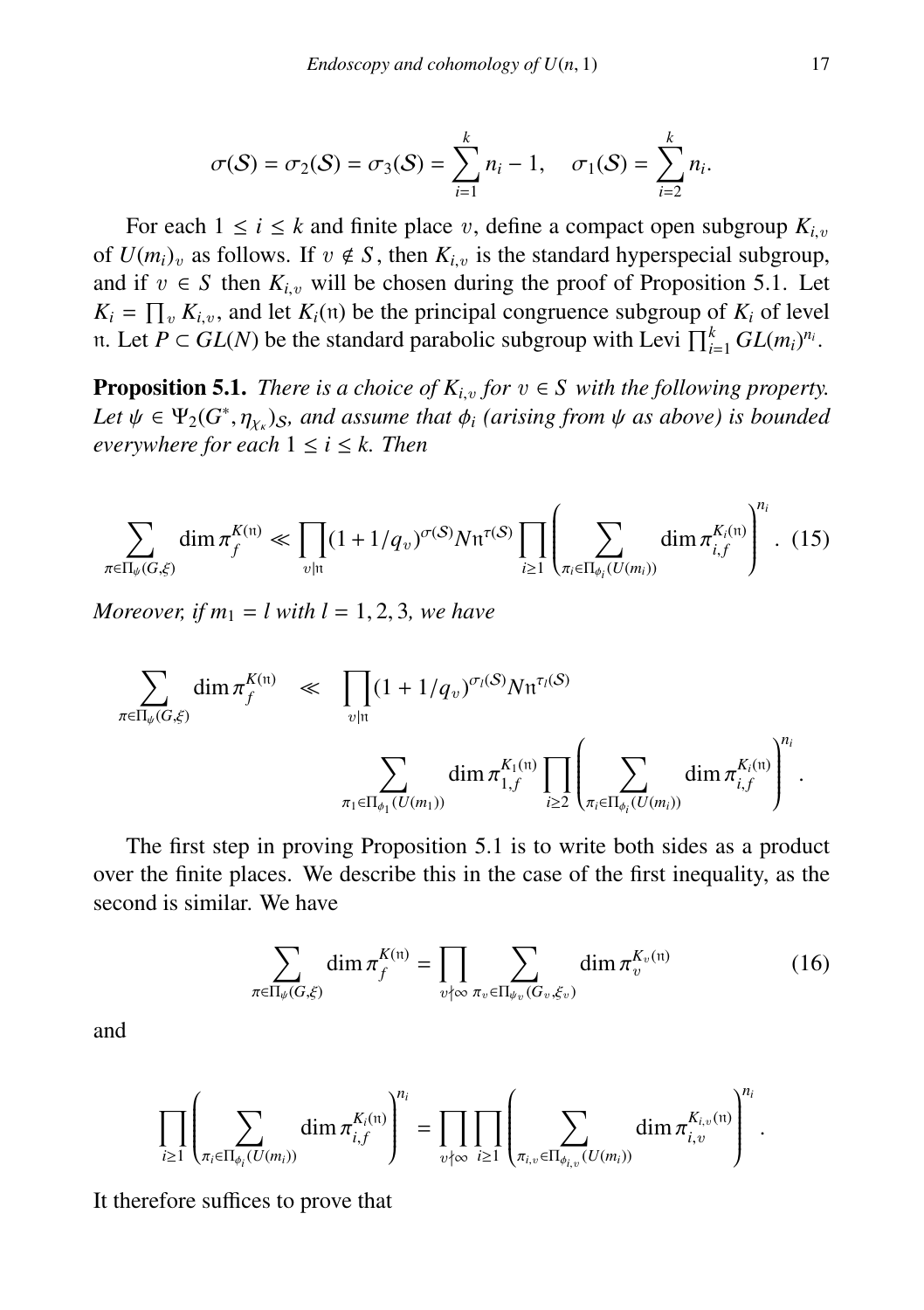$$
\sum_{\pi_v \in \Pi_{\psi_v}(G_v, \xi_v)} \dim \pi_v^{K_v(\mathfrak{n})} \le C_v (1 + O(q_v^{-2})) \prod_{i \ge 1} \left( \sum_{\pi_{i,v} \in \Pi_{\phi_{i,v}}(U(m_i))} \dim \pi_{i,v}^{K_{i,v}(\mathfrak{n})} \right)^{n_i} \tag{17}
$$

for all finite v. Here, the constant  $C_v$  may be arbitrary for  $v \in S$ , while for  $v \notin S$ it is either 1 if v is inert in  $E/F$ , or the v-component of the constant in (15) if v is split. It is important to keep  $C_v$  independent of  $\psi_v$  and n (but it could depend on  $K<sub>v</sub>$ ) for the application to the proof of the main theorem. We divide the proof of (17) into four cases, depending on whether v is split in  $E$ , and whether  $v \in S$ . Thus the proof of Proposition 5.1 will be complete by Lemmas 5.2, 5.3, 5.4, and 5.5 below.

**5.1.** A remark on the representations  $\rho_{\psi}$ . In Section 5, we will need to modify the definition of the local representation  $\rho_{\psi}$  given in Section 2 to make it compatible with our global arguments. We first assume that  $v$  is split in  $E/F$ . Let  $\psi$  be as in Proposition 5.1, and consider the localization  $\psi_{\nu}$ , which is a parameter for  $GL(N, E_w)$ . In Section 2, we associated a representation  $\rho_{\psi_v}$  to  $\psi_w$  to  $\psi_w$  into irreducibles and applying the recipe (5). We may  $\psi_v$ , by decomposing  $\psi_v$  into irreducibles and applying the recipe (5). We may modify this definition, by instead using the decomposition  $\psi_v = \bigoplus_{i \geq 1} \phi_{v,i} \otimes v(n_i)$ with  $\phi_{vi} \in \Phi_v(m_i)$  associated to the shape S (so that the  $\phi_{vi}$  are not necessarily irreducible), and in Section 5 we will let  $\rho_{\psi_v}$  denote the representation of  $GI(N, F)$  obtained in this way. In particular  $\rho_v$  is induced from a parabolic  $GL(N, E_w)$  obtained in this way. In particular,  $\rho_{\psi_v}$  is induced from a parabolic of  $GL(N)$  with Levi  $\prod_{k=0}^{k} GL(m)^{n_i}$ . If *n* is not split in  $E/E$  then we have a of *GL*(*N*) with Levi  $\prod_{i=1}^{k} GL(m_i)^{n_i}$ . If v is not split in  $E/F$ , then we have a local parameter  $u^N$  for  $GL(N, F)$  and we modify the definition of the induced local parameter  $\psi^N$  for  $GL(N, E_w)$ , and we modify the definition of the induced representation  $Q_N$  in the same way representation  $\rho_{\psi_v^N}$  in the same way.<br>If we denote the result of the old

If we denote the result of the old construction by  $\rho'_{\psi_v}$ , then  $\rho_{\psi_v}$  and  $\rho'_{\psi_v}$  have same composition series. This implies that  $\pi_v$  is a subquotient of  $\rho_v$  which the same composition series. This implies that  $\pi_{\psi_v}$  is a subquotient of  $\rho_{\psi_v}$ , which<br>is all that matters for most of our arguments. The only exception to this is in is all that matters for most of our arguments. The only exception to this is in Lemma 5.2, which will be discussed in the course of the proof.

5.2. v split in  $E/F$ ,  $v \notin S$ . These v are the only ones which require us to consider the special cases  $m_1 = 1, 2, 3$  of Proposition 5.1 separately. In this case, the local packets under consideration each contain a single representation of *GL*(*N*,  $F_v$ ) or *GL*( $m_i$ ,  $F_v$ ). The bound we prove, Lemma 5.2, is an application<br>of the fact that the representation in  $\Pi$ ,  $(G, \xi)$  is a subquotient of an explicit of the fact that the representation in  $\Pi_{\psi_v}(G_v, \xi_v)$  is a subquotient of an explicit induced representation induced representation.

**Lemma 5.2.** *Let*  $\Pi_{\psi_v}(G, \xi) = {\pi_v}$  *and*  $\Pi_{\phi_{i,v}}(U(m_i)) = {\pi_{i,v}}$ *. We have* 

$$
\dim \pi_v^{K(\mathfrak{n})_v} \le (1 + 1/q_v)^{\sigma(\mathcal{S})}(1 + O(q_v^{-2}))N\mathfrak{n}_v^{\tau(\mathcal{S})} \prod_{i \ge 1} \left(\dim \pi_{i,v}^{K_i(\mathfrak{n})_v}\right)^{n_i},\qquad(18)
$$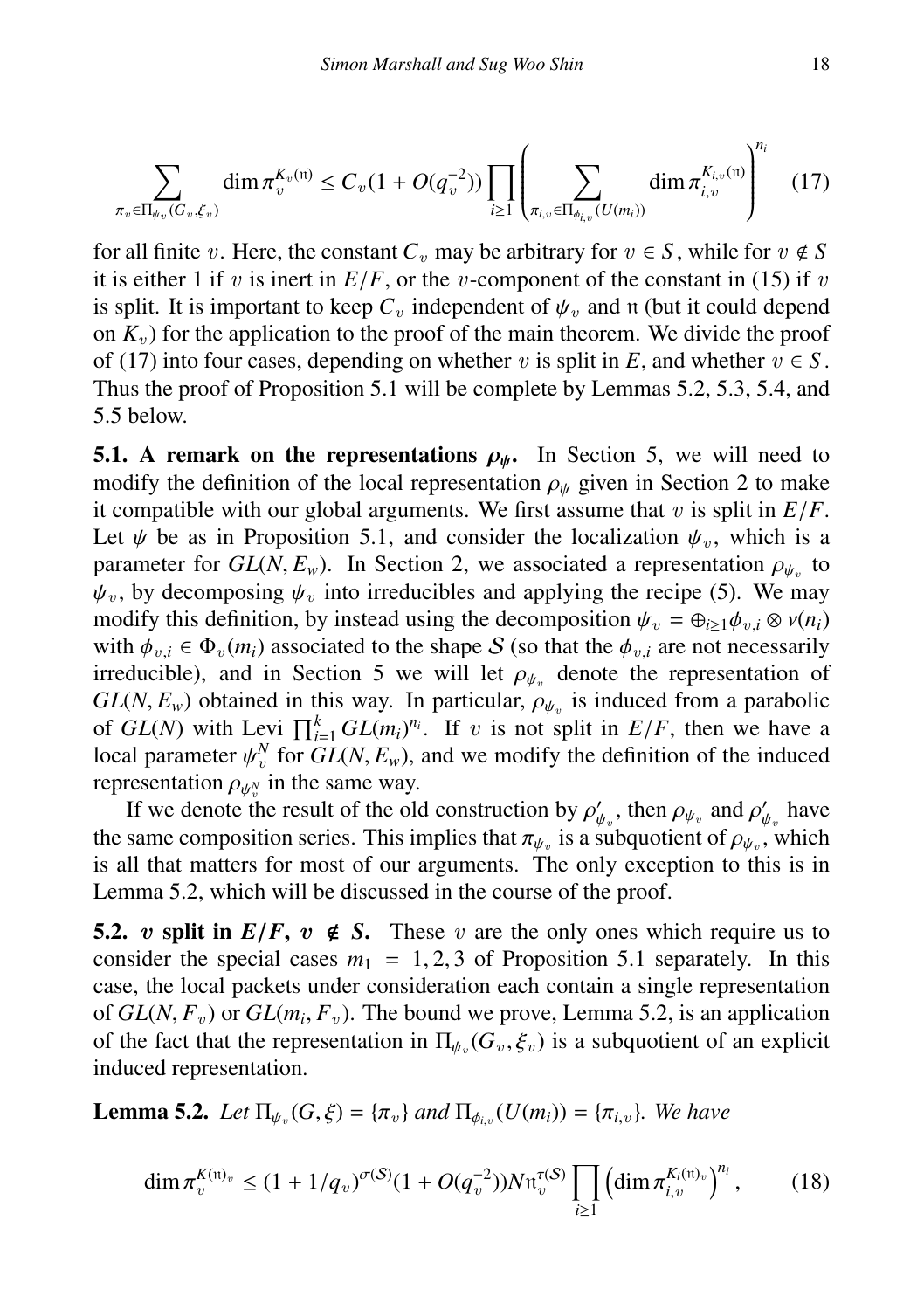*and if*  $m_1 = l$  *with*  $l = 1, 2, 3$  *we have* 

$$
\dim \pi_v^{K(\mathfrak{n})_v} \le C(\epsilon, q_v)(1+1/q_v)^{\sigma_i(S)}(1+O(q_v^{-2}))N\mathfrak{n}_v^{\tau_i(S)}\dim \pi_{1,v}^{K_1(\mathfrak{n})_v}\prod_{i\ge 2}\left(\dim \pi_{i,v}^{K_i(\mathfrak{n})_v}\right)^{n_i}
$$
\n(19)

*The terms involving*  $1 + 1/q_v$  *only need to be included if v|n. The term*  $C(\epsilon, q_v) = 1$  *if l* = 1 *or q<sub>v</sub> is greater than a constant depending on*  $\epsilon$ *.* 

*Proof.* We recall the identification  $G_v = GL(N, E_w)$ , which carries  $K_v$  to  $\widetilde{K}_w$ . View  $\psi_v$  as a member of  $\Psi(GL(N, E_w))$ . As in Section 5.1, we have an irreducible subquotient  $\pi_v = \pi_{\psi_v}$  of an induced representation  $\rho_w = \rho_{\psi_v}$  of  $GL(N, E_w)$ .<br>Let *P* denote the block upper triangular parabolic subgroup from which  $\rho_v$  is Let  $P_w$  denote the block upper triangular parabolic subgroup from which  $\rho_w$  is induced. (So the Levi factor of  $P_w$  is  $\prod_{i=1}^{k} GL(m_i)^{n_i}$ .)

We shall prove the first bound using dim  $\pi_v^{K(\mathfrak{n})_v} \le \dim \rho_w^{K(\mathfrak{n})_w}$ . We have

$$
\dim \rho^{\widetilde{K}(\mathfrak{n})_w}_{w} = [\widetilde{K}_w : \widetilde{K}_w \cap \widetilde{K}(\mathfrak{n})_w P_w] \prod_{i \geq 1} \left( \dim \mu^{\widetilde{K}_i(\mathfrak{n})_w}_{i,w} \right)^{n_i}
$$

The result then follows from the fact that  $[\widetilde{K}_w : \widetilde{K}_w \cap \widetilde{K}(n)_w P_w] = 1$  if  $v \nmid n$ , while if  $v|n$  we have

$$
[\widetilde{K}_w : \widetilde{K}_w \cap \widetilde{K}(\mathfrak{n})_w P_w] = (1 + 1/q_v)^{\sigma(\mathcal{S})}(1 + O(q_v^{-2}))N\mathfrak{n}_v^{\tau(\mathcal{S})},
$$

and the fact that  $\pi_{i,v}$  are isomorphic to  $\mu_{i,w}$  so that dim  $\mu_{i,w}^{K_i(n)_w} = \dim \pi_{i,v}^{K_i(n)_v}$ .<br>The case  $m_1 = 1$  is the only place that we need to know the exact defined

The case  $m_1 = 1$  is the only place that we need to know the exact definition of  $\pi_v$ , not just that it is a subquotient of  $\rho_w$ . Let  $\rho'_w$  be the induced representation<br>of  $GL(N, F)$  associated to  $\nu'_w$  in Section 2. Because  $\phi_w$  are bounded  $\pi$  is the of  $GL(N, E_w)$  associated to  $\psi_v$  in Section 2. Because  $\phi_{i,v}$  are bounded,  $\pi_v$  is the unique irreducible quotient of  $\rho'_w$ . Becuase  $m_1 = 1$ ,  $\rho'_w$  is induced from a standard<br>parabolic P' with Levi factor  $I' = GI(1)^{n_1} \times \Pi$ ,  $GI(t_1)$  for some t. Moreover parabolic  $P'_w$  with Levi factor  $L'_w = GL(1)^{n_1} \times \prod_j GL(t_j)$  for some  $t_j$ . Moreover, the representation one induces is given on the  $GL(1)^{n_1}$  factor of  $L'_w$  by

$$
|\det|^\frac{n_1-1}{2}\mu_{1,w}\otimes\ldots\otimes|\det|^\frac{-n_1+1}{2}\mu_{1,w}.
$$

Let  $(P_w^1)$  be the parabolic obtained by modifying  $P'_w$  in the upper-left  $n_1 \times n_1$ block so that the *GL*(1)<sup>*n*<sub>1</sub></sup> factor in the Levi is replaced by *GL*(*n*<sub>1</sub>). Let  $(\rho_w^1)'$  be the representation induced from  $(P^1)'$  using the same data as  $\rho'$ , except that one the representation induced from  $(P_w^1)'$  using the same data as  $\rho'_w$ , except that one<br>takes the representation  $\mu_w = 0$  det(*n*, ) on the new Levi factor  $GL(n, E)$ . takes the representation  $\mu_{1,w} \circ \det(n_1)$  on the new Levi factor  $GL(n_1, E_w)$ . As  $(\rho_w^1)'$  is a quotient of  $\rho_w^1$ ,  $\pi_v$  is also a quotient of  $(\rho_w^1)'$ .<br>We may perform a similar modification to  $\rho_w$  to

We may perform a similar modification to  $\rho_w$ , to define a representation  $\rho_w^1$ <br>used from the standard parabolic  $P^1$  with Levi  $GI(n_1) \times \Pi_{\alpha} GI(m_1)^{n_i}$ . As  $\rho^1$ induced from the standard parabolic  $P_w^1$  with Levi  $GL(n_1) \times \prod_{i \geq 2} GL(m_i)^{n_i}$ . As  $\rho_w^1$ <br>and  $(\rho^1)$ ' have the same composition series  $\pi$  is a subquotient of  $\rho^1$ . It follows and  $(\rho_w^1)'$  have the same composition series,  $\pi_v$  is a subquotient of  $\rho_w^1$ . It follows that dim  $\pi^{K(v)_v} \leq \dim (\text{cl })^{\widetilde{K}(v)_w}$  and that  $\dim \pi_v^{K(\mathfrak{n})_v} \leq \dim (\rho_w^1)^{\widetilde{K}(\mathfrak{n})_w}$ , and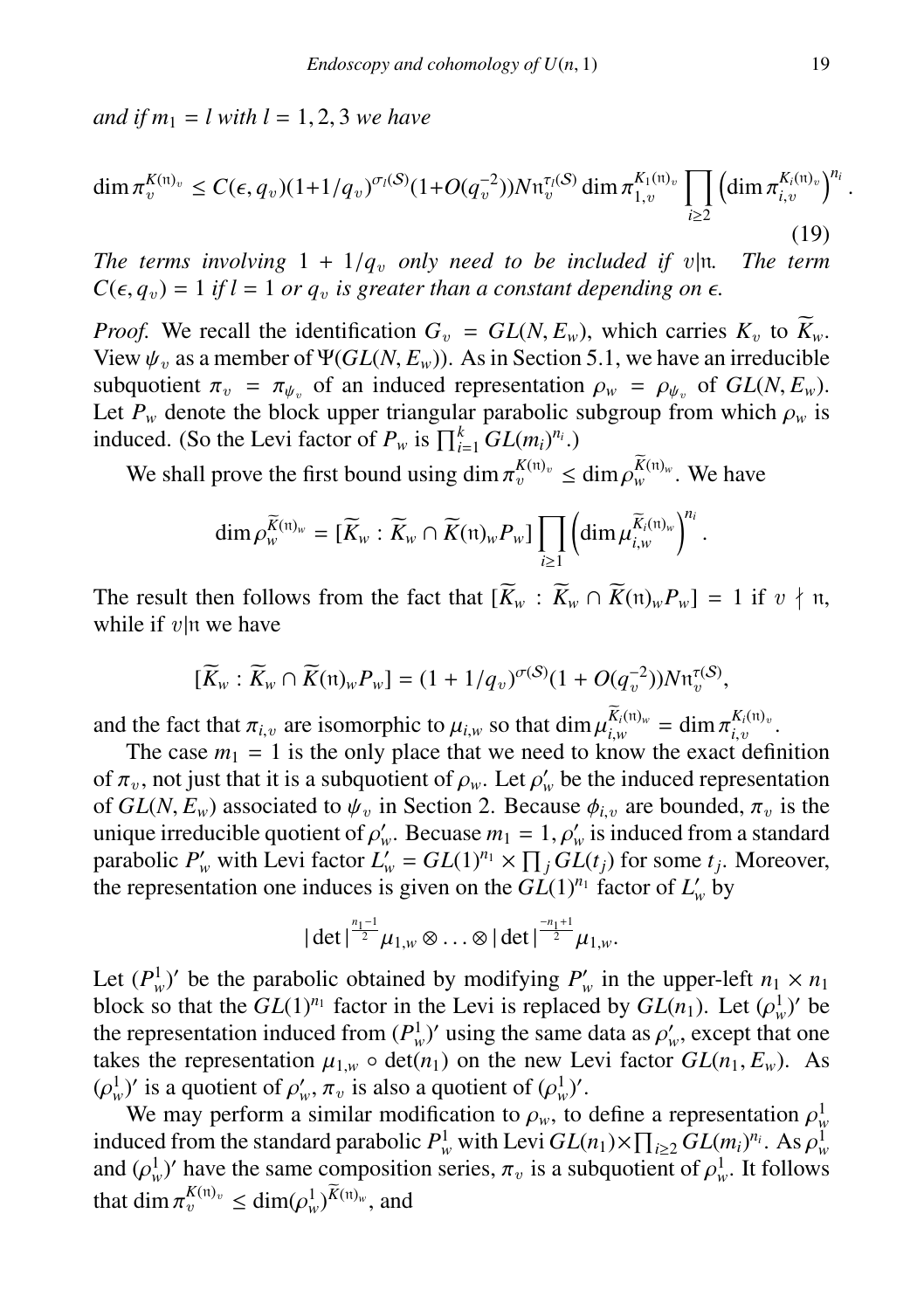$$
\dim(\rho_w^1)^{\widetilde{K}(\mathfrak{n})_w}=[\widetilde{K}_w:\widetilde{K}_w\cap \widetilde{K}(\mathfrak{n})_w P_w^1]\dim\mu_{1,w}^{\widetilde{K}_1(\mathfrak{n})_w}\prod_{i\geq 2}\left(\dim\mu_{i,w}^{\widetilde{K}_i(\mathfrak{n})_w}\right)^{n_i}.
$$

The result follows as before, after calculating  $[\tilde{K}_w : \tilde{K}_w \cap \tilde{K}(\mathfrak{n})_w P_w^1]$ .

In the cases  $m_1 = 2, 3$ , we bound all but one of the factors of dim  $\pi_{1,v}^{K_1(\mathfrak{n})}$ <br>18) using the representation theory of  $GI(m, F)$ . In particular, applying in (18) using the representation theory of  $GL(m_1, F_v)$ . In particular, applying Corollary A 4 in (18) gives Corollary A.4 in (18) gives

$$
\dim \pi_v^{K(\mathfrak{n})_v} \leq C(\epsilon, q_v)(1 + 1/q_v)^{\sigma(S)} (1 + O(q_v^{-2})) N \mathfrak{n}_v^{\tau(S) + \frac{m_1(m_1 - 1)}{2}(n_1 - 1) + \epsilon} \dim \pi_{1,v}^{K_1(\mathfrak{n})_v} \prod_{i \geq 2} \left( \dim \pi_{i,v}^{K_i(\mathfrak{n})_v} \right)^{n_i},
$$

which gives (19).

5.3. v split in  $E/F$ ,  $v \in S$ . In this case,  $G_v^* \simeq GL(N, F_v) \simeq GL(N, E_w)$  and  $G_v$ <br>is an inner form of  $GL(N, F_v)$  It is known (see 116. Theorem 1.6.41 for instance) is an inner form of  $GL(N, F_v)$ . It is known (see [16, Theorem 1.6.4] for instance) that the packet  $\Pi_{\psi_v}(G^*)$  contains exactly one element whereas  $\Pi_{\psi_v}(G,\xi)$  has one or zero elements or zero elements.

For  $v \in S$ , the constant  $C_v$  can be arbitrary. This means that to prove (17), we need to know that the left hand side is bounded independently of  $\psi_n$ , and that if it is nonzero, then the right hand side is also nonzero. Both facts are provided by the following local lemma, where we consider  $\psi_v \in \Psi(G_v^*)$  and bounded  $\phi_v \in \Phi(GI(m, F))$  with  $\psi_v = \Phi^k \phi_v \boxtimes \psi(n)$ . The unique representations  $\phi_{i,v} \in \Phi(GL(m_i, F_v))$  with  $\psi_v = \bigoplus_{i=1}^k \phi_{i,v} \boxtimes \nu(n_i)$ . The unique representations in  $\Pi_{i}$ .  $(G, \xi)$  and  $\Pi_{i}$ .  $(U(m_i)_{i}) = \Pi_{i}$ .  $(G, I(m_i, F_i))$  are denoted by  $\pi$ , and  $\pi_i$ . in  $\Pi_{\psi_v}(G, \xi)$  and  $\Pi_{\phi_{i,v}}(U(m_i)_v) = \Pi_{\phi_{i,v}}(GL(m_i, F_v))$  are denoted by  $\pi_v$  and  $\pi_{i,v}$ , respectively respectively.

**Lemma 5.3.** *There is*  $C(K_v) > 0$  *such that*  $\dim \pi_v^{\overline{K_v}} \leq C(K_v)$ *. For each i there* exists an onen compact subgroup  $K_v \subset U(m, F)$  depending only on K, such *exists an open compact subgroup*  $K_{i,v} \subset U(m_i, F_v)$  *depending only on*  $K_v$  *such* that the following is true for gyaratic and  $\phi$ , as ghouse if  $\pi^{K_v} \neq 0$ , then  $\pi^{K_{i,v}} \neq 0$ *that the following is true for every*  $\psi_v$  *and*  $\phi_{i,v}$  *as above: if*  $\pi_v^{K_v} \neq 0$ *, then*  $\pi_{i,v}^{K_{i,v}}$  *for all i i*,v  $\neq 0$ *for all i.*

*Proof.* The first claim is Bernstein's uniform admissibility theorem [5]. (We need it just for unitary representations, but the proof there shows the theorem for irreducible admissible representations of general *p*-adic reductive groups.)

To prove the second claim, recall that  $\psi_v$  gives rise to representations  $\rho_{\psi_v}$  and of  $G^* \sim GL(N, F)$  as in Section 5.1. So  $\pi_v$ , is an irreducible subquotient of  $\frac{\partial \psi}{\partial x}$ of  $G_v^* \simeq GL(N, F_v)$  as in Section 5.1. So  $\pi_{\psi_v}$  is an irreducible subquotient of  $\rho_{\psi_v}$ .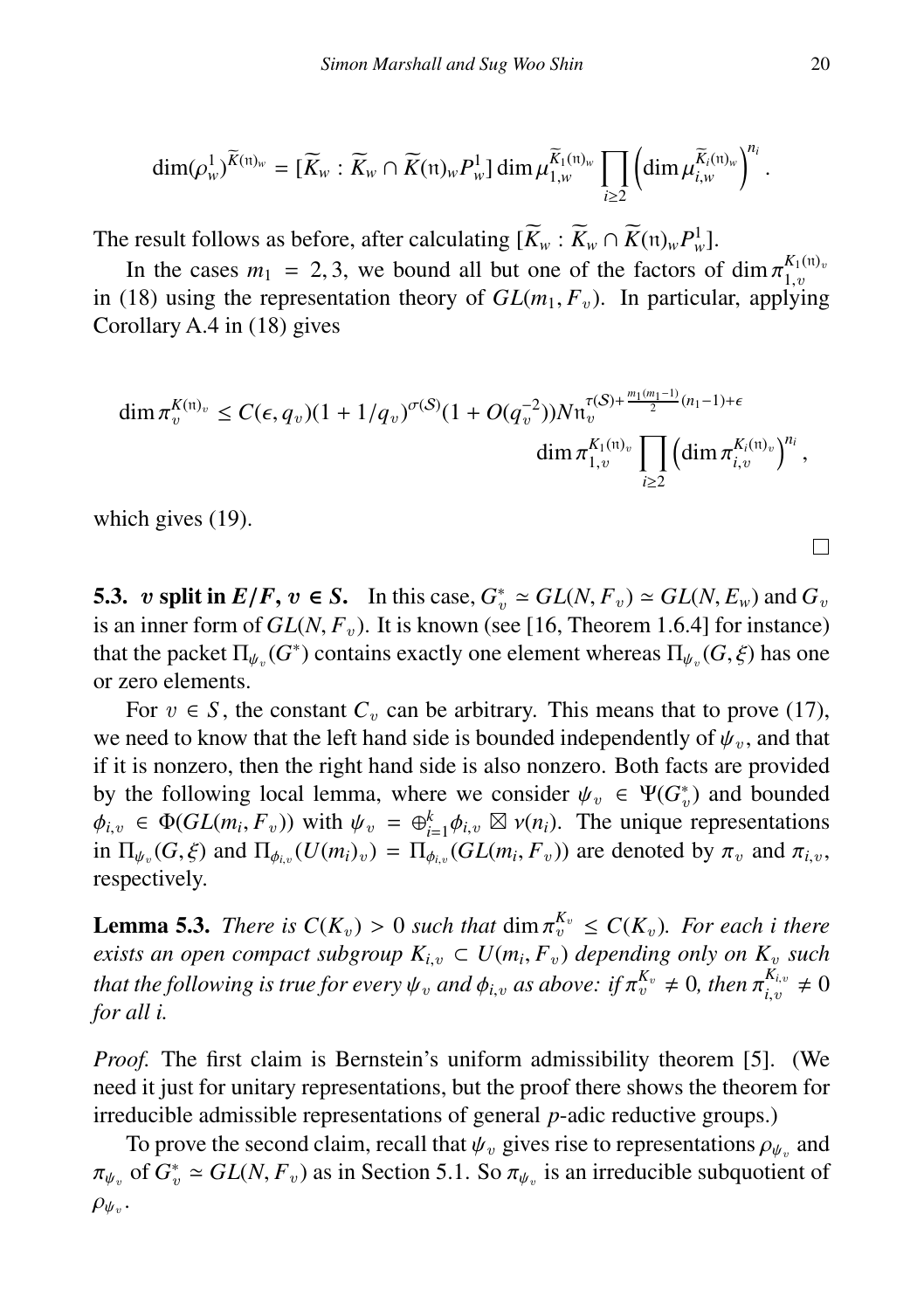The hypothesis  $\pi_v^{K_v} \neq 0$  means that  $1_{K_v}(\pi_v) \neq 0$ . If we transfer  $1_{K_v}$  to a func-<br> $1^*$  on  $G^*$  we have the character identity  $1^*$  ( $\pi_v$ ) = e(G) a,  $1_K(\pi_v) \neq 0$ tion  $1^*_{K_v}$  on  $G_v^*$ , we have the character identity  $1^*_{K_v}(\pi_{\psi_v}) = e(G_v)a_{\psi_v}1_{K_v}(\pi_v) \neq 0$ <br>by Theorem 1.6.4.(1) of [16] with certain signs  $e(G_v)$ ,  $g_v \in \{+1\}$ . If we let by Theorem 1.6.4 (1) of [16] with certain signs  $e(G_v)$ ,  $a_{\psi_v} \in \{\pm 1\}$ . If we let  $K'_v \subset GL(N, F_v)$  be an open compact subgroup such that  $1^*_{K_v}$  is bi-invariant under  $K'_v$ , this implies that  $\pi_{\psi_v}^{K'_v}$ <br>for suitable  $K_v \subset GL(m, F)$  $\begin{array}{l}\nK'_v \\
\psi_v \neq 0 \text{ and thus } \rho_{\psi_v}^{K'_v}\n\end{array}$ <br>  $\phi_v$  which implies the  $\begin{array}{l}\nK_v' \\
\psi_v \neq 0. \quad \text{This gives } \pi_{i,v}^{K_{i,v}} \\
\text{e claim} \quad \text{(To see this one)}\n\end{array}$ *i*,v  $\neq 0$ for suitable  $K_{i,v} \subset GL(m_i, F_v)$ , which implies the claim. (To see this, one uses<br>a description of invariant vectors in an induced representation under an open a description of invariant vectors in an induced representation under an open compact subgroup as in the first display of [4, p.26], noting that the double coset  $P\backslash G/K$  there is finite.)

**5.4.** v nonsplit in  $E/F$ ,  $v \notin S$ . In this case, for each  $\psi_v \in \Psi(G_v^*)$  we have  $\psi_v^N = n$  out  $\in \Psi(\tilde{G}(N)) = \Psi(GI(N, F))$ . This gives rise to representations  $\pi_{\psi_0^N}$  and  $\rho_{\psi_0^N}$  of  $GL(N, E_w)$  as in Section 5.1. Similarly  $\phi_{i,v} \in \Phi(U(m_i)_v)$  gives a representation  $\pi_{w_i}$  of  $GL(m_i, E_i)$  for the parameter  $n_i \circ \phi$ . If  $\psi$  and  $\phi$  arise  $N = \eta_{\chi} \circ \psi_v \in \Psi(\tilde{G}(N)) = \Psi(GL(N, E_w))$ . This gives rise to representations  $\chi_v$  and  $\eta_{\chi}$  of  $GL(N, E_v)$  as in Section 5.1. Similarly  $\phi_v \in \Phi(U(m_v))$  gives a  $\pi_{\psi_v^N}$ ren representation  $\pi_{\phi_{i,v}^{m_i}}$  of *GL*(*m<sub>i</sub>*, *E<sub>w</sub>*) for the parameter  $\eta_{\chi_{\kappa_i}} \circ \phi_{i,v}$ . If  $\psi_v$  and  $\phi_{i,v}$  arise from global data as at the start of Section 5 then  $\pi_{\phi_{i,v}^{m_i}}$  is nothing but  $\mu_{i,w}$ .

Inequality (17) in this case follows from the lemma below.

**Lemma 5.4.** *Consider*  $\psi_v \in \Psi(G_v^*)$  *and*  $\phi_{i,v} \in \Phi(U(m_i)_v)$  *as above such that*  $\psi_v^N = \bigoplus_{v \in \Phi} \phi_{i,v}^{m_i} \boxtimes \psi(v)$ . *Then we have* ψ  $\mathcal{L}_{v}^{N} = \bigoplus_{i \geq 1} \phi_{i,v}^{m_i} \boxtimes \nu(n_i)$ *. Then we have* 

$$
\sum_{\pi_v \in \Pi_{\psi_v}(G,\xi)} \dim \pi_v^{K_v} \le 1.
$$
\n(20)

*If equality holds, then*

$$
\sum_{\pi_{i,v}\in\Pi_{\phi_{i,v}}(U(m_i))} \dim \pi_{i,v}^{K_{i,v}} = 1
$$
 (21)

*for all i.*

*Proof.* Suppose first that  $s_{\psi_n} \in \{\pm 1\}$ . We have a hyperspecial subgroup  $\widetilde{K}_n$  of  $G(N)_v \simeq GL(N, E_w)$ . The twisted fundamental lemma implies that the functions  $1_{K_v}$  and  $1_{\widetilde{K}_v \rtimes \theta}$  are related by transfer.<br>Applying the character identity for

Applying the character identity for *U*(*N*) (Theorem 3.2.1 (b) of [25]) with  $s = 1$  gives

$$
1_{K_v}^{U(N)}(\psi_v) = \sum_{\pi_v \in \Pi_{\psi_v}(G,\xi)} \dim \pi_v^{K_v},
$$

and combining this with the twisted character identity [25, Theorem 3.2.1 (a)] and the twisted fundamental lemma gives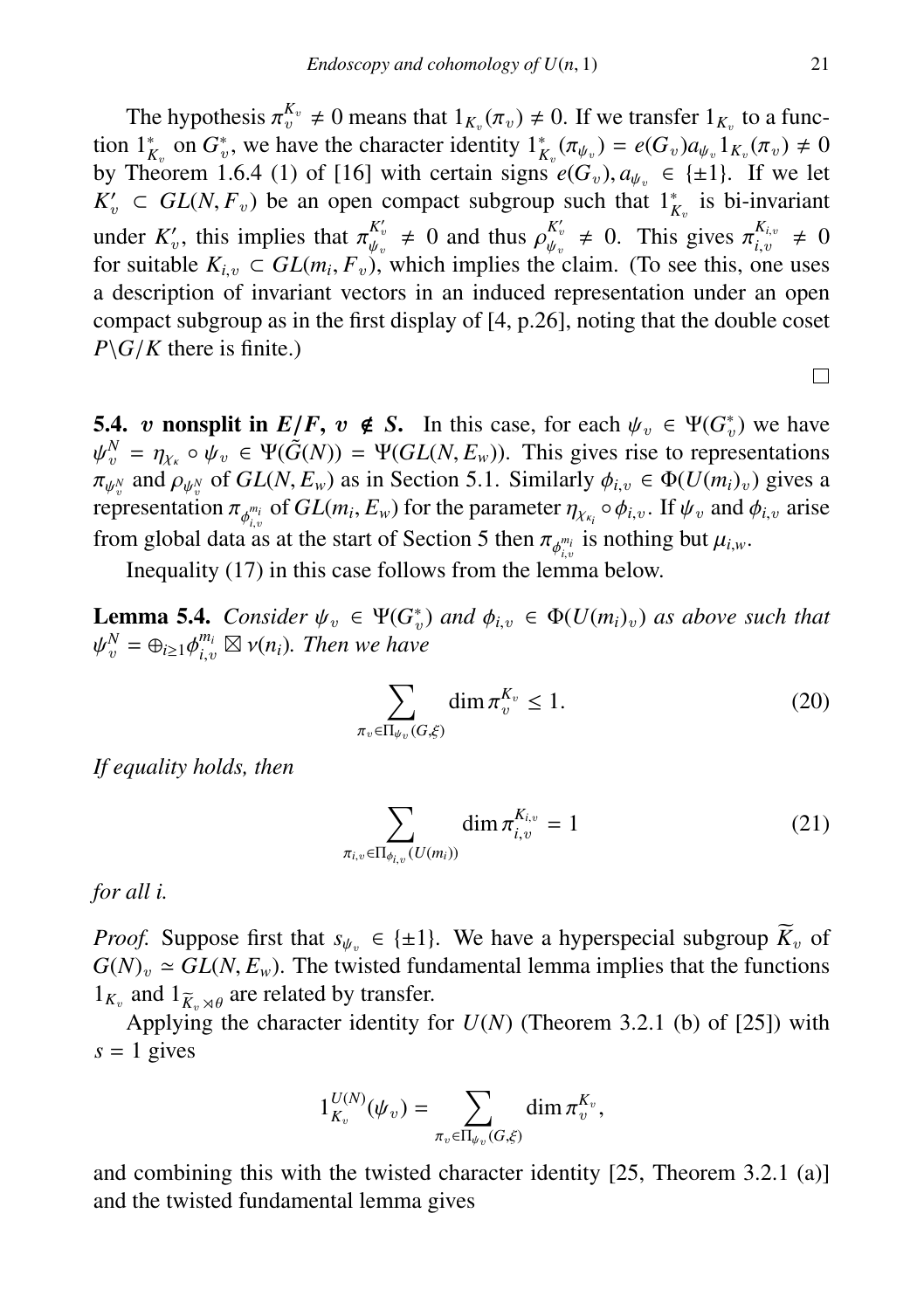$$
\sum_{\pi_v \in \Pi_{\psi_v}(G,\xi)} \dim \pi_v^{K_v} = \text{tr}(\widetilde{\pi}_{\psi_v^N}(1_{\widetilde{K}_v \rtimes \theta})).
$$

The twisted trace  $tr(\widetilde{\pi}_{\psi_v^N}(1_{\widetilde{K}_v\times\theta}))$  is equal to the trace of  $\widetilde{\pi}_{\psi_v^N}(\theta)$  on  $\pi_{\psi_v^N}^{K_v}$  $\psi_v^{N_v}$ , so we have

$$
\operatorname{tr}(\widetilde{\pi}_{\psi^N_v}(1_{\widetilde{K}_v\rtimes\theta}))\leq \dim \pi^{\widetilde{K}_v}_{\psi^N_v}.
$$

Since  $\pi_{\psi_v^N}$  is a subquotient of  $\rho_{\psi_v^N}$ , we have

$$
\dim \pi_{\psi_v^N}^{\widetilde{K}_v} \le \dim \rho_{\psi_v^N}^{\widetilde{K}_v} \le 1
$$

which gives (20).

If equality holds, then  $\psi_v^N$  is unramified. So all  $\phi_{i,v}$  are unramified as well.<br>alving [25] Theorem 3.2.1 (b)] to the parameter  $\phi_{i}$  and the function  $1_{\kappa}$  for Applying [25, Theorem 3.2.1 (b)] to the parameter  $\phi_{i,v}$  and the function  $1_{K_{i,v}}$  for  $U(m)$  gives  $U(m_i)$  gives

$$
\sum_{\pi_{i,v}\in\Pi_{\phi_{i,v}}(U(m_i))} \dim \pi_{i,v}^{K_{i,v}} = 1_{K_{i,v}}^{U(m_i)}(\phi_{i,v}).
$$

If  $\widetilde{\pi}_{\phi_{i,v}^{m_i}}$  is the canonical extension of  $\pi_{\phi_{i,v}^{m_i}}$  to  $G(m_i)_v$  (via Whittaker normalization),

$$
\sum_{\pi_{i,v}\in\Pi_{\phi_{i,v}}(U(m_i))}\dim\pi_{i,v}^{K_{i,v}}=\text{tr}(\widetilde{\pi}_{\phi_{i,v}^{m_i}}(1_{\widetilde{K}_{i,v}\rtimes\theta})).
$$

tr $(\overline{\pi}_{\phi_{i,v}^{m_i}}(1_{\overline{K}_{i,v}\rtimes\theta}))$  is the trace of  $\theta$  on the one-dimensional space  $\pi_{\phi_{i,v}^{m_i}}^{K_{i,v}}$ φ *mi i*,v , so we have tr $(\overline{\pi}_{\phi_{i,v}^{m_i}}(1_{\overline{K}_{i,v}\rtimes\theta})) = \pm 1$ , and (21) follows from positivity.

Now suppose that  $s_{\psi_v} \notin \{\pm 1\}$ , and let  $(G^{\varepsilon}, s^{\varepsilon}, \eta^{\varepsilon})$  be the elliptic endoscopic<br>le for *G* with  $s^{\varepsilon} = s$ . We have  $G^{\varepsilon} = I(a) \times I(b)$  for some *a*  $b > 0$ . triple for *G* with  $s^e = s_{\psi_e}$ . We have  $G^e = U(a) \times U(b)$  for some  $a, b > 0$ .<br>There is an Arthur parameter  $\psi^e$  for  $G^e$  such that  $r^e \circ \psi^e = \psi$  which we may There is an Arthur parameter  $\psi^e$  for  $G^e$  such that  $\eta^e \circ \psi^e = \psi$ , which we may factorise as  $\psi^e = \psi_{\alpha} \times \psi_{\alpha}$ . We let  $K^e \subset G^e(F)$  be a hyperspecial subgroup and factorise as  $\psi^e = \psi_1 \times \psi_2$ . We let  $K_v^e \subset G^e(F_v)$  be a hyperspecial subgroup, and let  $1^e$  be the characteristic function of  $K^e$ . The Eundamental I emma implies let  $1_{K_v}^e$  be the characteristic function of  $K_v^e$ . The Fundamental Lemma implies that  $\hat{\mathbf{I}}_{K_v}^{\mathsf{F}} \in \mathcal{H}(G_v)$  and  $\mathbf{I}_{K_v}^{\mathsf{F}} \in \mathcal{H}(G_v^{\mathsf{F}})$  have  $\Delta[\mathsf{e}, \xi, z]$ -matching orbital integrals. Applying [25, Theorem 3.2.1 (b)] with  $s = s_{\psi_v}$  gives

$$
\sum_{\pi_v \in \Pi_{\psi_v}(G,\xi)} 1_{K_v}(\pi_v) = 1_{K_v}^{\mathfrak{e}}(\psi_v^{\mathfrak{e}}) = 1_{K_{1,v}}(\psi_{1,v}) 1_{K_{2,v}}(\psi_{2,v}).
$$

The result now follows by applying the result in the case  $s_{\psi_n} \in \{\pm 1\}$  to the groups  $U(a)$  and  $U(b)$ .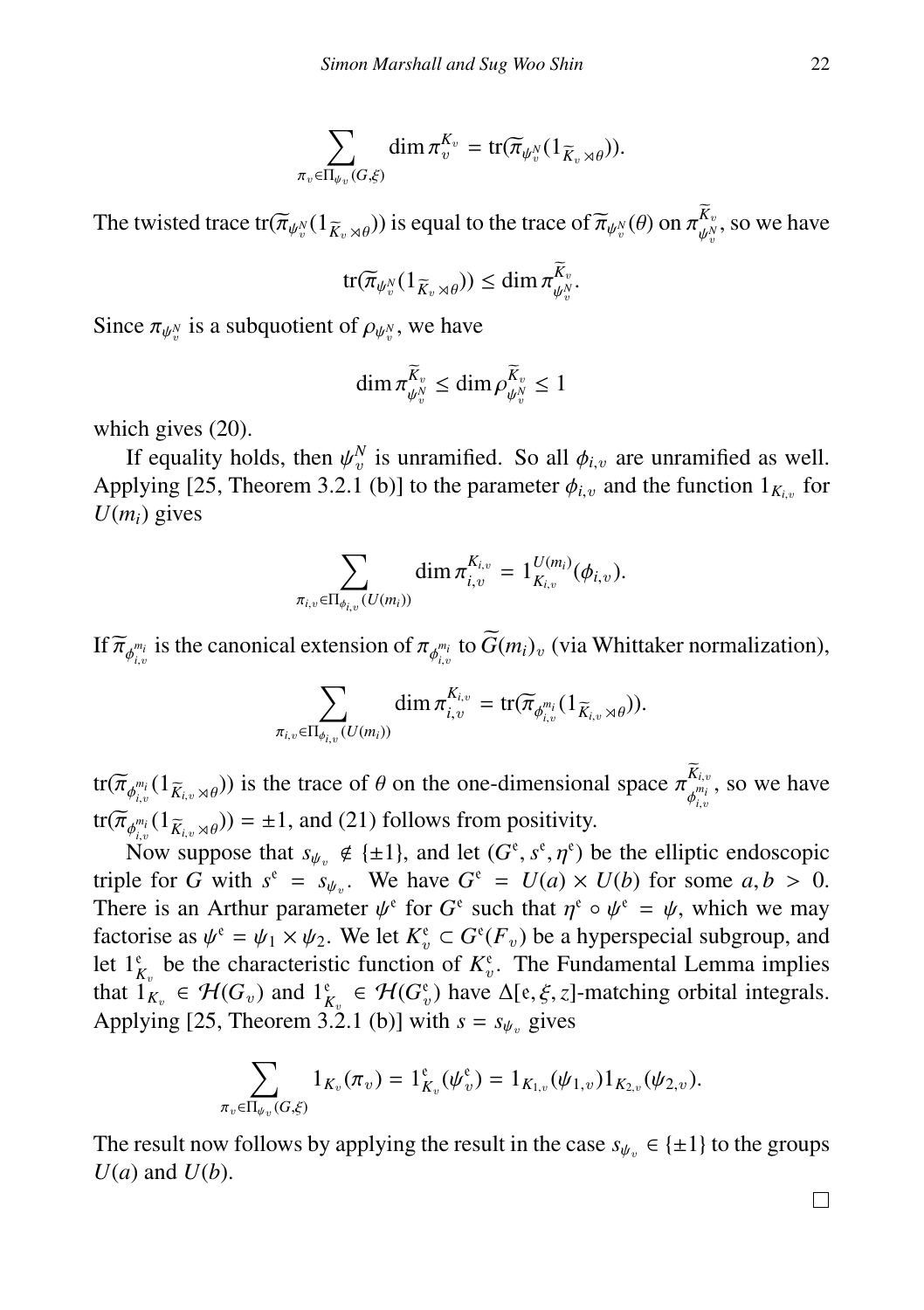5.5. v nonsplit in  $E/F$ ,  $v \in S$ . Here we prove a result analogous to Lemma 5.3.

**Lemma 5.5.** *There exist open compact subgroups*  $K_{i,v} \subset U(m_i)_v$  *depending only on*  $K_v$  *such that the following holds: given*  $\psi_v \in \Psi(G_v)$  *and*  $\phi_{i,v} \in \Phi(U(m_i)_v)$ *such that*  $\psi_v^N = \bigoplus_{i=1}^k \phi$  $\sum_{i,v}^{N} \boxtimes v(n_i)$  *(thus*  $\phi_{i,v}$  *are bounded), if* 

$$
\sum_{\pi_v \in \Pi_{\psi_v}(G,\xi)} \dim \pi_v^{K_v} \neq 0 \quad then \quad \sum_{\pi_{i,v} \in \Pi_{\phi_{i,v}}(U(m_i))} \dim \pi_{i,v}^{K_{i,v}} \neq 0.
$$

*Moreover there is a constant*  $C(K_v) > 0$  *which is independent of*  $\psi_v$  *such that* 

$$
\sum_{\pi_v \in \Pi_{\psi_v}(G,\xi)} \dim \pi_v^{K_v} \le C(K_v).
$$

*Proof.* We begin with the first claim. Suppose  $s_{\psi_v} \in \{\pm 1\}$ . Let  $1^*_{K_v}$  be the transfer of 1 to  $C^*$ . The character identity of 146 Thm 1.6.1.(A) gives of  $1_{K_v}$  to  $G_v^*$ . The character identity of [16, Thm 1.6.1 (4)] gives

$$
0 \neq e(G_v) \sum_{\pi_v \in \Pi_{\psi_v}(G,\xi)} \dim \pi_v^{K_v} = 1_{K_v}^*(\psi_v),
$$

where  $e(G_v) \in \{\pm 1\}$ ; note that the coefficients  $\langle \pi, 1 \rangle$  appearing in the cited theorem are all 1 (where we take  $s^e = s_{\psi_v}$ ). Using the surjectivity result of Mok [25, Prop. 3.1.1 (b)], there is a function  $1_{K_v}$  on  $G(N)_v$  whose twisted transfer to  $G_v^*$  is  $1_{K_v}^*$ , and so we have  $1_{K_v}^*(\psi_v) = \text{tr}(\overline{\pi}_{\psi_v}(\overline{1}_{K_v}))$ . Let  $\overline{K}_v \subset G(N)_v$  be a compact open subgroup such that  $1_{K_v}$  is bi-invariant under  $K_v$ . It follows that we must have  $\pi_{\psi_v}^{K_v} \neq 0$ , and hence there are compact open  $\widetilde{K}_{i,v} \subset G(m_i)_v$  depending only  $\psi$ <sub>v</sub> on  $K_v$  such that  $\pi_{\phi_{i,v}}^{K_{i,v}} \neq 0$ . The result now follows from Lemma 5.6 below.<br>Now suppose that  $s_v = \frac{d}{2} \left( \frac{1}{2} + 1 \right)$  and let  $(G^{\varepsilon} \circ \mathfrak{e}^{\varepsilon})$  be the elliptic endo

Now suppose that  $s_{\psi_v} \notin \{\pm 1\}$ , and let  $(G^e, s^e, \eta^e)$  be the elliptic endoscopic<br>le for *G* with  $s^e = s_{\psi_v}$  and so  $G^e = U(a) \times U(b)$  for some *g*  $b > 0$ . There triple for *G* with  $s^e = s_{\psi_v}$  and so  $G^e = U(a) \times U(b)$  for some  $a, b > 0$ . There is an Arthur parameter  $\psi^e$  for  $G^e$  such that  $\eta^e \circ \psi^e = \psi$ , which we may factorise<br>as  $\psi^e = \psi \times \psi^e$ . Let  $1^e$  be the function obtained by transferring  $1 \times$  to  $G^e$ . as  $\psi^e = \psi_1 \times \psi_2$ . Let  $1^e_{K_v}$  be the function obtained by transferring  $1_{K_v}$  to  $G_v^e$ .<br>Applying the trace identity Applying the trace identity

$$
e(G_v)\sum_{\pi_v\in\Pi_{\psi_v}(G,\xi)}\dim \pi_v^{K_v}=\mathbb{1}_{K_v}^{\mathfrak{e}}(\psi_v^{\mathfrak{e}})
$$

gives  $1_{K_v}^e(\psi_v^e) \neq 0$ . Because  $1_{K_v}^e(\psi_v^e)$  is equal to a sum of traces there is a compact<br>open  $K_v \times K_o \subseteq G^e$  such that open  $K_{1,v} \times K_{2,v} \subset G_v^e$  such that

$$
1_{K_{1,v}\times K_{2,v}}(\psi_v^e) = 1_{K_{1,v}}(\psi_{1,v})1_{K_{2,v}}(\psi_{2,v}) \neq 0
$$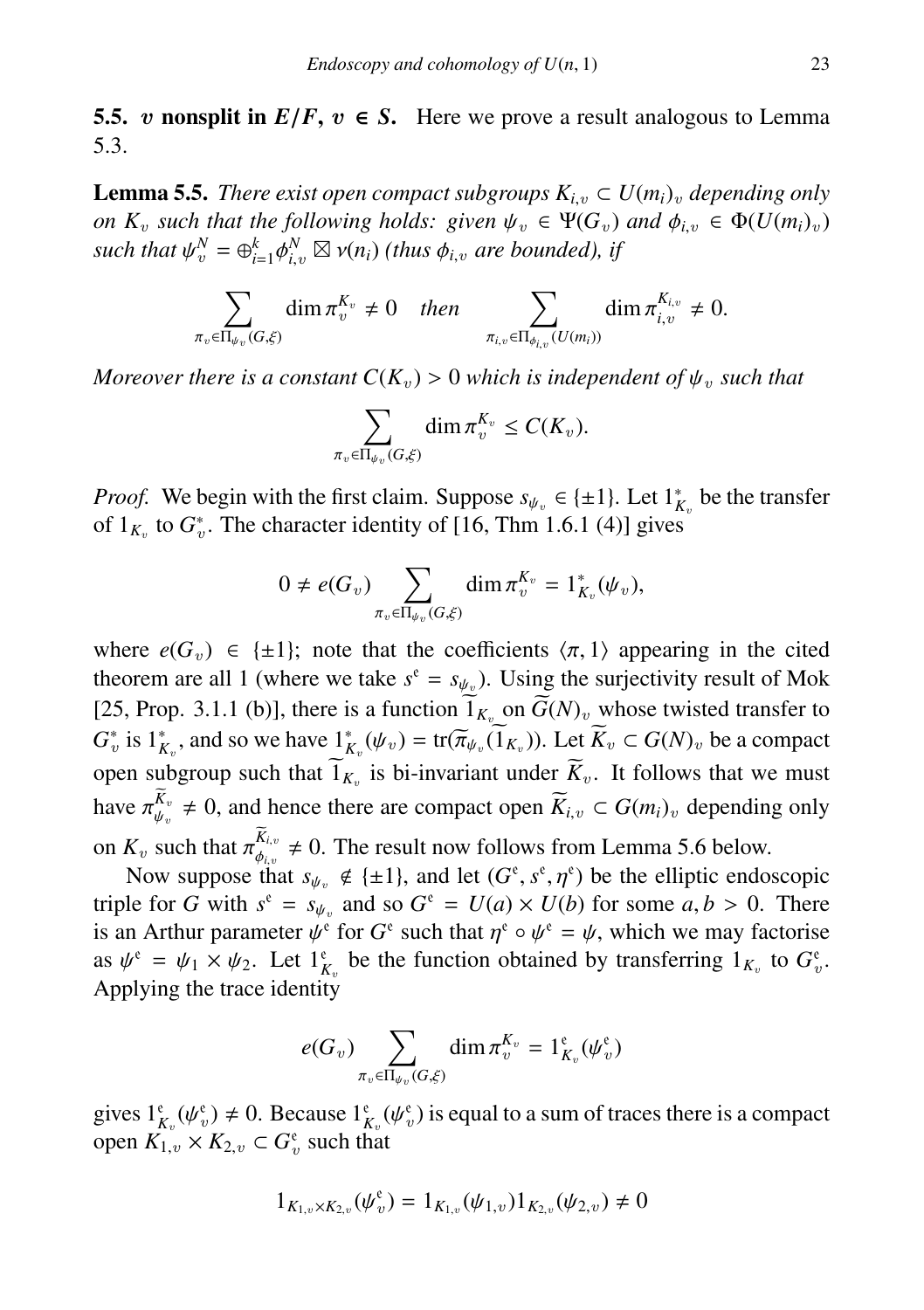and the result now follows from the case  $s_{\psi_n} \in \{\pm 1\}$  for the groups  $U(a)$  and *U*(*b*).

We now prove the second claim. Suppose  $s_{\psi_n} \in \{\pm 1\}$ . We again use the identity

$$
e(G_v)\sum_{\pi_v\in\Pi_{\psi_v}(G,\xi)}\dim\pi_v^{K_v}=\text{tr}(\widetilde{\pi}_{\psi_v}(\widetilde{1}_{K_v})),
$$

and let  $K_v \subset G(N)_v$  be a compact open subgroup such that  $1_{K_v}$  is bi-invariant under  $K_v$ . The trace  $tr(\overline{\pi}_{\psi_v}(1_{K_v}))$  is equal to the trace of  $\overline{\pi}_{\psi_v}(1_{K_v})$  on the space  $\mu_{v}$  $\widetilde{K}_v$ , and the operator norm of  $\widetilde{\pi}_{\psi_v}(\widetilde{1}_{K_v})$  is at most  $\|\widetilde{1}_{K_v}\|_1 = C(K_v)$ . We therefore have  $|\text{tr}(\widetilde{\pi}_{\psi_v}(\widetilde{1}_{K_v}))| \leq C(K_v) \dim \pi_{\psi_v}^{K_v}$ , and the result follows as in Lemma 5.3. If  $s \in \mathcal{A}_{\{+1\}}$  we reduce to the case of  $U(a) \times U(b)$  as before  $s_{\psi_v} \notin \{\pm 1\}$ , we reduce to the case of  $U(a) \times U(b)$  as before.

Recall that  $\eta_{\chi_{\kappa_i}} \circ \phi_{i,v} \in \Phi(G(m_i)_v)$  corresponds to  $\mu_{i,w}$  via local Langlands<br>
let the isomorphism  $G(m_i) \simeq GJ(m_i)$ . Where w is the unique place of F under the isomorphism  $G(m_i)_v \simeq GL(m_i, E_w)$ , where *w* is the unique place of *E* above *v* above v.

**Lemma 5.6.** *If*  $K_{i,w}$  ⊂  $GL(m_i, E_w)$  *is a compact open subgroup, then there is a compact open subgroup*  $K_i$  ⊂  $U(m_i)$ , with the following property: For any *a compact open subgroup*  $K_{i,v} \subset U(m_i)_v$  *with the following property: For any bounded parameter*  $\phi_{i,v} \in \Phi(U(m_i)_v)$  *and the representation*  $\mu_{i,w}$  *of GL*( $m_i, E_w$ )  $corresponding$  as above, if  $\mu_{i,w}^{K_{i,w}}$ *i*,*w*  $\neq 0$  *then* 

$$
\sum_{\pi_{i,v}\in\Pi_{\phi_{i,v}}(U(m_i))} \dim \pi_{i,v}^{K_{i,v}} \neq 0.
$$
 (22)

*Proof.* The only nontrivial part of the lemma is the assertion that  $K_{i,v}$  may be chosen independently of  $\mu_{i,w}$ . To this end, we will show that  $\phi_{i,v}$  (or  $\mu_{i,w}$ ) varies over a compact domain and that  $K_{i,v}$  as in the lemma can be chosen in open neighborhoods. Then the proof will be complete by taking intersection of the finitely many  $K_{i,v}$  for a finite open covering.

By a theorem of Jacquet, our assumption that  $\mu_{i,w}$  was tempered implies that  $\mu_{i,w}$  belongs to a family of full induced representations from some

$$
\mu_1' |\cdot|^{is_1} \otimes \cdots \otimes \mu_k' |\cdot|^{is_k} \tag{23}
$$

with  $\mu'_j$  square integrable and  $s_j \in \mathbb{R}/(2\pi/\log q_w)\mathbb{Z}$ . Our assumption that  $\mu_{i,w}$  had bounded denth implies that the set of tuples  $\mu'$ ,  $\mu'$  we must consider is had bounded depth implies that the set of tuples  $\mu'_1, \ldots, \mu'_k$  we must consider is<br>finite and so we only need to consider one. We then need to show that the set of finite, and so we only need to consider one. We then need to show that the set of *s*<sup>*j*</sup> such that  $\mu_{i,w}$  is conjugate self-dual (i.e.  $\mu_{i,w} \approx \mu_{i,w} \circ \theta$ ) is compact. Because  $\mathbf{r}$  $\int_A |f|^{is_j} \circ \theta = (\mu'_j \circ \theta)| \cdot |^{-is_j}$ , this condition is equivalent to saying that the multisets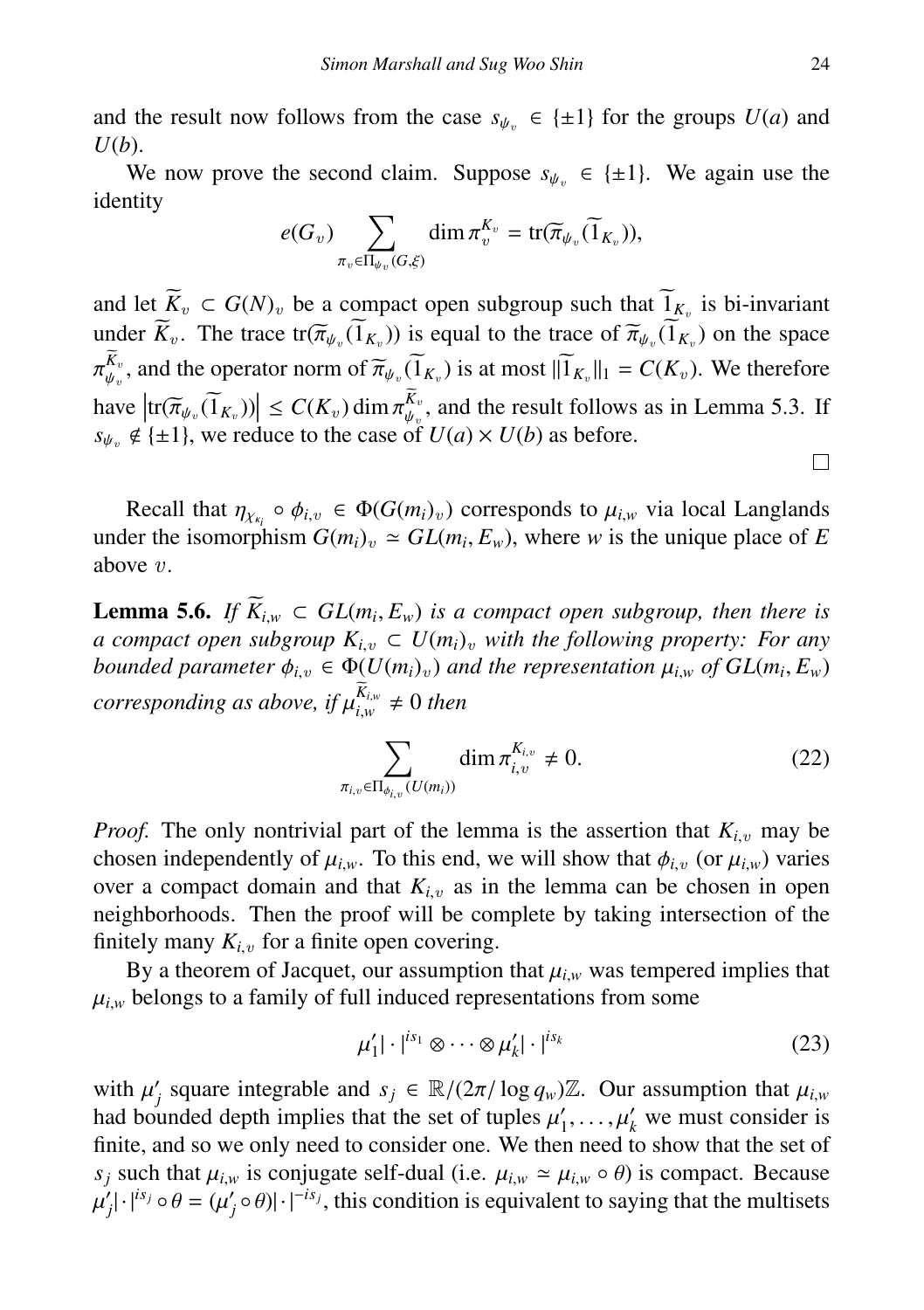$\{\mu'_j | \cdot |^{is_j}\}$  and  $\{(\mu'_j \circ \theta) | \cdot |^{-is_j}\}$  are equivalent. This in turn is equivalent to the existence of a normalitation  $\pi \in S$ , such that  $\mu'_j |^{(i)}_{(i,j)}(u'_j)_{(j)} \in (0, 1]$ existence of a permutation  $\sigma \in S_k$  such that  $\mu'_j | \cdot |^{i s_j} \simeq (\mu'_{\sigma(j)} \circ \theta)| \cdot |^{-i s_{\sigma(j)}}$  for all *j*.<br>For each  $\sigma$  the set of *s* · satisfying this is closed, and hence the set of *s* · such that For each  $\sigma$  the set of  $s_j$  satisfying this is closed, and hence the set of  $s_j$  such that  $u_j$  is conjugate self-dual is closed and compact  $\mu_{i,w}$  is conjugate self-dual is closed and compact.

For fixed  $s_1, \ldots, s_k$ , there is some  $K_{i,v}$  such that  $1_{K_{i,v}}(\phi_{i,v}) \neq 0$ , where  $(\phi_{i,v})$  is equal to the left hand side of (22) by definition. Also if we transfer  $1_{K_{i,v}}(\phi_{i,v})$  is equal to the left hand side of (22) by definition. Also, if we transfer  $1_{K_{i,v}}$  to  $1_{K_{i,v}}$  on  $G(m_i)$  using the surjectivity theorem of Mok [25, Prop. 3.1.1] (b)] then the character identity tells us that  $1_{K_{i,v}}(\phi_{i,v}) = \text{tr}(\overline{\pi}_{\phi_{i,v}}^m(\overline{1}_{K_{i,v}}))$  (where the twisted trace is Whittaker normalized). The point is that  $tr(\overline{\pi}_{\theta_{i,v}}^{n_i}(\overline{1}_{K_{i,v}}))$  varies<br>continuously in the sector [27]) so we still have  $1_K$  ( $\phi_{i,v}$  + 0 around an open continuously in the *s<sub>j</sub>* (see [27]) so we still have  $1_{K_{i,v}}(\phi_{i,v}) \neq 0$  around an open<br>neighborhood of *s<sub>j</sub>* (where  $\phi$ ) varies as *s<sub>j</sub>* (vary). The result now neighborhood of  $s_1, ..., s_k$  (where  $\phi_{i,v}$  varies as  $s_1, ..., s_k$  vary). The result now follows by compactness.

#### 6. Archimedean control on parameters

In this section, we prove some useful conditions on the parameters  $\psi$  that contribute to the cohomology of *X*(n).

Given  $\phi_{\infty} = \otimes_{v|\infty} \phi_v \in \Phi(U(n)_{\infty})$  for  $n \geq 1$ , note that the restriction of  $\phi_v$ to  $W_{\mathbb{C}} = \mathbb{C}^{\times}$  (for a fixed isomorphism  $\overline{F}_v \simeq \mathbb{C}$ ), viewed as an *n*-dimensional representation via  $\widehat{U(n)} = GL(n, \mathbb{C})$ , is a direct sum of *n* characters  $z \mapsto z^{a_{i,v}} \overline{z}^{b_{i,v}}$ <br>with  $a_{i,v}$   $b_{i,v} \in \mathbb{C}$  and  $a_{i,v} - b_{i,v} \in \mathbb{Z}$  for  $i = 1, ..., n$ . We say that  $\phi_{i,v}$  is C-algebraic with  $a_{i,v}, b_{i,v} \in \mathbb{C}$  and  $a_{i,v} - b_{i,v} \in \mathbb{Z}$  for  $i = 1, ..., n$ . We say that  $\phi_{\infty}$  is C-algebraic if *n* is odd and all  $a_{i,v} \in \mathbb{Z}$  or if *n* is even and all  $a_{i,v} \in \frac{1}{2} + \mathbb{Z}$ . We say  $\phi_v$  is regular<br>if *a*<sub>c</sub> are distinct. If  $\pi$  is a member of the *L* packet for  $\phi$ , then  $\pi$  is said to if  $a_{i,v}$  are distinct. If  $\pi_{\infty}$  is a member of the *L*-packet for  $\phi_{\infty}$  then  $\pi_{\infty}$  is said to be regular or C-algebraic if  $\phi_{\infty}$  is. (This is Clozel's definition and coincides with the general definition [8, Definition 2.3.3] for general reductive groups.)

Let  $S = (n_1, m_1), \ldots, (n_k, m_k)$  be a shape as in Section 5. If  $\psi \in \Psi_2(G^*)$ <br>satisfactor is to  $\psi \in \widetilde{\Phi}_2(G^*)$  and  $\phi \in \Phi_2(U(m), m_*)$  as hafare  $, \eta_{\chi_{\kappa}})_{\mathcal{S}}$ then  $\psi$  gives rise to  $\mu_i \in \Phi_{sim}(m_i)$  and  $\phi_i \in \Phi_{sim}(U(m_i), \eta_{\chi_{\kappa_i}})$  as before.

**Lemma 6.1.** *Let*  $\psi \in \Psi_2(G^*, \eta_{\chi_k})_S$ . *If there is*  $\pi_\infty \in \Pi_{\psi_\infty}(G, \xi)$  *with h<sup>d</sup>*(g,  $K_\infty; \pi_\infty) \neq 0$  then  $\phi$ , are  $\phi$ , is *Calgebraic*. Moreover every  $\phi$ , is bounded at every  $\int_0^{\infty}$  or  $\phi_{i,\infty}$   $\partial r \phi_{i,\infty} \otimes \chi_{-\infty}$  *is C-algebraic. Moreover every*  $\phi_{i,v}$  *is bounded at every*<br>place *y* (equivalently *u is tempered at every place y) place v* (equivalently  $\mu_{i,v}$  *is tempered at every place v*).

*Proof.* Since  $\pi_{\infty}$  contributes to cohomology, its infinitesimal character is equal to that of the trivial representation. In particular it is regular C-algebraic, cf. [8, Lemmas 7.2.2, 7.2.3]. Hence  $\phi_{\psi_{\infty}}$  is regular C-algebraic. (Here we use<br>the simple recipe to determine the infinitesimal character of  $\pi$ , from  $\phi_{\infty}$  by the simple recipe to determine the infinitesimal character of  $\pi_{\infty}$  from  $\phi_{\psi_{\infty}}$  by differentiation as described in [22, Section 2.11). For each infinite place  $y$ , the differentiation, as described in  $[22, Section 2.1]$ .) For each infinite place v, the representation  $\phi_{i,v}|_{W_{\mathbb{C}}}$  is the direct sum of  $m_i$  characters, say  $\eta_{i,1}, ..., \eta_{i,m_i}$ . Then  $\bigoplus_{j=1}^{m_i} \bigoplus_{l=0}^{n_i-1} \eta_{i,j} \big] \cdot \big|^{\frac{n_i-1}{2}-l}$  appears as a subrepresentation of  $\phi_{\psi_\infty}$ . As the latter is regular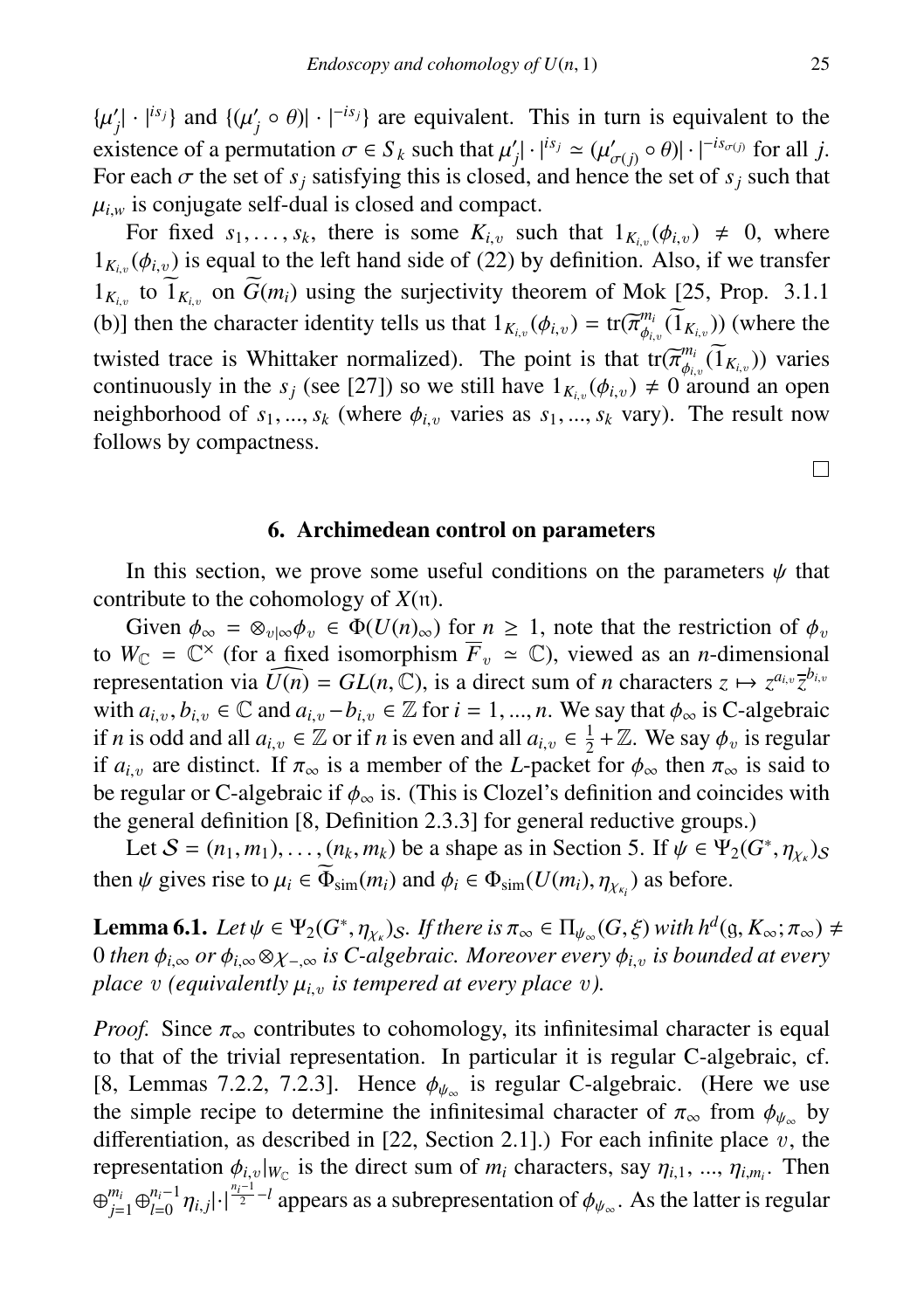C-algebraic, we see that for each  $v | \infty$ ,  $\phi_{i,v} |_{W_{\mathbb{C}}}$  is regular and that either  $\phi_{i,v} |_{W_{\mathbb{C}}}$ <br>or  $\phi_{i,w} |_{W} \otimes | \cdot |^{1/2}$  is C-algebraic, depending on the parity of  $N - n$ . It follows or  $\phi_{i,v}|_{W_{\mathbb{C}}}\otimes |\cdot|^{1/2}$  is C-algebraic, depending on the parity of  $N-n_i$ . It follows<br>that  $\phi_{i\to j|W_{\mathbb{C}}}\circ \phi_{i\to j|W_{\mathbb{C}}}\otimes |\cdot|^{1/2}$  is regular C-algebraic. By the definition of  $\nu$  in that  $\phi_{i,\infty}|_{W_{\mathbb{C}}}$  or  $\phi_{i,\infty}|_{W_{\mathbb{C}}} \otimes | \cdot |^{1/2}$  is regular C-algebraic. By the definition of  $\chi_{-}$  in Section 2.  $\phi_{i,\infty}|_{W_{\mathbb{C}}} \otimes | \cdot |^{1/2}$  is C-algebraic if and only if  $\phi_{i,\infty}|_{W_{\mathbb{C}}} \otimes \chi_{-}$  is Section 2,  $\phi_{i,\infty}|_{W_{\mathbb{C}}}\otimes |\cdot|^{1/2}$  is C-algebraic if and only if  $\phi_{i,\infty}|_{W_{\mathbb{C}}}\otimes \chi_{-\infty}$  is.<br>The key point is that  $\mu_i$  or  $\mu_i \otimes \chi$  is an automorphic representat

The key point is that  $\mu_i$  or  $\mu_i \otimes \chi$ - is an automorphic representation with regular C-algebraic component at  $\infty$  (recalling that  $\mu_{i,\infty}$  lies in the packet for  $\phi$ <sub>*i* $\infty$ </sub>). Both  $\mu$ *i* and  $\mu$ *i* ⊗  $\chi$ <sub>−</sub> are cuspidal and conjugate self-dual, so either  $\mu$ *i* or  $\mu_i \otimes \chi$ <sub>-</sub> (whichever is C-algebraic at  $\infty$ ) is essentially tempered at all finite places by [9, Theorem 1.2] (the cohomological condition in *loc. cit.* follows from regular C-algebraicity, cf. [11, Lemme 3.14]) and at all infinite places by [11, Lemme 4.9]. In either case, twisting by  $\chi$ - if necessary, we deduce that  $\mu_i$  is<br>essentially tempered everywhere. Since the central character of  $\mu_i$  is unitary, we essentially tempered everywhere. Since the central character of  $\mu_i$  is unitary, we<br>see that  $\mu_i$  is tempered everywhere. By the local Langlands correspondence [25] see that  $\mu_i$  is tempered everywhere. By the local Langlands correspondence [25, Theorem 2.5.1 (b)], this is equivalent to  $\phi$ , being bounded at every  $\eta$ Theorem 2.5.1 (b)], this is equivalent to  $\phi_i$ , being bounded at every v.  $\Box$ 

**Lemma 6.2.** *For each i, there is a finite set of parameters*  $P_{i,\infty} \subset \Phi(U(m_i)_{\infty})$  *with the following property: If*  $\psi \in \Psi_2(G^*$ <br>  $h^d$ ( $g \colon K : \pi \to 0$  then  $\phi \in \mathcal{P}$ )  $, \eta_{\chi_{\kappa}}$ )*s*, and there exists  $\pi_{\infty} \in \Pi_{\psi_{\infty}}(G, \xi)$  with  $h^d(g, K_\infty; \pi_\infty) \neq 0$ , then  $\phi_{i,\infty} \in \mathcal{P}_{i,\infty}$ *.* 

*Proof.* The infinitesimal character of  $\pi_{\infty}$  is determined by the condition that  $h^d$ (g,  $K_\infty$ ;  $\pi_\infty$ )  $\neq 0$  (to be the half sum of all positive roots of *G*), thus there are finitely many arch  $\pi$ . So they are contained in finitely many Arthur packets finitely many such  $\pi_{\infty}$ . So they are contained in finitely many Arthur packets, whose parameters form a finite subset  $\mathcal{P} \subset \Psi(U(N)_{\infty})$ . If  $\psi$  gives rise to  $\phi_i$  then  $n = \Omega(\phi \cap \mathbb{N} \cup (n_i))$  should appear as a factor of  $n = \Omega/\psi$  for every infinite place  $v_i$ Since we have the constraint  $\otimes_{v|\infty}\psi_v \in \mathcal{P}$ , it is clear that there are finitely many possibilities for  $\phi$ .  $\circ$  ( $\phi_{i,v} \boxtimes v(n_i)$ ) should appear as a factor of  $\eta_{\chi_k} \circ \psi_v$  for every infinite place v.<br>
See we have the constraint  $\otimes_{\psi \in \mathcal{N}} \in \mathcal{P}$  it is clear that there are finitely many possibilities for  $\phi_i$ <sub>∞</sub>.

 $\Box$ 

#### 7. Summing over parameters

In this section we continue the proof of Theorem 1.2 from the end of Section 4 and finish the proof. In the preliminary bound  $(13)$ , we will fix a shape S and bound the contribution to  $h_{(2)}^d(X(\mathfrak{n}))$  from parameters in  $\Psi_2(G^*, \eta_{\chi_k})_S$ , which we denote by  $h_{(2)}^d(X(\pi))_S$ . Clearly it suffices to establish a bound for  $h_{(2)}^d(X(\pi))_S$  as in Theorem 1.2.

Suppose  $\psi \in \Psi_2(G^*, \eta_{\chi_k})_S$  has the property that there is  $\pi \in \Pi_{\psi}(G, \xi)$  with  $K : \pi \to 0$  Proposition 3.1 implies that  $\pi$  must be a Langlands quotient  $h^d(g, K_\infty; \pi_\infty) \neq 0$ . Proposition 3.1 implies that  $\pi_{v_0}$  must be a Langlands quotient<br>of a standard representation with an exponent of the form  $(\pi/\overline{z})^{p/2}(\pi^2)^{(a-1)/2}$  for of a standard representation with an exponent of the form  $(z/\overline{z})^{p/2}(z\overline{z})^{(a-1)/2}$  for some  $a > N-d$  Proposition 13.2 of [3] implies that there is *i* such that  $p > N-d$ some  $a \ge N - d$ . Proposition 13.2 of [3] implies that there is *i* such that  $n_i \ge N - d$ , and we assume that this is  $n_1$ . Note that [3, Prop 13.2] implicitly assumes that the other archimedean components of  $\pi$  have regular infinitesimal character, but this is satisfied in our case.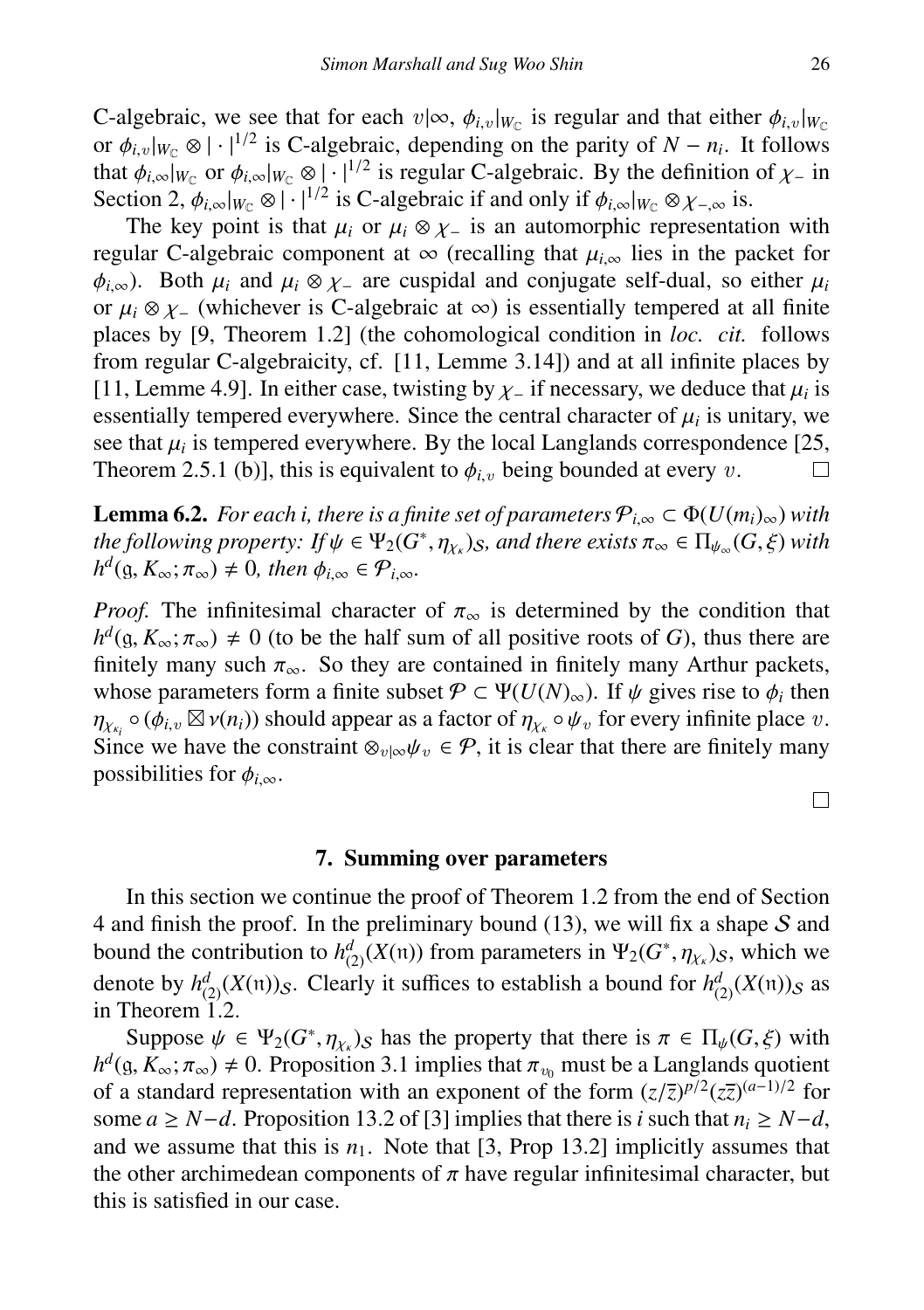Apply Lemma 6.2 to obtain finite sets  $\mathcal{P}_{i,\infty} \subset \Phi(U(m_i)_{\infty})$  for all *i* such that if  $\psi \in \Psi_2(G^*, \eta_{\chi_k})_S$ , and there is  $\pi \in \Pi_{\psi}(G, \xi)$  with  $h^d(g, K_\infty; \pi_\infty) \neq 0$ , then  $\phi_{\psi} \in \mathcal{P}_{\psi}$ . Let  $\Psi_{\psi}$  be the set of *A*-parameters  $\psi \in \Psi_0(G^*, n_{\psi})$  s with  $\phi_{\psi}$  bounded  $\phi_{i,\infty} \in \mathcal{P}_{i,\infty}$ . Let  $\Psi_{rel}$  be the set of *A*-parameters  $\psi \in \Psi_2(G^*, \eta_{\chi})$  with  $\phi_i$  bounded everywhere and  $\phi_i \in \mathcal{P}_i$ . for all *i*. By I emmas 6.1 and 6.2 we have everywhere and  $\phi_{i,\infty} \in \mathcal{P}_{i,\infty}$  for all *i*. By Lemmas 6.1 and 6.2 we have

$$
h^d_{(2)}(X(\mathfrak{n}))_S \leq \sum_{\psi \in \Psi_{\mathrm{rel}}} \sum_{\pi \in \Pi_{\psi}(G,\xi)} h^d(\mathfrak{g},K_\infty;\pi_\infty) \dim \pi_f^{K(\mathfrak{n})},
$$

and because  $h^d$ (g,  $K_\infty$ ;  $\pi_\infty$ ) is bounded we may simplify this to

$$
h_{(2)}^d(X(\mathfrak{n}))_\mathcal{S} \ll \sum_{\psi \in \Psi_{\mathrm{rel}}} \sum_{\pi \in \Pi_{\psi}(G,\xi)} \dim \pi_f^{K(\mathfrak{n})}.
$$

Because  $\phi_i$  is bounded everywhere for every *i*, we may apply Proposition 5.1 to obtain obtain

$$
h_{(2)}^d(X(\mathfrak{n}))_{S} \ll \prod_{v|\mathfrak{n}}(1+1/q_v)^{\sigma(S)}N\mathfrak{n}^{\tau(S)}\sum_{\psi\in\Psi_{\text{rel}}} \prod_{i\geq 1}\left(\sum_{\pi_i\in\Pi_{\phi_i}(U(m_i))}\dim \pi_{i,f}^{K_i(\mathfrak{n})}\right)^{n_i}.
$$

Let  $\Phi_{\text{sim}}^{\text{bdd}}(U(m_i), \eta_{\chi_{\kappa_i}})$  denote the set of simple parameters that are bounded<br>everywhere Taking a sum over  $\psi \in \Psi$ , corresponds to taking a sum over everywhere. Taking a sum over  $\psi \in \Psi_{rel}$  corresponds to taking a sum over the possibilities for  $\phi_i \in \Phi_{\text{sim}}^{\text{bdd}}(U(m_i), \eta_{\chi_{\kappa_i}})$  with  $\phi_{i,\infty} \in \mathcal{P}_{i,\infty}$ . We may therefore factorize the sum over  $\psi$  to ones over  $\phi$ , which gives factorize the sum over  $\psi$  to ones over  $\phi_i$ , which gives

$$
h_{(2)}^d(X(\mathfrak{n}))_{\mathcal{S}} \ll \prod_{v|n} (1 + 1/q_v)^{\sigma(S)} N \mathfrak{n}^{\tau(S)} \prod_{i \geq 1} \sum_{\phi_i \in \Phi_{\text{sim}}^{\text{bdd}}(U(m_i), \eta_{X\kappa_i})} \left( \sum_{\pi_i \in \Pi_{\phi_i}(U(m_i))} \dim \pi_{i,f}^{K_i(\mathfrak{n})} \right)^{n_i}
$$
  

$$
\leq \prod_{v|n} (1 + 1/q_v)^{\sigma(S)} N \mathfrak{n}^{\tau(S)} \prod_{i \geq 1} \left( \sum_{\phi_i \in \Phi_{\text{sim}}^{\text{bdd}}(U(m_i), \eta_{X\kappa_i})} \sum_{\pi_i \in \Pi_{\phi_i}(U(m_i))} \dim \pi_{i,f}^{K_i(\mathfrak{n})} \right)^{n_i}
$$
  

$$
\leq \prod_{v|n} (1 + 1/q_v)^{\sigma(S)} N \mathfrak{n}^{\tau(S)} \prod_{i \geq 1} \left( \sum_{\phi_i \in \Phi_{\text{sim}}^{\text{bdd}}(U(m_i), \eta_{X\kappa_i})} \sum_{\pi_i \in \Pi_{\phi_i}(U(m_i))} \dim \pi_{i,f}^{K_i(\mathfrak{n})} \right)^{n_i}
$$
  
(24)

We may bound the sums using the global limit multiplicity formula of Savin [29]. Indeed, because  $\phi_i$  is a simple generic parameter, the packet  $\Pi_{\phi_i}(U(m_i))$ <br>is stable, so that every representation  $\pi_i \in \Pi_i(U(m_i))$  occurs in the discrete is stable, so that every representation  $\pi_i \in \Pi_{\phi_i}(U(m_i))$  occurs in the discrete<br>spectrum of  $U(m_i)$  with multiplicity one. In fact,  $\pi_i$  must actually lie in the spectrum of  $U(m_i)$  with multiplicity one. In fact,  $\pi_i$  must actually lie in the cuspidal spectrum by [32, Theorem 4.3], because  $\pi$ <sub>i $\infty$ </sub> is tempered. Because the archimedean components of  $\phi_i$  are restricted to finite sets, there is a finite set  $\Pi_{i,\infty}$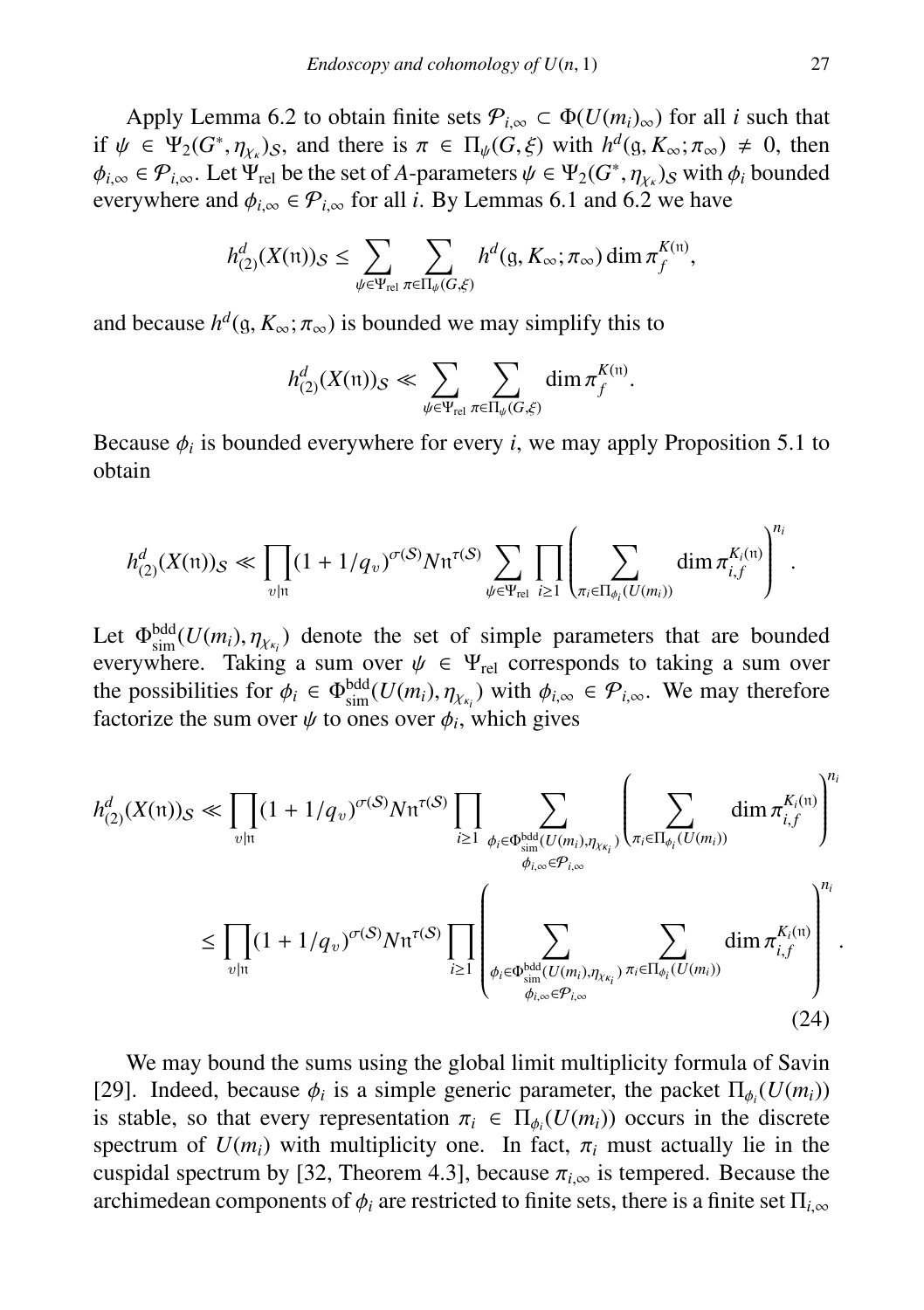of representations of  $U(m_i)_{\infty}$  such that if  $\pi_i \in \Pi_{\phi_i}(U(m_i))$  then  $\pi_{i,\infty} \in \Pi_{i,\infty}$ . If  $m$  (π Y.(n)) denotes the multiplicity with which an irreducible representation  $m_{\text{cusp}}(\pi_{\infty}, Y_i(\mathfrak{n}))$  denotes the multiplicity with which an irreducible representation  $\pi_{\infty}$  of  $U(m_i)_{\infty}$  occurs in the  $L^2$ -space of cuspforms  $L^2_{\text{cusp}}(Y_i(\mathfrak{n}))$ , where  $Y_i(\mathfrak{n}) =$ <br> $U(m_i, E) \setminus U(m_i, \mathbb{A})/K_i(\mathfrak{n})$  we have  $U(m_i, F) \setminus U(m_i, A) / K_i(\mathfrak{n})$ , we have

$$
\sum_{\substack{\phi_i \in \Phi_{\text{sim}}^{\text{bdd}}(U(m_i), \eta_{\chi_{\kappa_i}}) \\ \phi_{i,\infty} \in \mathcal{P}_{i,\infty}}} \sum_{\pi_i \in \Pi_{\phi_i}(U(m_i))} \dim \pi_{i,f}^{K_i(\pi)} \leq \sum_{\substack{\pi_i \subset L_{\text{cusp}}^2([U(m_i)]) \\ \pi_{i,\infty} \in \Pi_{i,\infty}}} \dim \pi_{i,f}^{K_i(\pi)} = \sum_{\pi_{\infty} \in \Pi_{i,\infty}} m_{\text{cusp}}(\pi_{\infty}, Y_i(\pi)).
$$

For each  $\pi_{\infty}$ , Savin [29] gives

$$
m_{\text{cusp}}(\pi_\infty, Y_i(\mathfrak{n})) \ll [K_i: K_i(\mathfrak{n})] \ll \prod_{v|\mathfrak{n}} (1 - 1/q_v) N \mathfrak{n}^{m_i^2},
$$

and combining this with (24) gives

$$
h_{(2)}^{d}(X(\mathfrak{n}))_{\mathcal{S}} \ll \prod_{v|\mathfrak{n}} (1 - 1/q_v) N \mathfrak{n}^{\tau'(\mathcal{S})},
$$

where  $\tau'(S) = \tau(S) + \sum_{i \geq 1} n_i m_i^2$ . If  $1 \leq m_1 \leq 3$  then applying Proposition 5.1 and working as above gives

$$
h_{(2)}^{d}(X(\mathfrak{m}))_{S} \ll \prod_{v|\mathfrak{m}} (1 + 1/q_{v})^{\sigma'_{l}(S)} N \mathfrak{n}^{\tau'_{l}(S)},
$$

where  $l = m_1$ ,  $\tau_l'(S) = \tau_l(S) + m_1^2 + \sum_{i \geq 2} n_i m_i^2$ , and  $\sigma_l'(S) = \sigma_l(S) - 1 - \sum_{i \geq 2} n_i$ .<br>The bounds for the functions  $\tau_l'$  and  $\tau_l'$  given by I emma 7.1 below then imply

The bounds for the functions  $\tau'$  and  $\tau'_j$  given by Lemma 7.1 below then imply that

$$
h_{(2)}^d(X(\mathfrak{n}))_\mathcal{S} \ll_\epsilon N \mathfrak{n}^{Nd+\epsilon},
$$

unless we are in one of the two cases listed there. In the exceptional case (ii) we have  $h_{(2)}^d(X(\pi))_{\mathcal{S}} \ll N \pi^{Nd+1+\epsilon}$ , and in case (i), which should give the general main term, we have

$$
h_{(2)}^{d}(X(\mathfrak{m}))_{S} \ll \prod_{v|\mathfrak{m}} (1 - 1/q_{v}) N \mathfrak{n}^{Nd+1}.
$$

This completes the proof of Theorem 1.2.  $\Box$ 

It remains to prove the lemma used in the above proof.

**Lemma 7.1.** *If*  $m_1 \geq 4$ *, we have*  $\tau'(S) \leq Nd$ *. If*  $m_1 = l$ ,  $l = 1, 2, 3$ *, we have*  $\tau'(S) \leq Nd + \epsilon$  except in the following cases  $\mathcal{C}_l(\mathcal{S}) \leq Nd + \epsilon$ , except in the following cases.

(*i*)  $S = (N - d, 1), (1, d)$ *, in which case*  $\tau'_1(S) = Nd + 1$ *.*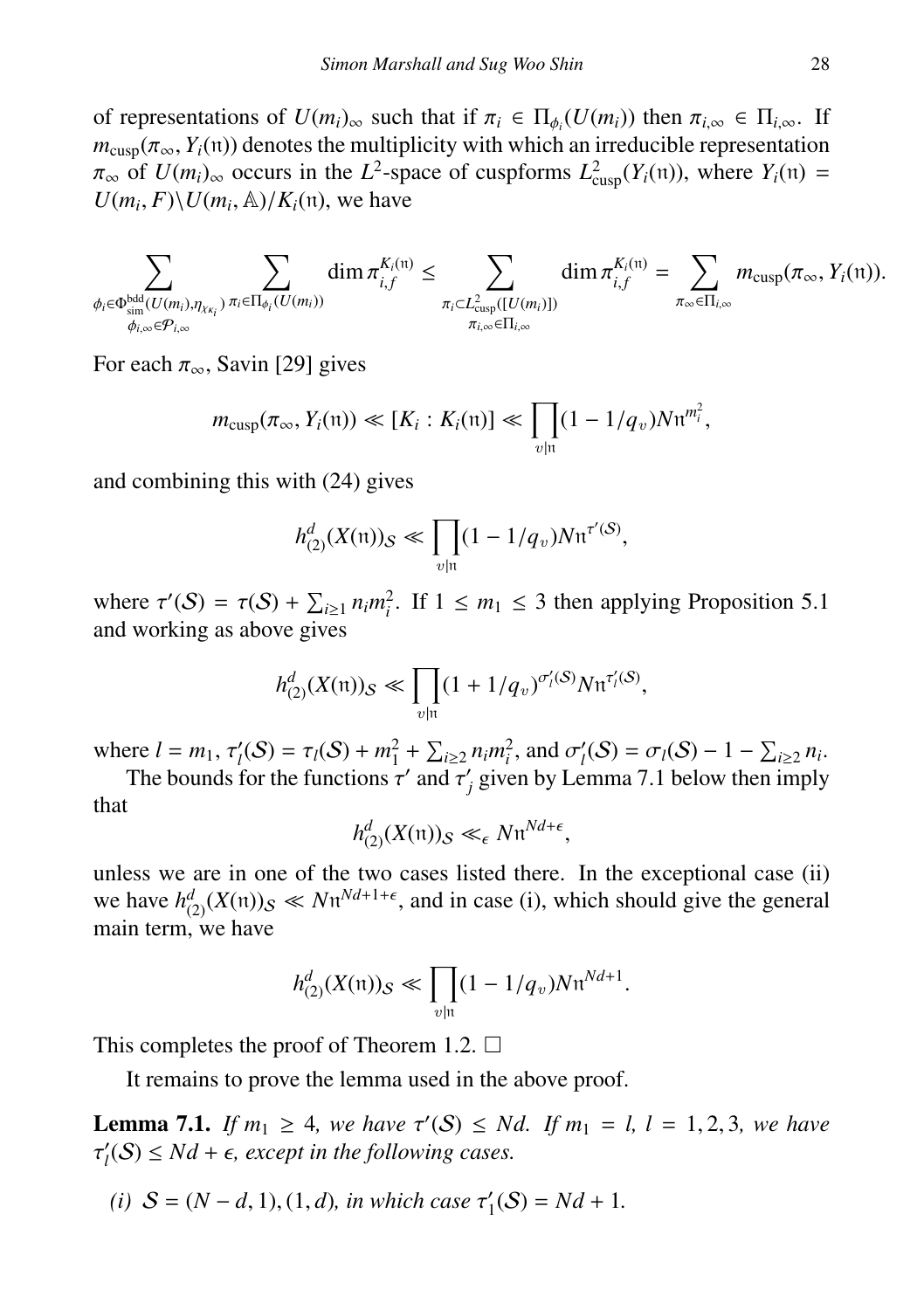(*ii*)  $S = (2, 2)$  *and*  $d = 2$ *, in which case*  $\tau'_2(S) = Nd + 1 + \epsilon = 9 + \epsilon$ *.* 

*Proof.* We begin with the case  $m_1 \geq 4$ . The inequality  $d \geq N - n_1$  implies that it suffices to prove  $\tau'(S) \le N(N - n_1)$ . Substituting the definition of  $\tau'$  and simplifying we must show that simplifying, we must show that

$$
\binom{N}{2} + \sum_{i \ge 1} n_i \binom{m_i + 1}{2} \le N(N - n_1). \tag{25}
$$

We next eliminate the variables other than *N*,  $m_1$  and  $n_1$ . The identity  $\binom{n+1}{2}$  $\binom{+1}{2}$  = 1+...+*n* implies that if  $A = \sum a_i$ , then  $\binom{A+1}{2}$ <br>*m* with multiplicity *n* for  $i > 2$  gives  $\binom{+1}{2}$   $\geq \sum \binom{a_i+1}{2}$ , and applying this to the *m<sub>i</sub>* with multiplicity  $n_i$  for  $i \geq 2$  gives

$$
\sum_{i\geq 2} n_i \binom{m_i+1}{2} \leq \binom{N-n_1m_1+1}{2}.
$$
 (26)

Note that equality occurs above if and only if  $\sum_{i\geq 2} n_i$  is either 0 or 1. After applying this in (25), we are reduced to showing that

$$
\binom{N}{2} + n_1 \binom{m_1 + 1}{2} + \binom{N - n_1 m_1 + 1}{2} \le N(N - n_1).
$$

Simplifying gives

$$
N(N-1) + n_1(m_1 + 1)m_1 + (N - n_1m_1 + 1)(N - n_1m_1) \le 2N(N - n_1)
$$
  
-2m<sub>1</sub>n<sub>1</sub>N + 2Nn<sub>1</sub> + m<sub>1</sub><sup>2</sup>n<sub>1</sub><sup>2</sup> \le -m<sub>1</sub><sup>2</sup>n<sub>1</sub>  
0 \le 2m<sub>1</sub>N - 2N - m<sub>1</sub><sup>2</sup>n<sub>1</sub> - m<sub>1</sub><sup>2</sup>

As  $N \ge m_1 n_1$ , we have  $m_1 N \ge m_1^2 n_1$  so that

$$
2m_1N - 2N - m_1^2n_1 - m_1^2 \ge (m_1 - 2)N - m_1^2
$$

Because  $n_1 \geq 2$  we have  $N \geq n_1 m_1 \geq 2m_1$ , so that

$$
(m_1 - 2)N - m_1^2 \ge m_1^2 - 4m_1 \ge 0,
$$

where we have used  $m_1 \geq 4$  at the last step.

In the case  $m_1 = 1$ , we have

$$
\tau'_{1}(S) = \binom{N}{2} - \binom{n_1}{2} + \sum_{i \geq 2} n_i \binom{m_i + 1}{2} + 1,
$$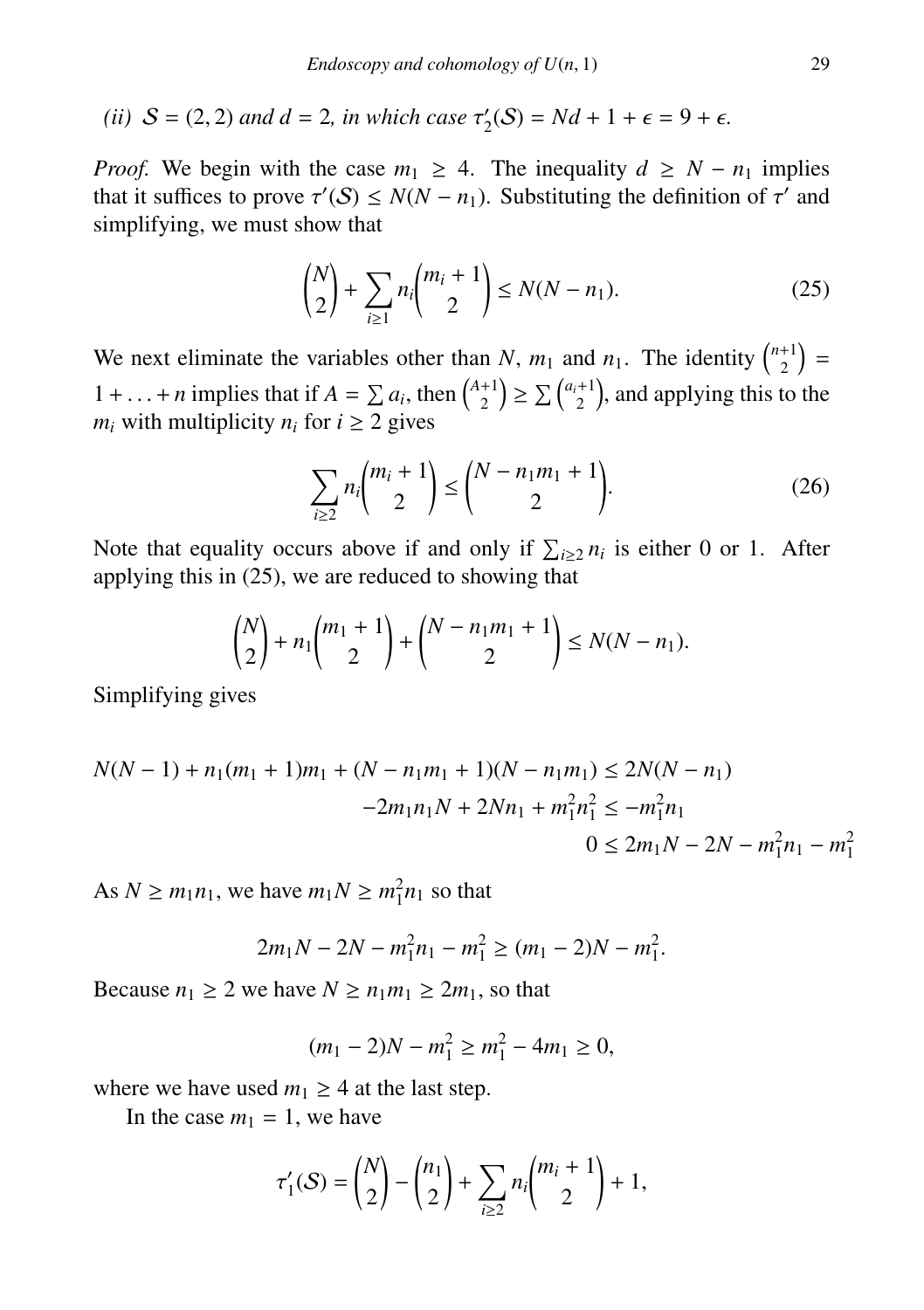and applying (26) gives

$$
\tau'_1(\mathcal{S}) \le \binom{N}{2} - \binom{n_1}{2} + \binom{N - n_1 + 1}{2} + 1.
$$

It may be seen that the right hand side of this simplifies to  $N(N - n_1) + 1$  as required. Equality occurs when  $d = N - n_1$  and we have equality in (26), which is equivalent to the conditions given in (i).

In the case  $m_1 = 2$ , simplifying the definition of  $\tau'_2(S)$  gives

$$
\tau_2'(S) = \binom{N}{2} + \sum_{i \ge 2} n_i \binom{m_i + 1}{2} + 3 + \epsilon,
$$

and after applying (26) we have

$$
\tau_2'(S) \le \binom{N}{2} + \binom{N-2n_1+1}{2} + 3 + \epsilon.
$$

We must therefore show that

$$
\binom{N}{2} + \binom{N-2n_1+1}{2} + 3 \le N(N-n_1) + 1.
$$

Simplifying this gives

$$
N(N-1) + (N-2n_1 + 1)(N-2n_1) + 4 \le 2N(N - n_1)
$$
  
 
$$
4 \le 2Nn_1 - 4n_1^2 + 2n_1
$$
  
 
$$
2 \le n_1(N - 2n_1 + 1).
$$

The result now follows from  $n_1 \geq 2$  and  $N \geq n_1 m_1 = 2n_1$ , and equality occurs exactly in case (ii).

When  $m_1 = 3$ , after simplifying the definition of  $\tau'_3(\mathcal{S})$  and dropping the  $\epsilon$ term, we must show that

$$
\binom{N}{2} + 6 + \sum_{i \ge 2} n_i \binom{m_i + 1}{2} \le \binom{N}{2} + 6 + \binom{N - 3n_1 + 1}{2} \le N(N - n_1),
$$

where the first inequality is (26). Simplifying this gives

$$
N(N-1) + 12 + (N - 3n_1 + 1)(N - 3n_1) \le 2N(N - n_1)
$$
  

$$
12 \le n_1(4N - 9n_1 + 3).
$$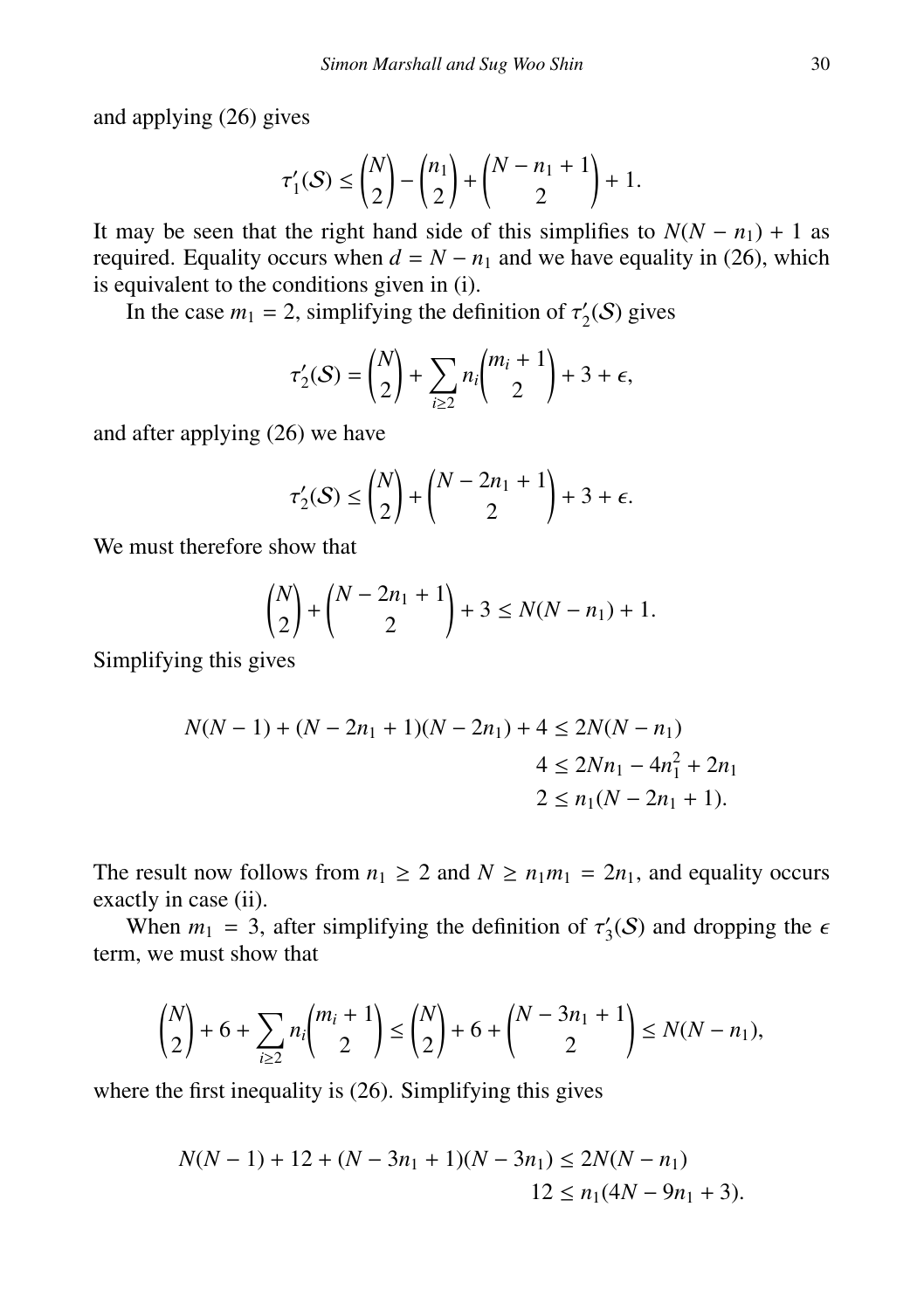We have *n*<sub>1</sub> ≥ 2 and *N* ≥ 3*n*<sub>1</sub>, so that *N* ≥ 6 and 4*N* − 9*n*<sub>1</sub> + 3 ≥ *N* + 3 ≥ 9 as required.

### A. Bounds for fixed vectors in representations of *GL<sup>d</sup>*

In this section we prove bounds for the dimension of the vectors in an irreducible representation of *GL<sup>d</sup>* that are invariant under a congruence subgroup, with no assumption on *d* or the residue characteristic, by applying results of Lapid [18] on the support of Whittaker functions for supercuspidal representations. These results were used in the proof of Lemma 5.2 (thus in the proof of Proposition 5.1) when  $m_1 = 2, 3$ .

Let *F* be a *p*-adic field. Let *R* be the ring of integers of *F*,  $\varpi$  a uniformizer, *k* the residue field, and *q* its cardinality. Write  $v : F^{\times} \to \mathbb{Z}$  for the additive valuation such that  $v(\varpi) = 1$ . Let  $d \ge 2$ , and let  $G = GL_d(F)$ . Let N, A, and  $K = GL_d(R)$  be the usual upper triangular unipotent, diagonal, and maximal compact subgroups of *G*, respectively. For  $n \geq 0$  let  $K(n)$  be the level  $\varpi^n$ principal congruence subgroup of *K* consisting of matrices which reduce to the identity matrix modulo  $\varpi^n$ .<br>We first prove the follo

We first prove the following result, which bounds dim  $\pi^{K(n)}$  for  $\pi$  supercus-<br>al before using it to deduce a bound for a general  $\pi$  in Corollary A 3. Note pidal, before using it to deduce a bound for a general  $\pi$  in Corollary A.3. Note that the constant  $c$  in Theorem A.2 can be made explicit, which implies that the constants *C* in Lemma A.1 and Corollary A.3 can be also.

Lemma A.1. *There is a constant C depending only on d such that for any <sup>n</sup>* <sup>≥</sup> <sup>1</sup> *and any irreducible supercuspidal representation* π *of G, we have* dim  $\pi^{K(n)} \leq C n^{d-1} q^{nd(d-1)/2}$ .

*Remark.* We may obtain a uniform bound on dim  $\pi^{K(n)}$  of order  $p^{(d^2-1)n}$  using the Plancherel theorem. Indeed, if we let  $Z_{\kappa}$  be the center of  $K$  and  $\omega$  be the central Plancherel theorem. Indeed, if we let  $Z_K$  be the center of *K*, and  $\omega$  be the central character of  $\pi$  we may define *f* to be the function supported on  $Z_K K(n)$  and given character of  $\pi$ , we may define *f* to be the function supported on  $Z_K K(n)$  and given<br>by  $f(zk) = \omega^{-1}(z)$ . Applying the Plancherel theorem to f gives dim  $\pi^{K(n)}$ by  $f(zk) = \omega^{-1}(z)$ . Applying the Plancherel theorem to *f* gives dim  $\pi d(\pi)^{-1}vol(Z_KK(n))^{-1}$  for any Haar measure on *G* and for any supercusp  $\tau^{-1}(z)$ . Applying the Plancherel theorem to f gives dim  $\pi^{K(n)} \leq$  $d(\pi)^{-1}$ vol $(Z_K K(n))^{-1}$  for any Haar measure on *G* and for any supercuspidal  $\pi$ , where  $d(\pi)$  is the formal degree of  $\pi$ . By normalizing Haar measure, we can where  $d(\pi)$  is the formal degree of  $\pi$ . By normalizing Haar measure, we can<br>arrange that  $d(\pi)$  is a positive integer which gives dim  $\pi^{K(n)} \ll d^{(d^2-1)n}$ . This is arrange that  $d(\pi)$  is a positive integer, which gives dim  $\pi^{K(n)} \ll q^{(d^2-1)n}$ . This is considered a trivial bound. On the other hand, for a fixed  $\pi$  (either supercuspidal considered a trivial bound. On the other hand, for a fixed  $\pi$  (either supercuspidal<br>or any generic representation of G) the asymptotic growth of dim  $\pi^{K(n)}$  is well or any generic representation of *G*), the asymptotic growth of dim  $\pi^{K(n)}$  is well<br>known to be of order  $q^{nd(d-1)/2}$ . (Such an asymptotic growth is known for general known to be of order  $q^{nd(d-1)/2}$ . (Such an asymptotic growth is known for general reductive *p*-adic groups either by character expansion or by a building argument [21, Theorem 8.5].) So the bound of Lemma A.1 is close to optimal (and more than enough for our global application). On a general reductive group, it is an interesting question whether a uniform bound can be established to the same order as the bound for an individual representation.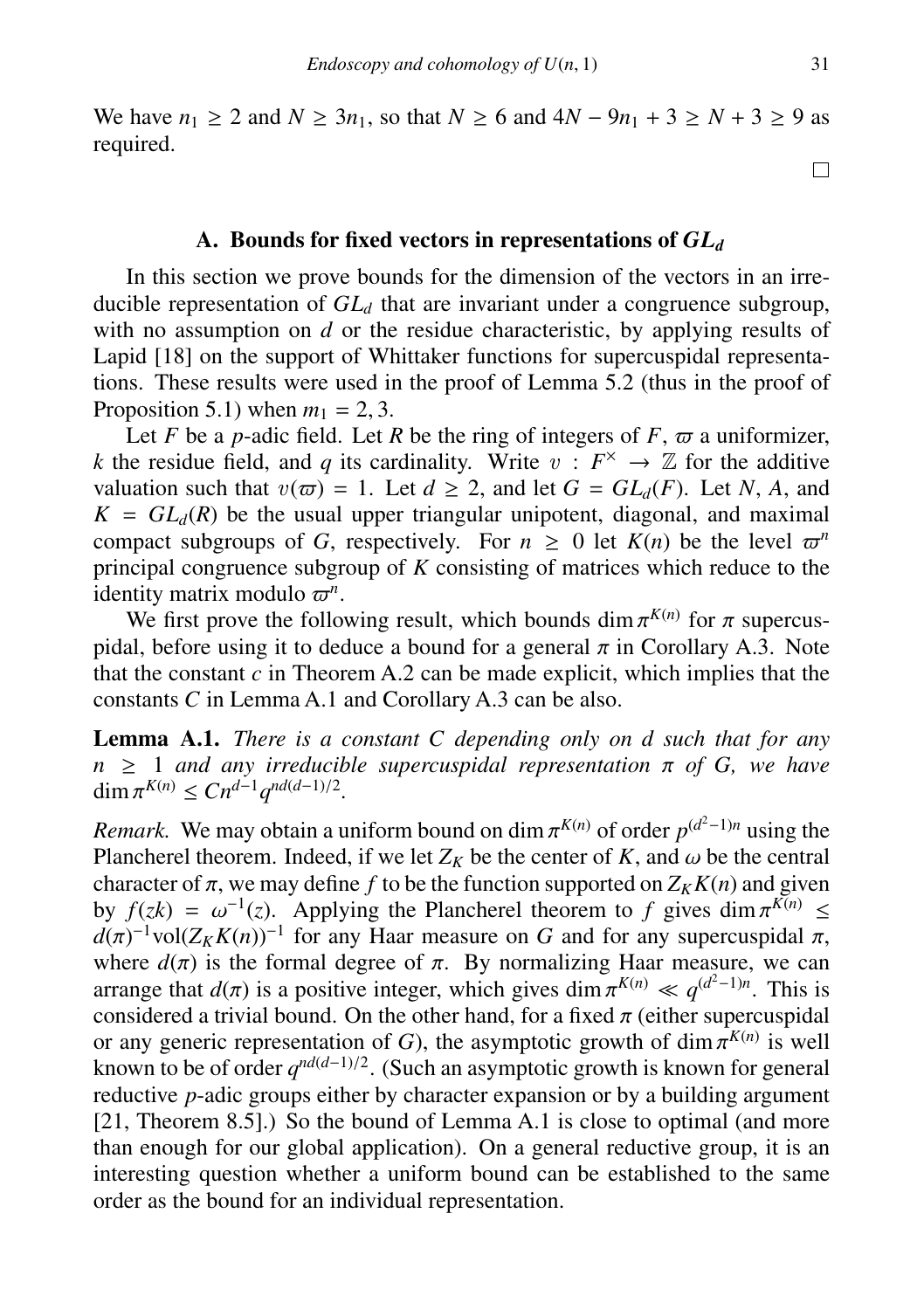*Proof of Lemma A.1.* For all  $n \geq 1$ , define  $A(n)$  to be the subset of A given by

$$
A(n) = \{ \text{diag}(t_1, \ldots, t_d) \in A : -n \leq v(t_i/t_{i+1}) \leq n, \ i = 1, \ldots, d-1 \}.
$$

Let  $\psi_0$  be an additive character of *F* with conductor *R*, and let  $\psi$  be the character of *N* defined by  $\psi(n) = \psi_0(n_{1,2} + \dots + n_{d-1,d})$ . For a generic irreducible representation π of *G* let  $W(π)$  be the Whittaker model of π with respect to  $\psi$ . In [18, Thm, 2.1], Lapid proves the following.

**Theorem A.2** (Lapid). *There exists a constant*  $c = c(d) > 0$  *with the following property. Let* π *be an irreducible supercuspidal representation of G with Whittaker model*  $W(\pi)$ *, and*  $n \geq 1$ *. Then the support of any*  $W \in W(\pi)^{K(n)}$  *is* contained in  $N\Delta(cn)K$ *contained in NA*(*cn*)*K.*

Let  $G_0 = GL_{d-1}(F)$ , embedded in *G* as the upper left block. Let  $N_0$ ,  $K_0$ , and  $K_0(n)$  be the corresponding subgroups of  $G_0$ . Define  $T_0$  to be the diagonal subgroup of  $G_0$ , and for  $n \geq 1$ , define  $T_0(n)$  to be  $T_0 \cap A(n)$ . We are going to deduce Lemma A.1 from Theorem A.2 by combining it with the result of Bernstein-Zelevinsky that the restriction map  $\mathcal{W}(\pi) \to C(G_0)$  is injective.

Let  $W \in \mathcal{W}(\pi)^{K(n)}$ , and let  $W_0$  be its restriction to  $G_0$ . Theorem A.2 implies  $W_0$  is supported on  $N_0T_0(\alpha)K_0$  and it is left equivariant under  $N_0$  and right that  $W_0$  is supported on  $N_0T_0$ (*cn*) $K_0$ , and it is left equivariant under  $N_0$  and right invariant under  $K_0(n)$ . Let  $V_0$  be the space of functions on  $N_0T_0(cn)K_0$  satisfying these conditions. Any  $V \in V_0$  is determined by its values on  $T_0(cn)K_0/K_0(n)$ , and dim  $V_0$  is the number of left *N*<sub>0</sub>-orbits on  $T_0$ (*cn*) $K_0/K_0(n)$ . If  $T_0$ <sub>*c*</sub> is the maximal compact subgroup of  $T_0$ , there is a surjective map  $T_0(cn)K_0/K_0(n) \rightarrow$  $T_0$ (*cn*)/ $T_0$ , that is constant on the orbits of  $N_0$ . The fiber of this map above  $t \in T_0(cn)$  is naturally identified with  $K_0/K_0(n)$ , and under this identification the orbits of  $N_0$  on the fiber are the same as those of  $N_0 \cap K_0$  on  $K_0/K_0(n)$ . It follows that the number of  $N_0$ -orbits on  $T_0(cn)K_0/K_0(n)$  is equal to the product of  $#T_0(cn)/T_{0,c}$  and  $#(N_0 \cap K_0) \setminus K_0/K_0(n)$ . We have

$$
\#T_0(cn)/T_{0,c} = (2cn+1)^{d-1} \le C(d)n^{d-1}
$$

for some  $C(d) > 0$ , and  $\#(N_0 \cap K_0) \setminus K_0/K_0(n) \leq q^{nd(d-1)/2}$ , so dim  $V_0 \leq C(d) n^{d-1} q^{nd(d-1)/2}$ . As the map  $\mathcal{W}(m)^{K(n)} \to \mathcal{U}$ , given by restriction to  $G_0$  is  $C(d)n^{d-1}q^{nd(d-1)/2}$ . As the map  $W(\pi)^{K(n)} \to V_0$  given by restriction to *G*<sub>0</sub> is injective this implies the Lemma injective, this implies the Lemma.

**Corollary A.3.** *There is a constant C depending only on d such that for any n*  $\geq 1$ *and any irreducible representation*  $\pi$  *of G, we have* dim  $\pi^{K(n)} \leq Cn^{d-1}q^{nd(d-1)/2}$ .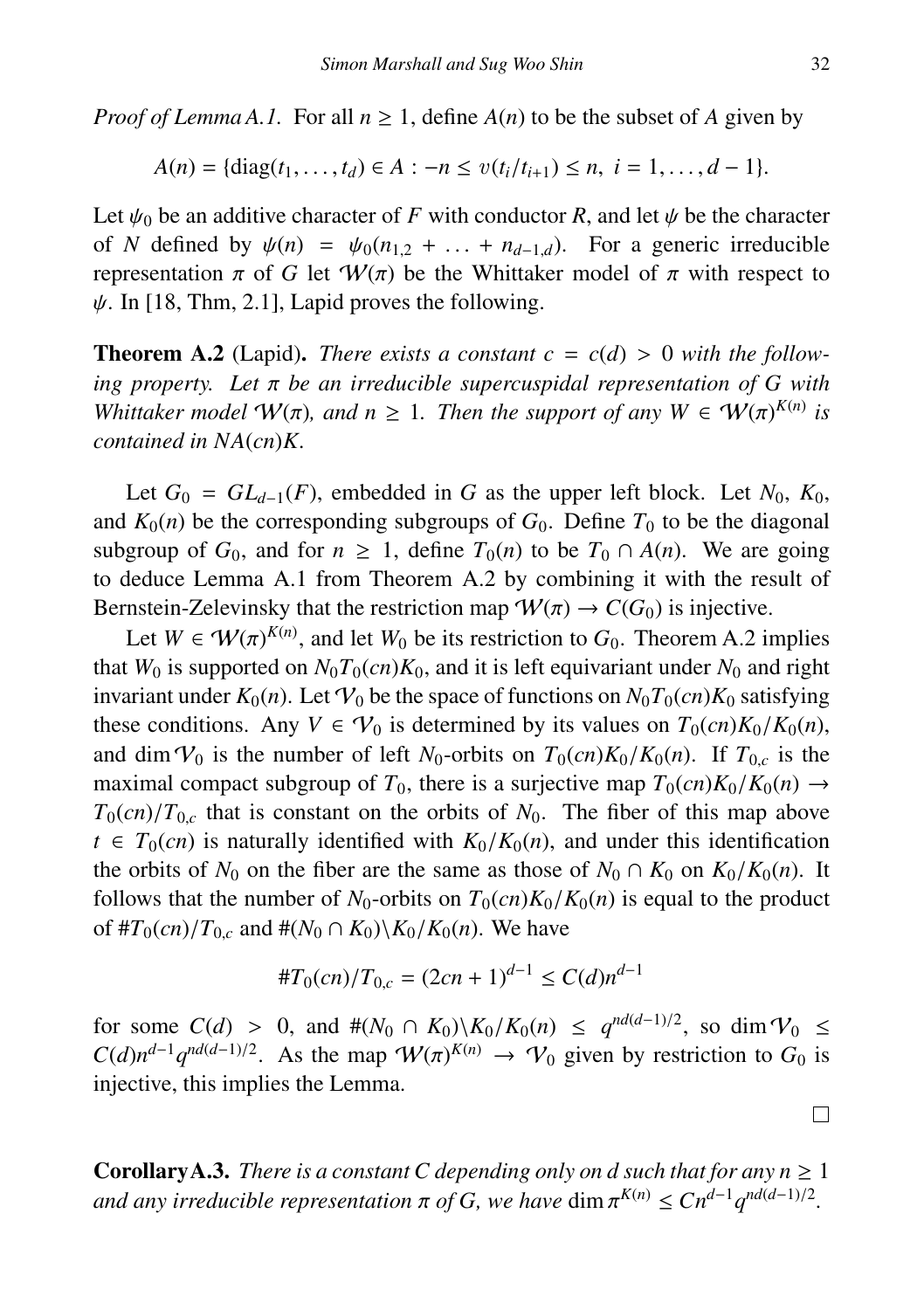*Proof.* There is a standard parabolic *P* with Levi  $\prod_{i=1}^{k} GL_{d_i}$ , and irreducible supercuspidal representations  $\sigma_i$  of  $GL_{d_i}$ , such that  $\pi$  embeds in  $\text{Ind}_P^G(\sigma_1 \times \ldots \times \sigma_k)$ . σ*<sup>k</sup>*). We have

$$
\dim \pi^{K(n)} \le \dim \operatorname{Ind}_P^G(\sigma_1 \times \ldots \times \sigma_k)^{K(n)}
$$

$$
= \#(P \cap K \backslash K / K(n)) \prod_{i=1}^k \dim \sigma_i^{K_i(n)},
$$

where  $K_i(n)$  are the level  $\varpi^n$  principal congruence subgroups of  $GL_{d_i}$ . Applying Lemma A 1 gives Lemma A.1 gives

$$
\dim \pi^{K(n)} \leq C(d) \#(P \cap K \backslash K / K(n)) n^{d-1} q^{n \sum {d_i \choose 2}},
$$

and the bound  $#(P \cap K \setminus K/K(n)) \le q^{n \dim(G/P)}$  finishes the proof.

We may rewrite Corollary A.3 in a form which is less sharp, but better suited to the proof of our main theorem.

**Corollary A.4.** *If*  $\pi$  *is an irreducible admissible representation of G, then for every*  $\epsilon > 0$  *there is a constant*  $C(\epsilon, q) > 0$  *such that* 

$$
\dim \pi^{K(n)} \le C(\epsilon, q) q^{(d(d-1)/2 + \epsilon)n}
$$

*Moreover, for any*  $\epsilon > 0$  *there is*  $q(\epsilon) > 0$  *such that we may take*  $C(\epsilon, q) = 1$  *for all*  $q > q(\epsilon)$ *.* 

## B. Bounds for fixed vectors in representations of *GL*<sup>3</sup>

Let *F* be a *p*-adic field. Throughout this section we assume  $p \neq 2, 3$ . Let *R* be the ring of integers of *F*,  $\varpi$  a uniformizer, *k* the residue field, and *q* its cardinality. Write  $v : F^{\times} \to \mathbb{Z}$  for the additive valuation such that  $v(\varpi) = 1$ .<br>Let  $G = GL_2(F)$ ,  $K = GL_2(R)$  and  $A = M_2(R)$ . Let K, be the subgroup of K Let  $G = GL_3(F)$ ,  $K = GL_3(R)$ , and  $A = M_3(R)$ . Let  $K_j$  be the subgroup of  $K$ containing all elements congruent to 1 modulo  $\varpi^{j}$ . Put  $U_j = 1 + \pi^{j}R$ , a subgroup of  $F^{\times}$ . The following result was used in an earlier version of this paper as a of  $F^{\times}$ . The following result was used in an earlier version of this paper as a substitute for the results of Appendix A. We have decided to leave it in, as it may be of independent interest.

**Theorem B.1.** Assume  $p \neq 2, 3$ . If  $\pi$  is an irreducible supercuspidal representa*tion of G, then*

$$
\dim \pi^{K_n} \le 9n^2 q^{4n} (1 + 1/q)^3.
$$

The proof uses the construction of supercuspidal representations of  $GL_n(F)$ by Howe in [15], in the case  $n = 3$ . It was shown in [26] that these exhaust all supercuspidal representations of *G* when *p* is not 3.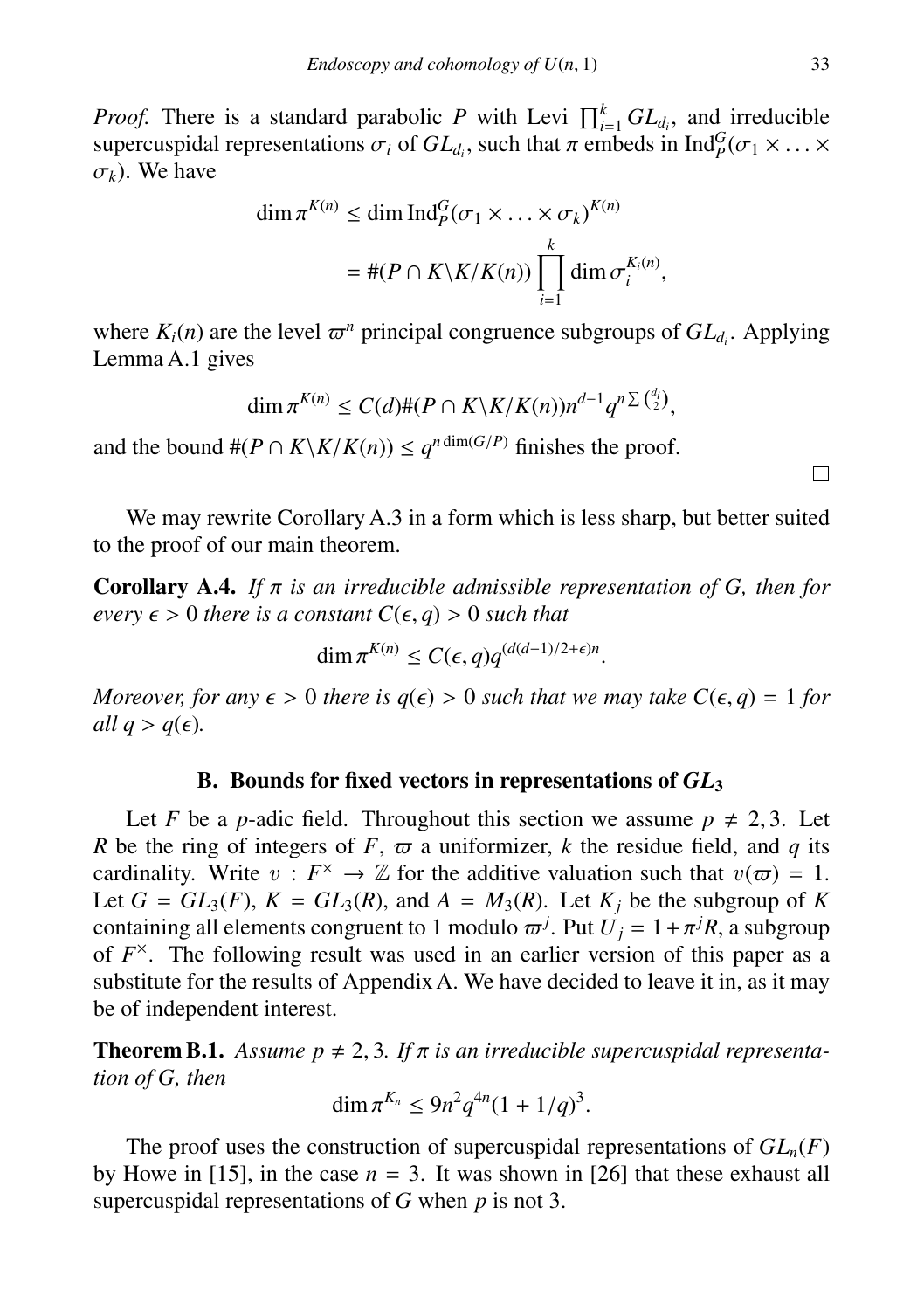*Remark.* We rely on [15], where it is essential to assume  $p \neq 3$  (or more generally  $p \nmid r$  if we study  $GL_r$ ). It may be superfluous to require  $p \neq 2$ , but as *p* is odd in [15], we keep this assumption. When  $p \in \{2, 3\}$ , one could try to adapt our argument using the construction of supercuspidals in [10] or [7], but we have not investigated this as Appendix A gives the desired result for our purpose for all *p* via a simpler approach.

B.1. An overview of Howe's construction. We now describe the construction of Howe in more detail, including the features we shall use to prove Theorem B.1. Howe's representations  $V(\psi')$  are parametrized by a degree 3 extension  $F'/F$  and a character  $\psi'$  of  $F'^{\times}$  satisfying a condition called admissibility. Fix  $F'/F$  and a character  $\psi'$  of  $F'^{\times}$ , satisfying a condition called admissibility. Fix such an  $F'$  and  $\psi'$  and let  $R'$   $\pi'$  and  $\psi'$  be the ring of integers uniformizer and such an *F'* and  $\psi'$ , and let *R'*,  $\varpi'$ , and *k'* be the ring of integers, uniformizer, and residue field of *F'*. Write  $N = N(F'/F)$  for the norm man from *F'* to *F*. Choose such an *F'* and  $\psi'$ , and let *R'*,  $\varpi'$ , and *k'* be the ring of integers, uniformizer, and residue field of *F'*. Write  $N = N(F'/F)$  for the norm map from *F'* to *F*. Choose *F* residue field of *F'*. Write  $N = N(F'/F)$  for the norm map from *F'* to *F*. Choose a basis for *R'* as a free *R*-module, which defines an embedding  $F' \subset M_3(F)$ . We shall identify  $F'$  with a subalgebra of  $M_3(F)$  from now on. We define the order  $A' = \bigcap_{x \in F^{\prime\prime}} xAx^{-1}$ , which is characterized as the set of matrices *M* such that  $M\varpi^{i}R^{3} \subset \varpi^{i}R^{3}$  for all *i*. We define  $K' = \bigcap_{x \in F^{\times}} xKx^{-1} = A' \cap GL_{3}(R)$ , which is the subgroup of matrices preserving the lattices  $\pi^{i}R^{3}$ . For  $i > 1$  we which is the subgroup of matrices preserving the lattices  $\varpi^{i}R^{3}$ . For  $i \ge 1$  we define  $K' = 1 + \pi^{i}A'$  and  $U' = 1 + \pi^{i}R'$ . Let *i* be the conductor of  $u'$  that is define  $K_i' = 1 + \varpi^{i'}A'$  and  $U_i' = 1 + \varpi^{i'}R'$ . Let *j* be the conductor of  $\psi'$ , that is the minimal *i* such that  $\psi'$  is trivial on *I'*. The admissibility condition placed on the minimal *j* such that  $\psi'$  is trivial on  $U'_j$ . The admissibility condition placed on  $\psi'$  implies that  $i > 1$ ' implies that  $j \geq 1$ .

ψ In [15, Lemma 12], Howe constructs a representation  $W(\psi')$  of  $K'F^{\times 4}$ , and nes the supercuspidal representation  $V(\psi')$  associated to  $F'$  and  $\psi'$  to be the defines the supercuspidal representation  $V(\psi')$  associated to *F'* and  $\psi'$  to be the compact induction of  $W(\psi')$  to *G*. We know that dim  $\pi^{K_n}$  is at most dim  $W(\psi')$ compact induction of  $W(\psi')$  to *G*. We know that dim  $\pi^{K_n}$  is at most dim  $W(\psi')$  times the number of double cosets of the form  $K'F^{\prime\lambda} \circ K$  that support  $K$ . times the number of double cosets of the form  $K'F^{\prime\prime}gK_n$  that support  $K_n$ invariant vectors, that is such that  $W(\psi')^{gK_n g^{-1} \cap K' F^{\prime\prime}} \neq 0$ . Bounding dim  $W(\psi')$ <br>is easy while bounding the number of these double cosets requires a feature of is easy, while bounding the number of these double cosets requires a feature of  $W(\psi)$ <sup>V</sup> ') from Howe's paper that we now describe.

We first assume that  $j \ge 2$ . The representation  $W(\psi')$  is trivial on  $K'_j$ , because  $K' = (K')$  is abelian  $W(\psi')|_{K'}$ , decomposes into characters. Howe and because  $K'_{j-1}/K'_{j}$  is abelian,  $W(\psi')|_{K'_{j-1}}$  decomposes into characters. Howe defines a character  $\psi$  of  $K'_{j-1}/K'_{j}$  by taking the natural extension of  $\psi'$  from  $U'_{j-1}$ , and shows that  $W(\psi')|_{K'_{j-1}}$  contains exactly the characters lying in the *K*'-orbit of  $\psi$  for the natural action of *K'* on  $\widehat{K'_{j-1}/K'_{j}}$ .<br>We use this fact to control those *a* sum

We use this fact to control those *g* supporting invariant vectors by observing that if  $W(\psi)$ <br>with  $\lambda \in Y$  $\left(\frac{gK_n g^{-1} \cap K'F^{\prime\prime}}{\sigma}\right) \neq 0$ , then  $W(\psi')^{gK_n g^{-1} \cap K'_{j-1}} \neq 0$ . However, if  $g \in K\lambda(\varpi)K$ <br>(*T*) too large then  $gK g^{-1} \cap K'$  will contain the intersection of K' with  $\lambda \in X_*(T)$  too large, then  $gK_n g^{-1} \cap K'_{j-1}$  will contain the intersection of  $K'_{j-1}$ <br>with a uninotent subgroup of  $G$  and this will turn out to be incompatible with the with a unipotent subgroup of  $\overline{G}$ , and this will turn out to be incompatible with the

<sup>&</sup>lt;sup>4</sup> Lemma 12 only defines  $W(\psi')$  as a representation of *K'*, but it can be extended to *K'F'*<sup> $\times$ </sup> by the remarks at the start of [15, Thm 2].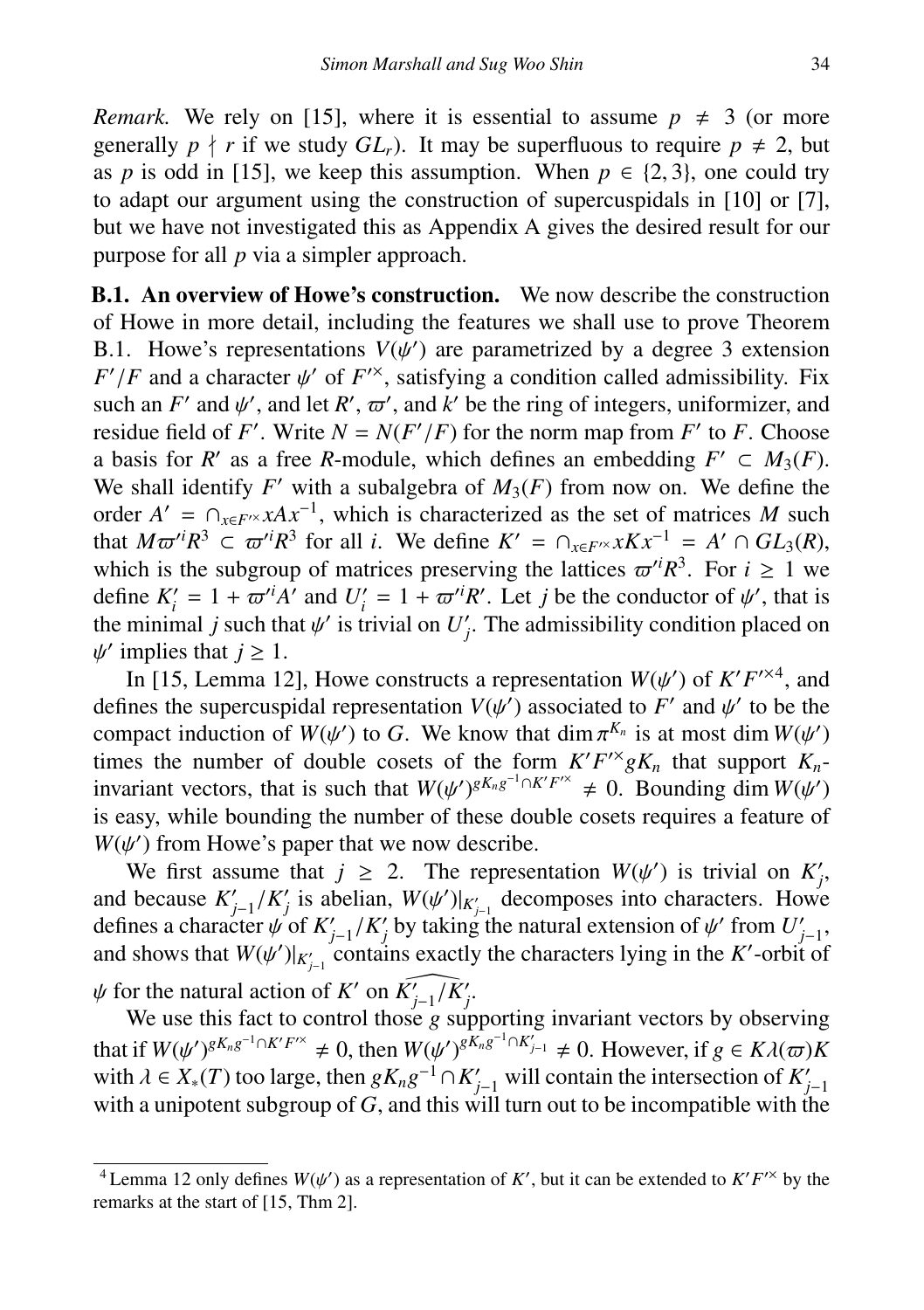description of  $W(\psi')|_{K'_{j-1}}$ . In the case  $j = 1, F'$  is unramified over *F* and  $W(\psi')$  is inflated from a cuspidal representation of  $K'/K' \approx GL_2(k)$  and we may use this inflated from a cuspidal representation of  $K'/K'_1 \simeq GL_3(k)$ , and we may use this to arque in a similar way to argue in a similar way.

In the case of  $GL_3$ , Howe's construction may be naturally divided into the cases where  $F'/F$  is ramified or unramified. We shall therefore divide our proof<br>into these two cases, after introducing some more notation and defining the into these two cases, after introducing some more notation and defining the character  $\psi$ .

**B.2. The character**  $\psi$ **.** We now assume that  $j \ge 2$ , and define the character  $\psi$ of  $K'_{j-1}/K'_{j}$  that appears in the description of  $W(\psi')|_{K'_{j-1}}$ .<br>Let  $P'$  be the group of prime to p roots of unity in

Let *B'* be the group of prime to *p* roots of unity in  $F^{\prime\prime}$ , which is naturally identified with  $k^{\prime\prime}$ . Let *C'* be the group generated by *B'* and  $\varpi'$ . Let  $\langle , \rangle$  be the pairing  $\langle S, T \rangle = \text{tr}(ST)$  on  $M_2(F)$ . Let  $\vee$  be a character of *F* of conductor the pairing  $\langle S, T \rangle = \text{tr}(ST)$  on  $M_3(F)$ . Let  $\chi$  be a character of *F* of conductor *R*, which defines an isomorphism  $\theta : M_3(F) \to \widehat{M_3(F)}$  by  $\theta(S)(T) = \chi(\langle S, T \rangle)$ . Let  $e$  denote the degree of ramification of  $F'$ Let *e* denote the degree of ramification of  $F'/F$ . Because the dual lattice to *A'* under  $\langle$ ,  $\rangle$  is  $\varpi'^{1-e}A'$  by [15, Lemma 2], the map  $\theta$  gives an isomorphism between the character group of  $\pi'^{i-1}A'/\pi'^{i}A'$ between the character group of  $\varpi^{i-1}A'/\varpi^{i}A'$  and  $\varpi^{i-i-e+1}A'/\varpi^{i-i-e+2}A'$ . We may combine  $A$  with the isomorphism  $K'/K' \approx \pi^{i-1}A'/\pi^{i}A'$  to obtain may combine  $\theta$  with the isomorphism  $K'_{j-1}/K'_{j} \approx \frac{\pi^{j-1}A'}{\pi^{j}A'}$  to obtain  $\mu : \widehat{K'_{j-1}/K'_{j}} \to \overline{\omega}'^{-j-e+1}A'/\overline{\omega}'^{-j-e+2}A'.$  If  $\mu(\varphi) = y + \overline{\omega}'^{-j-e+2}A'$ , we say that *y* represents  $\varphi$ . If  $\varphi$  has a representative  $y \in E'^{\times}$ , we see that  $\varphi$  also has a unique represents  $\varphi$ . If  $\varphi$  has a representative  $y \in F^{\prime\prime}$ , we see that  $\varphi$  also has a unique representative  $c \in C'$ , which is called the standard representative of  $\varphi$ . representative  $c \in C'$ , which is called the standard representative of  $\varphi$ .<br>The map  $\theta$  restricts to a map  $F' \rightarrow \widehat{F'}$ , which is also given by

The map  $\theta$  restricts to a map  $F' \to \widehat{F'}$ , which is also given by  $\theta(x)(y) =$ <br> $F(x) \cdot F(x)$ . We may combine  $\theta$  with the isomorphism  $U' = (U' \sim \pi^{t/2} R' / \pi^{t/2} R')$  $\chi(\text{tr}_{F'/F} xy)$ . We may combine  $\theta$  with the isomorphism  $U'_{j-1}/U'_{j} \approx \omega'^{j-1}R'/\omega'^{j}R'$ to obtain  $\mu' : \widehat{U'_{j-1}/U'_{j}} \to \overline{\omega}^{-j-e+1}R'/\overline{\omega}^{-j-e+2}R'$ . If  $\mu'(\varphi) = y + \overline{\omega}^{-j-e+2}R'$ , we say that y represents  $\varphi$ . We see that a nontrivial  $\varphi$  has a unique representative say that *y* represents  $\varphi$ . We see that a nontrivial  $\varphi$  has a unique representative  $c \in C'$ , which is called the standard representative of  $\varphi$ .<br>We define the virtual the standard representative cf

We define  $\psi$  by taking the standard representative *c* for  $\psi'$  on  $U'_{j-1}$ , and letting e the character represented by *c*. If we let  $Ad^*$  denote the natural action of  $K'$  $\psi$  be the character represented by *c*. If we let Ad<sup>∗</sup> denote the natural action of *K*<sup>*'*</sup> on  $\widehat{K'_{j-1}/K'_{j}}$ , given explicitly by  $[Ad^*(k)\psi](g) = \psi(k^{-1}gk)$ , then [15, Lemma 12] states that  $W(\psi')|_{K'_{j-1}}$  contains exactly the characters in Ad<sup>\*</sup>(*K'*) $\psi$ .

**B.3. Reduction to the case**  $c \notin F$ **.** We may carry out the argument sketched in Section B.1 once we have reduced to the case where either  $j = 1$  or  $c \notin F$ . We perform this reduction by observing that if  $j \ge 2$  and  $c \in F$ , then  $V(\psi')$  is a twist<br>of  $V(\psi_0)$  for some  $\psi_0$  of smaller conductor. Indeed, by [15, I emma 111, if  $c \in F$ of  $V(\psi_1)$  for some  $\psi_1$  of smaller conductor. Indeed, by [15, Lemma 11], if  $c \in F$ then we may write  $\psi' = \psi_1 \psi_2$ , where  $\psi_1$  is trivial on  $U'_{j-1}$  and  $\psi_2 = \psi'' \circ N(F'/F)$ <br>for some character  $\psi''$  of  $F^\times$ for some character  $\psi''$  of  $F^{\times}$ .

**Lemma B.2.** *We have*  $V(\psi') = V(\psi_1) \otimes \psi''$  o det.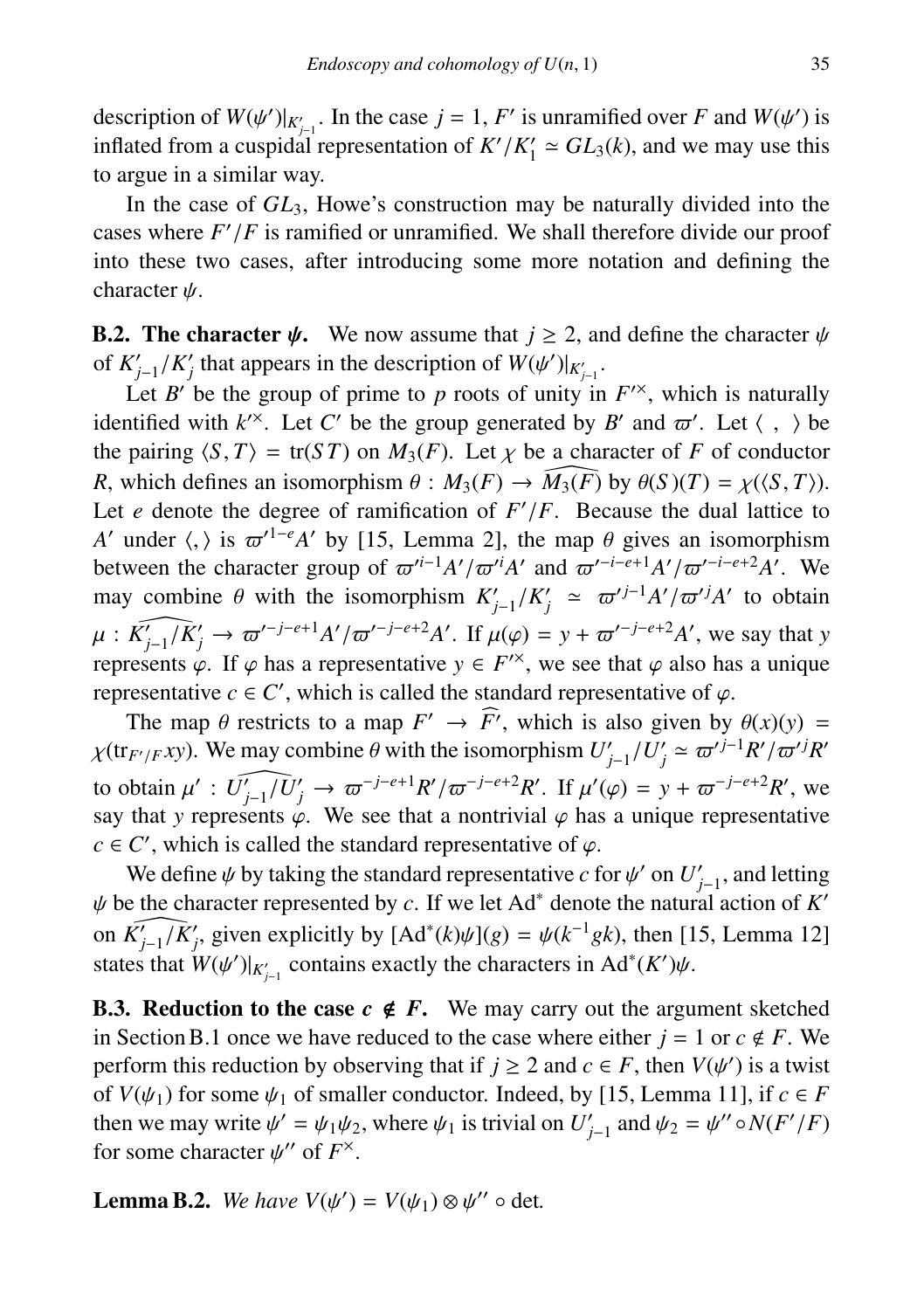*Proof.* This follows by examining the construction of  $W(\psi')$  in [15, Lemma 12].<br>In the case  $c \in F$ , the groups H, defined by Howe are equal to K', and the In the case  $c \in F$ , the groups  $H_i$  defined by Howe are equal to  $K'_i$ , and the group  $GL_l(F'')$  appearing in the proof of [15, Lemma 12] is equal to  $GL_3(F)$ . Howe constructs  $W(\psi')$  by taking the representation  $W(\psi_1)$  of  $K'$  associated to  $\psi_1$  (which he denotes  $W''(\psi')$  and whose construction can be assumed as  $\psi_1$  $\psi_1$  (which he denotes  $W''(\psi_1)$ , and whose construction can be assumed as  $\psi_1$ <br>has smaller conductor) and forming the twist  $W(\psi_1) \otimes \psi_1''$  o det. He then obtains has smaller conductor) and forming the twist  $W(\psi_1) \otimes \psi''$  o det. He then obtains  $W(\psi')$  by applying the correspondence of [15] Thm 11 to  $W(\psi_1) \otimes \psi''$  odet, which  $W(\psi')$  by applying the correspondence of [15, Thm 1] to  $W(\psi_1) \otimes \psi''$  odet, which in this case is trivial so that  $W(\psi') = W(\psi_1) \otimes \psi''$  odet. As  $V(\psi')$  and  $V(\psi_1)$  are in this case is trivial so that  $W(\psi') = W(\psi_1) \otimes \psi''$  o det. As  $V(\psi')$  and  $V(\psi_1)$  are the inductions of  $W(\psi')$  and  $W(\psi_1)$  the lemma follows the inductions of  $W(\psi')$  and  $W(\psi_1)$ , the lemma follows.

The next lemma shows that it suffices to consider  $V(\psi_1)$ .

**Lemma B.3.** We have dim  $V(\psi')^{K_n} \leq \dim V(\psi_1)^{K_n}$ .

*Proof.* Because  $N(U'_i) = U_{[i/e]}$ , if a character  $\varphi$  of  $F^{\times}$  has conductor  $i + 1$ , then  $\varphi \circ N(F'/F)$  has conductor  $e^{i} + 1$ . Because  $y'' \circ N$  has conductor  $i > 2$ , this  $\varphi \circ N(F'/F)$  has conductor  $ei + 1$ . Because  $\psi'' \circ N$  has conductor  $j \ge 2$ , this implies that there is some  $i > 1$  such that  $i = ei + 1$  and  $u''$  has conductor  $i + 1$ implies that there is some  $i \ge 1$  such that  $j = ei + 1$  and  $\psi''$  has conductor  $i + 1$ .<br>If  $n \ge i + 1$  then det  $K \subset U$ . This implies that  $\psi''$  o det is trivial on K

If  $n \geq i + 1$  then det  $K_n \subset U_{i+1}$ . This implies that  $\psi'' \circ \det$  is trivial on  $K_n$ , ch gives the lemma. Suppose that  $n \leq i$  and  $V(\psi')^{K_n} \neq 0$ . As the central which gives the lemma. Suppose that  $n \le i$  and  $V(\psi')^{K_n} \ne 0$ . As the central character of  $V(\psi')$  is  $\psi'|_{\infty}$ , this implies that  $\psi'$  is trivial on  $U$ , and hence on  $U$ . character of  $V(\psi')$  is  $\psi'|_{F^{\times}}$ , this implies that  $\psi'$  is trivial on  $U_n$ , and hence on  $U_i$ .<br>As  $\psi_{0}$  is trivial on  $U' \cap F = U_i$ , this implies that  $\psi_{0} = \psi'' \cap N(F'/F)$  is trivial on As  $\psi_1$  is trivial on  $U'_{j-1} \cap F = U_i$ , this implies that  $\psi_2 = \psi'' \circ N(F'/F)$  is trivial on *U*. This implies that  $\psi''$  is trivial on *U*, which contradicts it having conductor  $U_i$ . This implies that  $\psi''$  is trivial on  $U_i$ , which contradicts it having conductor  $i+1$  $i + 1$ .

By replacing  $\psi'$  with  $\psi_1$ , multiple times if necessary, we may assume for the of the proof that  $i = 1$  or  $c \notin F$ rest of the proof that  $j = 1$  or  $c \notin F$ .

**B.4. The unramified case.** Here, the groups  $K'$  and  $K'_j$  are equal to  $K$  and  $K_j$ respectively, and so we omit the ' in this section. We also take  $\varpi' = \varpi$ . The embedding  $F' \subset M_2(F)$  has the property that  $R' = F' \cap M_2(F)$  so that it induces embedding  $F' \subset M_3(F)$  has the property that  $R' = F' \cap M_3(R)$ , so that it induces an embedding  $k' \subset M_3(k)$ . It also satisfies  $R^{\prime\prime} = F^{\prime\prime} \cap K$  and  $U_i' = F^{\prime\prime} \cap K_i$ .

We need to bound dim  $W(\psi')$ , and the number of double cosets  $KF^{\gamma}gK_n$ <br>h that  $W(\psi')gK_ng^{-1}\cap KF^{\gamma} \neq 0$  and we begin with the second problem. We such that  $W(\psi')^{gK_n g^{-1} \cap K F^{/\times}} \neq 0$ , and we begin with the second problem. We note that  $F^{/\times} \subset KZ$  in the unramified case, where Z is the center of G, so that note that  $F^{\prime\prime} \subset KZ$  in the unramified case, where *Z* is the center of *G*, so that  $KF^{\prime\prime} = KZ$ . The dimension of  $W(\psi')^{gK_ng^{-1}\cap KZ}$  depends only on the double coset  $KZgK$ . By the Cartan decomposition, we may therefore break the problem into *KZgK*. By the Cartan decomposition, we may therefore break the problem into finding those  $\lambda \in X_*(T)^+$  such that  $ZK\lambda(\varpi)K$  supports invariant vectors, where *T* is the diagonal torus in *G* and then count the  $(ZK, K)$ -double cosets in a *<sup>T</sup>* is the diagonal torus in *<sup>G</sup>*, and then count the (*ZK*, *<sup>K</sup>n*)-double cosets in a given  $ZK\lambda(\varpi)K$ . These steps are carried out by Lemmas B.4 and B.5. We write  $\lambda \in X_*(T)$  as  $(\lambda_1, \lambda_2, \lambda_3)$ .

 $\Box$ 

П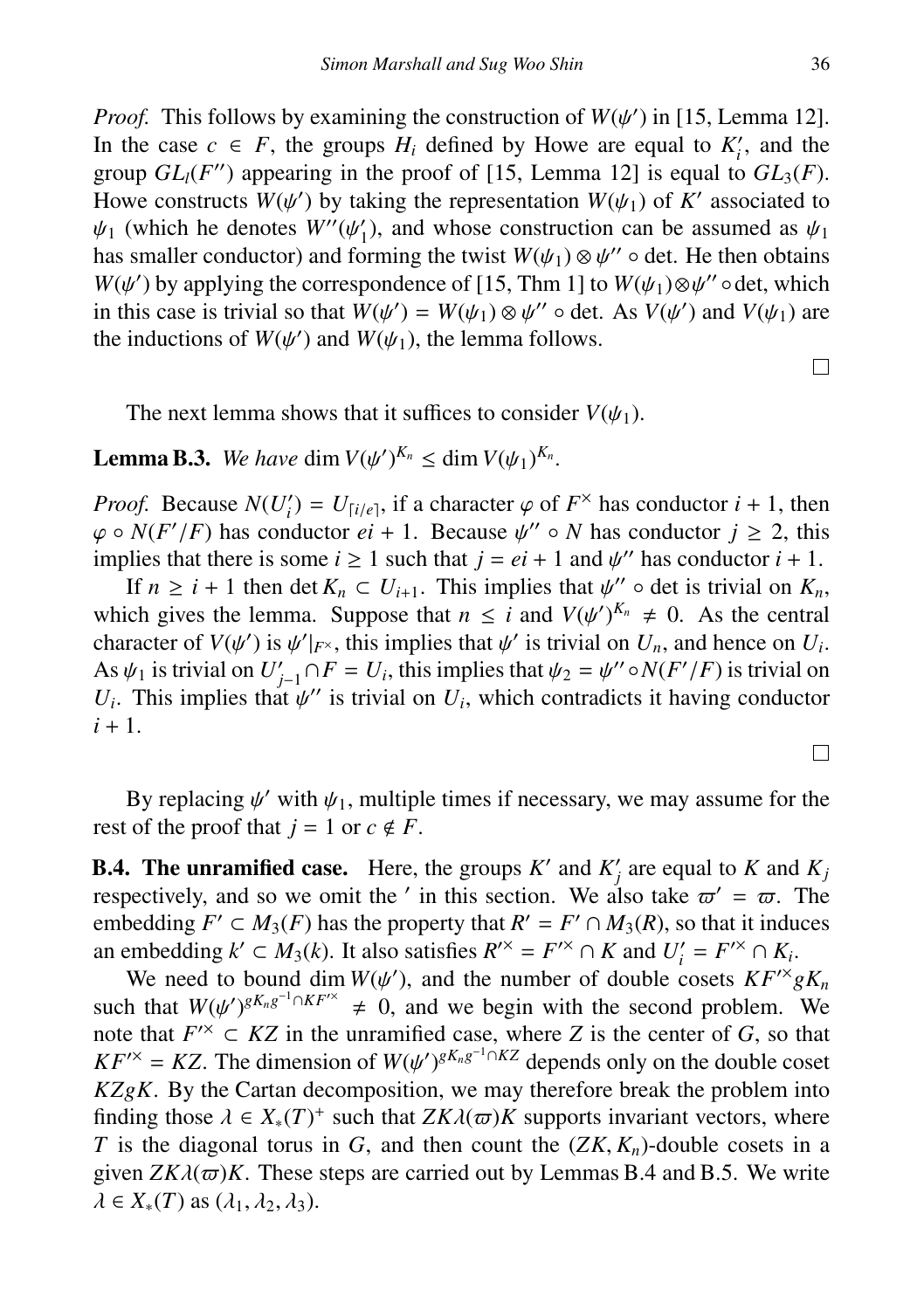**Lemma B.4.** *If*  $\lambda \in X_*(T)^+$  *is such that*  $W(\psi')^{\lambda(\varpi)K_n\lambda(\varpi)^{-1}\cap KZ} \neq 0$ , then  $\max\{\lambda_1 - \lambda_2, \lambda_2 - \lambda_3\} \leq n - i$  *(It follows that*  $i \leq n$ )  $\max\{\lambda_1 - \lambda_2, \lambda_2 - \lambda_3\} \leq n - j$ . (It follows that  $j \leq n$ .)

*Proof.* We will prove  $\lambda_1 - \lambda_2 \le n - j$  by contradiction; the argument for  $\lambda_2 - \lambda_3$ is exactly analogous.

First we treat the case *j* > 1. The hypothesis implies that  $W(\psi')^{\lambda(\varpi)K_n\lambda(\varpi)^{-1}\cap K_{j-1}} \neq$  nd we use the description of  $W(\psi')$  restricted to  $K_{j+1}$ . We identify  $K_{j+1}/K_j \simeq$ 0, and we use the description of  $W(\psi')$  restricted to  $K_{j-1}$ . We identify  $K_{j-1}/K_j \simeq M_2(k)$ . If  $c = h\pi^{-j}$  with  $h \in R'$  and we identify *h* with an element of  $k^{\prime\prime} \subset$ 0, and we use the description of  $W(\psi')$  restricted to  $K_{i-1}$ . We identify  $K_{i-1}/K_i \simeq$ *M*<sub>3</sub>(*k*). If  $c = b\varpi^{-j}$  with  $b \in B'$ , and we identify *b* with an element of  $k^{\prime\prime} \subset M_2(k)$  then  $y|_{k\prime}$  under this identification corresponds to the character of  $M_2(k)$  $M_3(k)$ , then  $\psi|_{K_{j-1}}$  under this identification corresponds to the character of  $M_3(k)$  given by  $x \to \sqrt{\text{tr}(hx)/\pi}$ given by  $x \to \chi(\text{tr}(bx)/\varpi)$ .

If  $\lambda_1 - \lambda_2 \geq n - j + 1$ , a simple calculation shows that the image of  $\lambda(\varpi)K_n\lambda(\varpi)^{-1} \cap K_{j-1}$  in  $K_{j-1}/K_j \simeq M_3(k)$  contains the subgroup

$$
Y=\left(\begin{array}{cc} \ast & \ast \\ \ast & \ast \end{array}\right)\subset M_3(k).
$$

There must be a character in the orbit  $Ad*K(\psi)$  which is trivial on *Y*, which means that there is  $k \in K$  such that tr( $yAd(k)b$ ) = 0 for all  $y \in Y$ . The annihilator of *Y* under the trace pairing is

$$
Y^{\perp} = \left(\begin{array}{ccc} * & & \\ * & * & * \\ * & * & * \end{array}\right) \subset M_3(k),
$$

so that  $\text{Ad}(k)b \in Y^{\perp}$ . Any  $y \in Y^{\perp}$  has eigenvalues that lie in the quadratic extension of *k*, while the eigenvalues of *b* lie in  $k' - k$  because  $c \notin F$ , which is a contradiction.

Next we consider the case  $j = 1$ . In this case, the proof of [15, Lemma 12] states that  $W(\psi')$  is inflated from a cuspidal representation of  $GL_3(k)$ . If  $\lambda_1 = \lambda_2 > n$  then the image of  $\lambda(\pi)K \lambda(\pi)^{-1} \cap K$  in  $K/K_1 \approx GL_3(k)$  contains  $\lambda_1 - \lambda_2 \ge n$ , then the image of  $\lambda(\varpi)K_n\lambda(\varpi)^{-1} \cap K$  in  $K/K_1 \simeq GL_3(k)$  contains the subgroup the subgroup

$$
Y = \left(\begin{array}{cc} 1 & & \\ * & 1 & \\ * & & 1 \end{array}\right) \subset GL_3(k).
$$

However, a cuspidal representation cannot have any vectors invariant under *Y*, because then it would be a subrepresentation of a representation induced from a parabolic of type (2,1).

**LemmaB.5.** *Let*  $\lambda \in X_*(T)^+$  *satisfy*  $\max{\lambda_1 - \lambda_2, \lambda_2 - \lambda_3} \le n - j$  *as in LemmaB.4.*<br>*The number of (ZK, K, and a cosets in ZK*  $\lambda(\pi)$ *)K is at most*  $a^{4n-4}i(1 + 1/a)^3$ *. The number of*  $(ZK, K_n)$ -double cosets in  $ZK\lambda(\varpi)K$  is at most  $q^{4n-4}i(1 + 1/q)^3$ .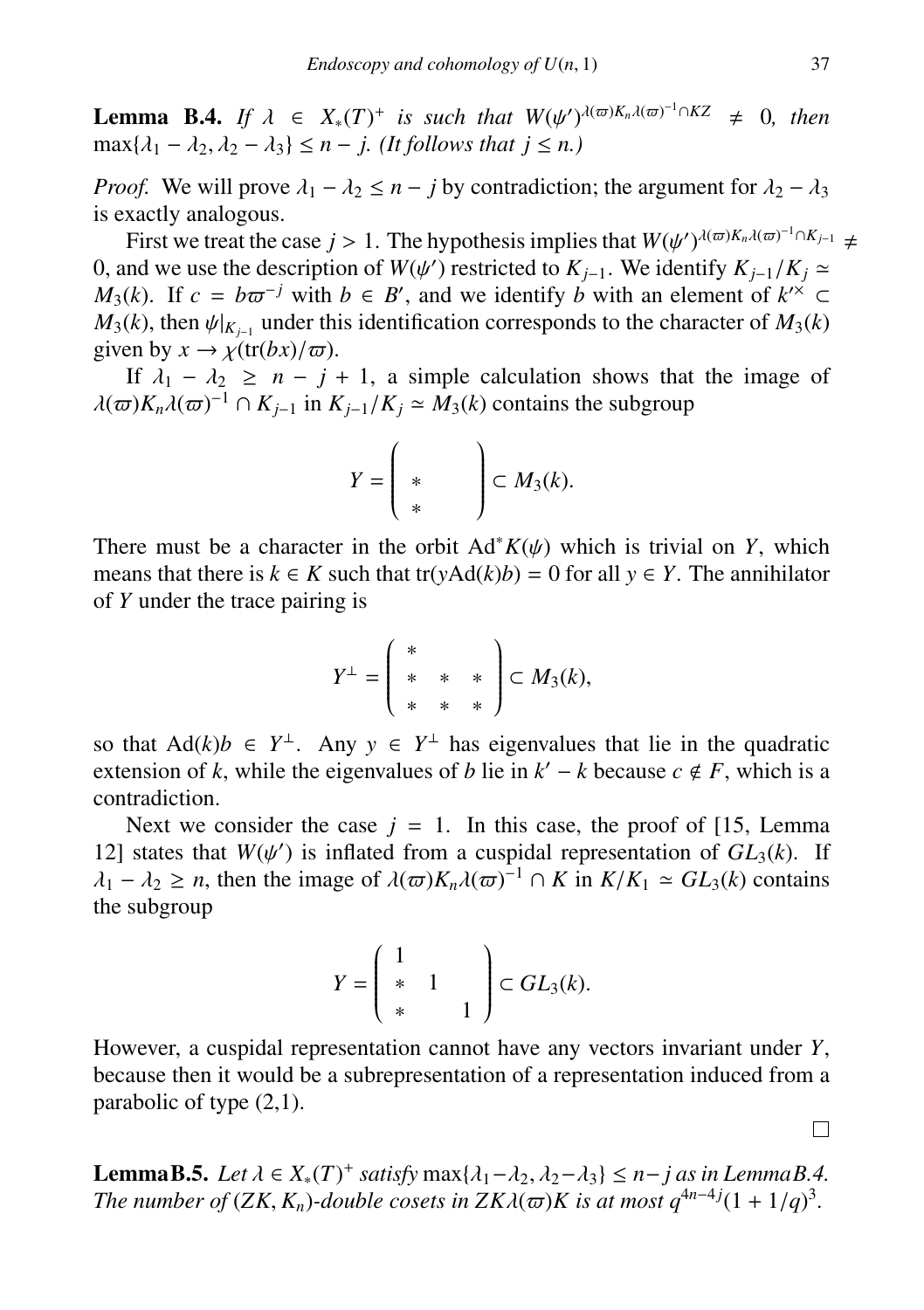*Proof.* Any double coset  $ZKgK_n$  contained in  $ZK\lambda(\omega)K$  has a representative with  $g \in \lambda(\omega)K$ . It may be seen that  $\lambda(\omega)k_1$  and  $\lambda(\omega)k_2$  represent the with  $g \in \lambda(\varpi)K$ . It may be seen that  $\lambda(\varpi)k_1$  and  $\lambda(\varpi)k_2$  represent the same double coset if and only if  $k_1 \in \lambda(\varpi)^{-1}K\lambda(\varpi)k_2K_1$  and so if we define same double coset if and only if  $k_1 \in \lambda(\varpi)^{-1} K\lambda(\varpi)k_2K_n$ , and so if we define  $K_1 = \lambda(\varpi)^{-1} K\lambda(\varpi) \cap K$  then the number of double cosets is equal to  $|K_1 \setminus K/K_n|$  $K_{\lambda} = \lambda(\varpi)^{-1} K \lambda(\varpi) \cap K$  then the number of double cosets is equal to  $|K_{\lambda} \setminus K/K_{n}|$ .<br>If  $i = n$  then  $\lambda_{1} = \lambda_{2} = \lambda_{2}$  so  $K_{\lambda} = K$ , hence the lemma is trivial. So we

If  $j = n$  then  $\lambda_1 = \lambda_2 = \lambda_3$  so  $K_\lambda = K$ , hence the lemma is trivial. So we assume  $j \leq n-1$  Then  $K_\lambda$  contains any matrix  $g = (g_{\lambda\lambda}) \in M_2(R)$  such may assume *j* ≤ *n* − 1. Then  $K_\lambda$  contains any matrix  $g = (g_{a,b}) \in M_3(R)$  such that  $y(g_{\lambda}) > n - i$ ,  $y(g_{\lambda}) > n - i$ ,  $y(g_{\lambda}) > 2n - 2i$ , and  $y(g_{\lambda}) = 0$  for that  $v(g_{2,1}) \ge n - j$ ,  $v(g_{3,2}) \ge n - j$ ,  $v(g_{3,1}) \ge 2n - 2j$ , and  $v(g_{ij}) = 0$  for 1 ≤ *i* ≤ 3 (the last condition ensures that *g* ∈ *K* as *g* mod  $\varpi$  is upper triangular). This implies that the image of  $K_\lambda$  in  $K/K_n \simeq GL_3(R/\varpi^n)$  has cardinality at least  $a^{5n+4}i(1-1/a)^3$ . Therefore  $q^{5n+4j}(1-1/q)^3$ . Therefore

$$
|K_{\lambda} \setminus K/K_n| \le |K/K_n|/|{\rm image}(K_{\lambda})|
$$
  
\n
$$
\le q^{9n}(1-q^{-3})(1-q^{-2})(1-q^{-1})/q^{5n+4}i(1-1/q)^3
$$
  
\n
$$
= q^{4n-4}i(1+q^{-1}+q^{-2})(1+q^{-1}) \le q^{4n-4}i(1+1/q)^3.
$$

Lemma B.4 implies that there are at most  $n^2$  choices of  $\lambda \in X^*$ ,<br>h that  $KZ\lambda(\pi)K$  supports invariant vectors, and combining this wi such that  $KZ\lambda(\varpi)K$  supports invariant vectors, and combining this with Lemma such that  $KZ\lambda(\varpi)K$  supports invariant vectors, and combining this with Lemma<br>B.5 shows that there are at most  $n^2q^{4n-4}j(1 + 1/q)^3$  double cosets  $KZgK_n$  that<br>support invariant vectors. This gives support invariant vectors. This gives

$$
\dim V(\psi')^{K_n} \le n^2 q^{4n-4j} (1 + 1/q)^3 \dim W(\psi').
$$

We now bound dim  $W(\psi')$ . We first assume that  $j \ge 2$ . Our assumption that *F* implies that the field *F''* in [15] Lemma 121 is the same as *F'* and the  $c \notin F$  implies that the field *F*<sup> $\prime\prime$ </sup> in [15, Lemma 12] is the same as *F*<sup> $\prime$ </sup>, and the groups  $H_i$  are given by  $H_0 = R^{\prime\prime}$  and  $H_i = U'_i$  for  $i \ge 1$ . Following the proof of that lemma, we see that  $W(\psi')$  is the representation associated to the character  $\psi'$  on  $R^{\prime\prime}$  by [15 Thm 1]. When *i* is even that theorem implies that  $W(\psi')$  is the induction of a character of  $R^{/x}K_{j/2}$  to *K*, so that dim  $W(\psi') = |K : R^{/x}K_{j/2}|$ . We have  $|K : R^{/x}K_{i/2}| = a^{3j}(1 - 1/a)(1 - 1/a^2) \le a^{3j}$ on  $R^x$  by [15, Thm 1]. When *j* is even, that theorem implies that  $W(\psi')$  is the duction of a character of  $R^xK_{\psi}$  to K so that dim  $W(\psi') = |K \cdot R^xK_{\psi}|\psi$ . have  $|K: R^{x}K_{j/2}| = q^{3j}(1 - 1/q)(1 - 1/q^2) \leq q^{3j}$ .<br>When *i* is odd, we let  $i = 2i + 1$ . The cons

When *j* is odd, we let  $j = 2i + 1$ . The construction of  $W(\psi')$  in this case<br>escribed on [15, n. 448], and is given by inducing a representation *I* from is described on [15, p. 448], and is given by inducing a representation *J* from  $R^{\prime\prime}(K_i)$  to *K*. The discussion on p. 448 implies that *J* has the same dimension as the two representations denoted  $V(\bar{\varphi}^{\prime\prime})$  and  $V(\psi)$  there, and Howe states that  $\dim V(\psi) = (\#\widetilde{U} / \widetilde{\gamma})^{1/2}$  for two groups  $\widetilde{U}$  and  $\widetilde{\gamma}$ . Moreover, on p. 447 be states dim  $V(\psi) = (\#H/\mathbb{Z})^{1/2}$  for two groups H and Z. Moreover, on p. 447 he states<br>that  $\widetilde{\mathcal{H}}/\widetilde{\mathcal{I}} \approx \mathcal{H}/\mathcal{I} \approx K/\mathcal{I}/K$ . As  $\widetilde{\mathcal{I}} > 1$ , we have dim  $I = |K/\mathcal{I}/K|^{1/2} = |A|^2 = \sigma^3$ . that  $\overline{H}/\overline{Z} \simeq H/\overline{Z} \simeq K_i/U_i' K_{i+1}$ . As  $i \ge 1$ , we have dim  $J = |K_i/U_i' K_{i+1}|^{1/2} = q^3$ .<br>We then have dim  $W(u') = q^3|K \cdot R'^* K| = q^3 q^{6i}(1 - 1/q)(1 - 1/q^2) < q^{6i+3} = q^{3j}$ . We then have dim  $W(\psi') = q^3 |K : R^{\prime\prime} K_i| = q^3 q^{6i} (1 - 1/q)(1 - 1/q^2) \le q^{6i+3} = q^{3j}$ .<br>In the remaining case  $j = 1$ ,  $W(\psi')$  is inflated from a cuspidal representation

In the remaining case *j* = 1, *W*( $\psi'$ ) is inflated from a cuspidal representation of *GL*<sub>3</sub>(*k*). Such a cuspidal representation has dimension ( $q^2-1$ )( $q-1$ ). Therefore 0 ) is inflated from a cuspidal representation  $\dim W(\psi') = (q^2 - 1)(q - 1) \le q^3 = q^{3j}.$ <br>In all cases we have verified dim W(i)

In all cases we have verified dim  $W(\psi') \le q^{3j}$ . Hence

$$
\dim V(\psi')^{K_n} \leq n^2 q^{4n-4j} (1+1/q)^3 \cdot q^{3j} \leq n^2 q^{4n} (1+1/q)^3.
$$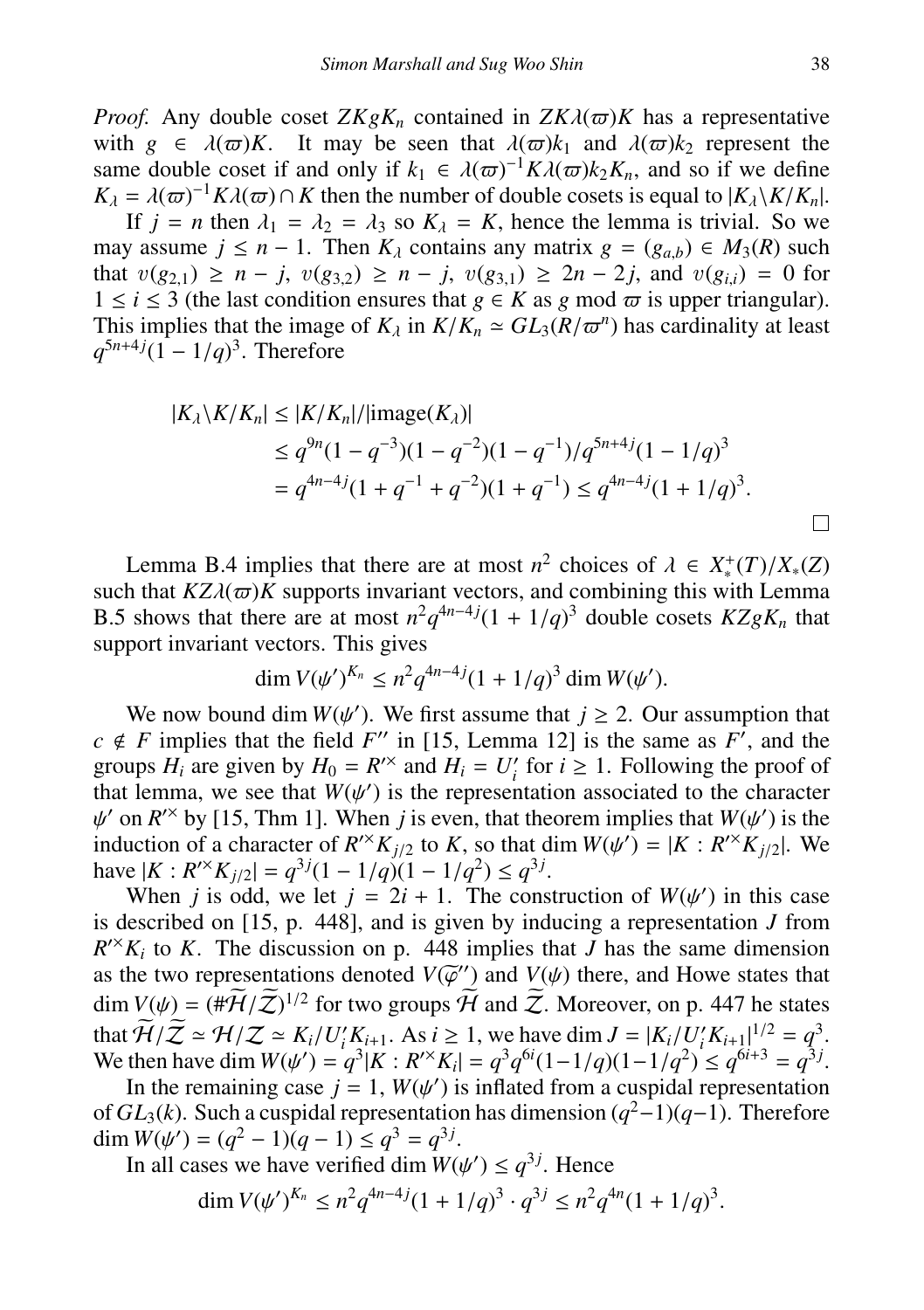**B.5. The ramified case.** In this case we must have  $j \ge 2$ . Moreover,  $F'$ is tamely ramified over *F* (since  $p \neq 3$ ) and generated by a cube root of a uniformizer  $\varpi$  of *F*. Thus we may assume  $\varpi^3 = \varpi$ . Choose our basis for *R*<sup>'</sup> as a free *R*-module to be  $\{1, \varpi', \varpi'^2\}$ . With this choice, the image of  $\varpi'$  in *G* is is

$$
\varpi' = \left(\begin{array}{cc} & \varpi \\ 1 & \\ & 1 \end{array}\right).
$$

We see that  $\varpi^i A'$  is given by

$$
\varpi^{\prime 3i} A' = \varpi^i \begin{pmatrix} * & \varpi * & \varpi * \\ * & * & \varpi * \\ * & * & * \end{pmatrix},\tag{B.1}
$$

$$
\varpi^{\prime 3i+1}A' = \varpi^i \left( \begin{array}{ccc} \varpi^* & \varpi^* & \varpi^* \\ * & \varpi^* & \varpi^* \\ * & * & \varpi^* \end{array} \right),\tag{B.2}
$$

$$
\varpi'^{3i+2}A' = \varpi^i \left( \begin{array}{ccc} \varpi^* & \varpi^* & \varpi^2* \\ \varpi^* & \varpi^* & \varpi^* \\ * & \varpi^* & \varpi^* \end{array} \right),\tag{B.3}
$$

where the \*'s lie in *R*. As  $K' = A^{\prime\prime}$ ,  $K'$  is the lower triangular Iwahori subgroup.

The proof may be naturally broken into cases depending on the residue class of *j* modulo 3. We may assume that  $j \neq 1$  (3), as in this case we have  $c \in F$ . Note that we are using our assumption that  $\varpi'^3 = \varpi$  here.

As in the unramified case, we begin by observing that it suffices to bound dim *W*( $\psi'$ ) and the number of double cosets *K'F<sup>'×</sup>gK<sub>n</sub>*</sub> such that *W*( $\psi'$ )<sup>*gK<sub>n</sub>g*<sup>-1</sup>∩*K'F<sup>×</sup></sup> ≠*<br>0. This condition depends only on *K'F'<sup>×</sup>gK<sub>n</sub>*</sub> and the following lemma gives a</sup> 0. This condition depends only on  $K'F^{\prime\prime}gK$ , and the following lemma gives a convenient set of representatives for these double cosets.

**Lemma B.6.** *If*  $\Sigma = {\lambda \in X_*(T) : \lambda_1 + \lambda_2 + \lambda_3 = 0}$ *, we have*  $G =$  $\lambda \in \Sigma$   $K'F'^\times \lambda(\varpi)K$ .

*Proof.* We use the Bruhat decomposition. Let  $T^1$  and  $N(T)$  be the maximal compact subgroup and normalizer of *T*. We define the Weyl group  $W = N(T)/T$ <br>and affine Weyl group  $\widetilde{W} = N(T)/T^1$  We identify *W* with the group of and affine Weyl group  $\overline{W} = N(T)/T^1$ . We identify *W* with the group of permutation matrices in *K* and hence with a subgroup of  $\widetilde{W}$ . We then have permutation matrices in  $K$ , and hence with a subgroup of  $\widetilde{W}$ . We then have  $\widetilde{W} \simeq X_*(T) \rtimes W$ , and  $\widetilde{W}$  may be identified with matrices of the form  $\lambda(\varpi)$ *w* with  $\lambda \in X_*(T)$  and  $w \in W$ .

We have  $\varpi \in N(T)$ , and it may be seen that  $\widetilde{W} = \langle \varpi' \rangle \Sigma W$ . Indeed, the action  $\pi'$  on  $\widetilde{W}/W \approx X(T)$  by left multiplication is given by of  $\overline{\omega}'$  on  $\widetilde{W}/W \simeq X_*(T)$  by left multiplication is given by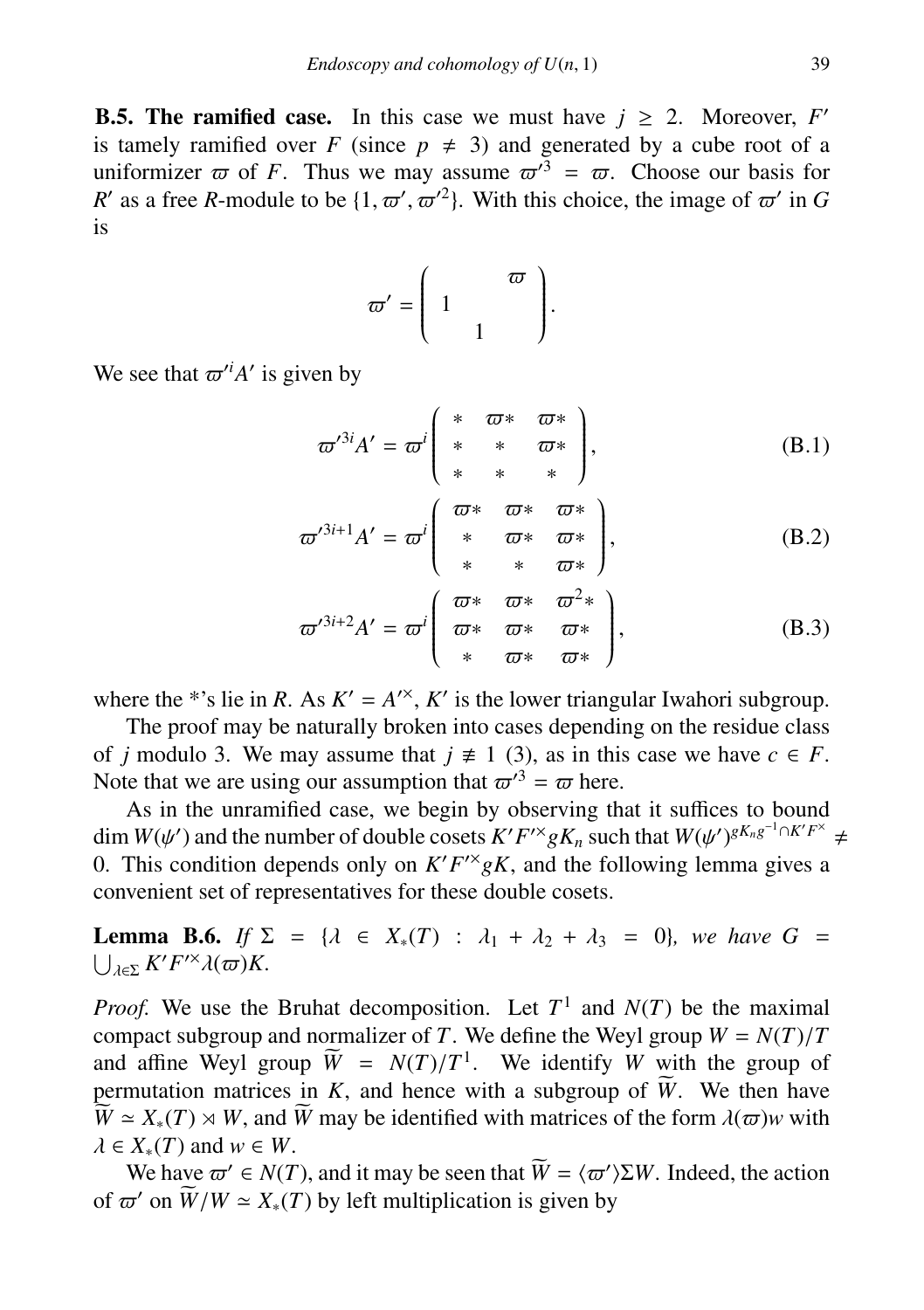$$
\varpi'(\lambda_1,\lambda_2,\lambda_3)=(\lambda_3+1,\lambda_1,\lambda_2),
$$

so every orbit contains a unique element of Σ. The Bruhat decomposition then gives

$$
G = \bigcup_{w \in \widetilde{W}} K'wK' = \bigcup_{\lambda \in \Sigma} K' \langle \varpi' \rangle \lambda(\varpi)WK' = \bigcup_{\lambda \in \Sigma} K'F'^{\times}\lambda(\varpi)K
$$

as required.

The next lemma bounds those  $\lambda \in \Sigma$  such that  $K'F'^{\times}\lambda(\varpi)K$  supports invariant tors vectors.

**Lemma B.7.** *If*  $\lambda \in \Sigma$  *satisfies*  $W(\psi')^{\lambda(\varpi)K_n\lambda(\varpi)^{-1}\cap K'F'^{\times}} \neq 0$ *, then* 

$$
\max\{\lambda_1 - \lambda_2, \lambda_2 - \lambda_3, \lambda_3 - \lambda_1 + 1\} \le n - i - 1 \quad \text{if} \quad j = 3i + 2,\tag{B.4}
$$

$$
\max\{\lambda_2 - \lambda_1, \lambda_3 - \lambda_2, \lambda_1 - \lambda_3 - 1\} \le n - i - 1 \quad \text{if} \quad j = 3i. \tag{B.5}
$$

*In either case, summing the three bounds gives*  $j \leq 3n - 2$ *.* 

*Proof.* We may naturally identify  $K'/K'_{1}$  and  $K'_{j-1}/K'_{j}$  with  $(k^{\times})^{3}$  and  $k^{3}$  using the coordinate entries in such a way that the adjoint action of  $K'/K'$  on  $K'$  / $K'$ the coordinate entries in such a way that the adjoint action of  $K'/K'_1$  on  $K'_{j-1}/K'_j$ <br>is given by is given by

$$
\mathrm{Ad}(x_1, x_2, x_3)(y_1, y_2, y_3) = \begin{cases} (x_1 x_2^{-1} y_1, x_2 x_3^{-1} y_2, x_3 x_1^{-1} y_3), & j \equiv 0 \ (3), \\ (x_1^{-1} x_2 y_1, x_2^{-1} x_3 y_2, x_3^{-1} x_1 y_3), & j \equiv 2 \ (3). \end{cases}
$$

Moreover, if *c* is equal to  $\varpi^{(-j-2)}$ *b* with  $b \in B' \simeq k^{\times}$ , then the character  $\psi$  of  $K' \times K'$  is given by  $\psi(x, y_2, y_2) = \psi(b(x, +y_2 + y_2)/\pi)$ . This implies that  $K'_{j-1}/K'_{j}$  is given by  $\psi(y_1, y_2, y_3) = \chi(b(y_1 + y_2 + y_3)/\varpi)$ . This implies that Ad<sup>\*</sup>(*h*) $\psi$  is nontrivial on every coordinate subgroup in  $K'_{j-1}/K'_j \simeq k^3$  for any  $h \in K'$  $h \in K'$ .

If  $W(\psi')^{\lambda(\varpi)K_n\lambda(\varpi)^{-1}\cap K'F'^{\times}} \neq 0$ , then  $W(\psi')^{\lambda(\varpi)K_n\lambda(\varpi)^{-1}\cap K'_{j-1}} \neq 0$ . Because  $\psi'$ <sup>1</sup><sub>j</sub><sup>1</sup> is a sum of characters of the form  $Ad^*(h)\psi$  with  $h \in K'$  one such  $W(\psi')|_{K'_{j-1}}$  is a sum of characters of the form  $Ad^*(h)\psi$  with  $h \in K'$ , one such the property were the trivial on  $l(\neg K/\neg z^{-1} \cap K')$  with invaling that the invasion character must be trivial on  $\lambda(\varpi)K_n\lambda(\varpi)^{-1} \cap K'_{j-1}$ , which implies that the image of  $\lambda(\varpi)K_n\lambda(\varpi)^{-1} \cap K'_{j-1}$  in  $K'_{j-1}/K'_{j}$  does not contain a coordinate subgroup. By combining the definition  $K'_{j-1} = 1 + \varpi^{j-1}A'$  with (B.1)–(B.3), we see that this implies the inequalities (B.4) and (B.5) implies the inequalities  $(B.\dot{4})$  and  $(B.5)$ .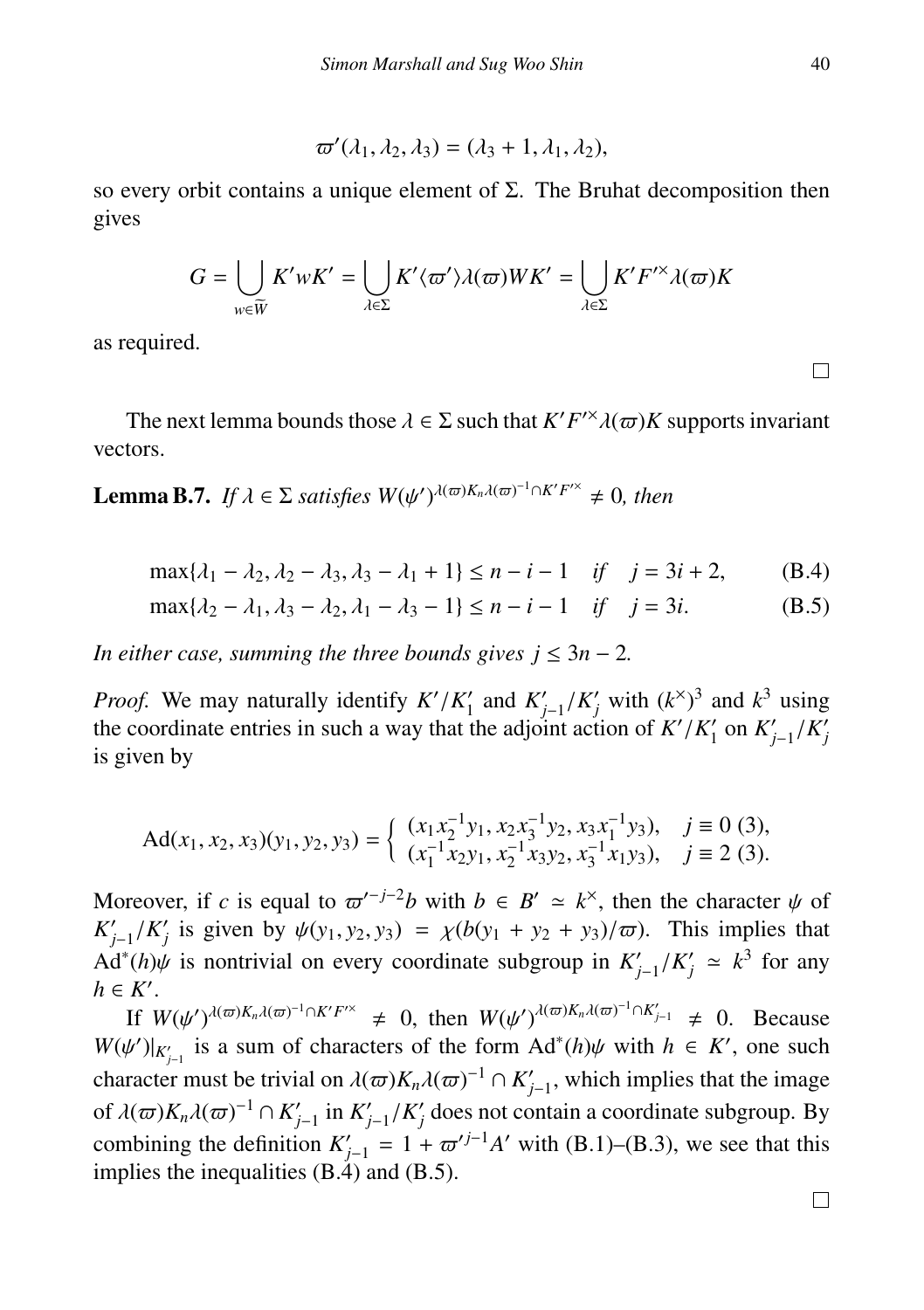**Lemma B.8.** Let  $\lambda \in \Sigma$  satisfy (B.4) or (B.5). The number of  $(K'F^{\prime\ast}, K_n)$ -<br>double cosets in  $K'F'^{\times}\lambda(\varpi)K$  is at most  $q^{3n-2i}(1 + 1/q)^3$  when  $j = 3i$ , and  $q^{3n-2i-2}(1 + 1/q)^3$  when  $i = 3i + 2$  $\overline{F}^{\prime\prime}$  $q^{3n-2i-2}(1+1/q)^3$  *when*  $j = 3i + 2$ *.* 

*Proof.* Any double coset  $K'F'^{\times}gK_n$  contained in  $K'F'^{\times}(\omega)K$  has a representative of the form  $\lambda(\omega)k$  and two elements  $\lambda(\omega)k$ , and  $\lambda(\omega)k_0$  represent the same tive of the form  $\lambda(\varpi)k$ , and two elements  $\lambda(\varpi)k_1$  and  $\lambda(\varpi)k_2$  represent the same<br>double coset if and only if  $k_2 \in \lambda(\varpi)^{-1} K' F'^{\times} \lambda(\varpi) k_1 K$ . Therefore if we define double coset if and only if  $k_2 \in \lambda(\varpi)^{-1} K' F'^{\times} \lambda(\varpi) k_1 K_n$ . Therefore if we define  $K' = \lambda(\varpi)^{-1} K' \lambda(\varpi) \cap K$  the number of double cosets is bounded by  $|K' \setminus K/K|$ .  $K'_{\lambda} = \lambda(\varpi)^{-1} K' \lambda(\varpi) \cap K$ , the number of double cosets is bounded by  $|K'_{\lambda} \setminus K/K_n|$ .<br>It may be seen that K' contains any matrix  $g = (g_{\lambda}) \in M_2(R)$  satisfying the It may be seen that  $K'_{\lambda}$  contains any matrix  $g = (g_{a,b}) \in M_3(R)$  satisfying the conditions conditions

$$
v(g_{a,b}) \ge \max\{\lambda_b - \lambda_a + 1, 0\}, \quad a < b
$$
\n
$$
v(g_{i,i}) = 0, \quad 1 \le i \le 3
$$
\n
$$
v(g_{a,b}) \ge \max\{\lambda_b - \lambda_a, 0\}, \quad a > b
$$

on the upper triangular, diagonal, and lower triangular entries respectively. The reader should note that for each pair  $a \neq b$ , one may order  $(a, b)$  so that the inequalities on  $v(g_{a,b})$  and  $v(g_{b,a})$  have the form  $v(g_{a,b}) \ge c$ ,  $v(g_{b,a}) \ge 0$  for some *c* > 0. Moreover, the set of entries for which the inequality above reads  $v(g_{a,b})$  ≥ 0 form the unipotent radical of a Borel subgroup  $B_\lambda$  containing the diagonal matrices. It follows that  $K'_{\lambda}$  lies between  $B_{\lambda} \cap GL_3(R)$  and  $(B_{\lambda} \cap GL_3(R))K_1$ .<br>We will divide the proof into six cases depending on the possibilities for

We will divide the proof into six cases depending on the possibilities for  $B_\lambda$ . We treat one case in detail, and describe the modifications to be made in the others.

Case 1: 
$$
B_{\lambda} = \begin{pmatrix} * & * & * \\ & * & * \\ & & * \end{pmatrix}
$$

In this case, the significant congruence conditions imposed on  $g = (g_{a,b}) \in K'_a$ are

$$
v(g_{2,1}) \ge \lambda_1 - \lambda_2
$$
,  $v(g_{3,1}) \ge \lambda_1 - \lambda_3$ , and  $v(g_{3,2}) \ge \lambda_2 - \lambda_3$ . (B.6)

The image of  $K'_{\lambda}$  in  $K/K_n$  therefore has cardinality at least  $q^{9n+2\lambda_3-2\lambda_1}(1-1/q)^3$ , and so as in Lemma B.5 we have  $K' \setminus K/K \setminus (-K/K)$  limage $(K') \setminus (-1, 1)$ and so as in Lemma B.5 we have  $|K'_{\lambda} \setminus K/k'_{n}| \leq |K/K_{n}|/|\text{image}(K'_{\lambda})| \leq (1 + 1/a)^{3}a^{2\lambda_{1}-2\lambda_{3}}$ . If  $i = 3i$  then Lemma B.7 gives  $2\lambda_{1} - 2\lambda_{2} \leq 2n - 2i$  as required  $1/q$ <sup>3</sup> $q^{2\lambda_1-2\lambda_3}$ . If *j* = 3*i* then Lemma B.7 gives  $2\lambda_1 - 2\lambda_3 \le 2n - 2i$  as required.<br>If *i* = 3*i* + 2 I emma B.7 does not provide a strong enough bound for  $\lambda_1 - \lambda_2$ If  $j = 3i + 2$ , Lemma B.7 does not provide a strong enough bound for  $\lambda_1 - \lambda_3$ , and so we instead observe that the image of  $K'_{\lambda}$  in  $K/K_n$  contains those matrices satisfying

$$
v(g_{2,1}) \ge \lambda_1 - \lambda_2
$$
,  $v(g_{3,1}) \ge n$ , and  $v(g_{3,2}) \ge \lambda_2 - \lambda_3$ , (B.7)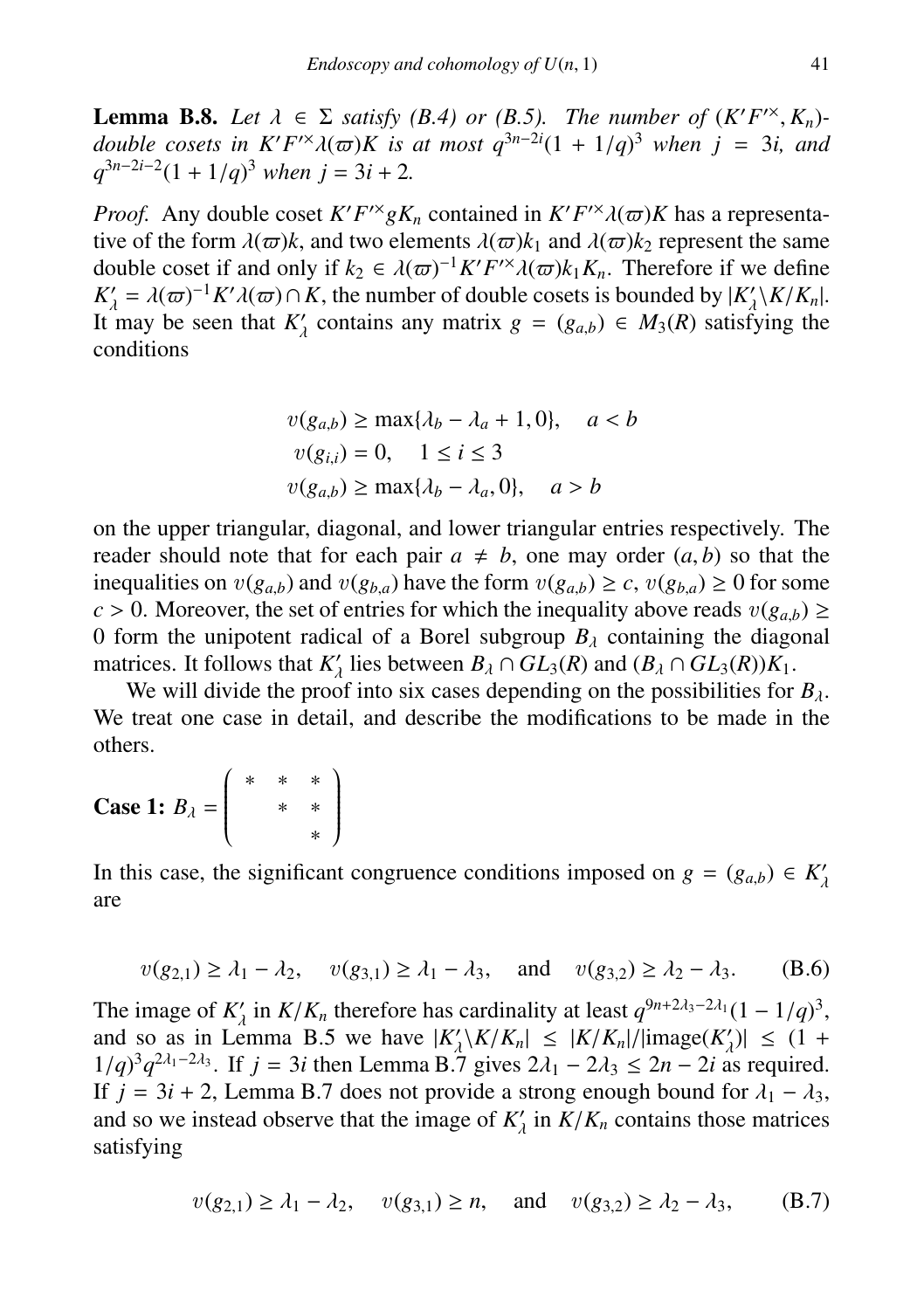with the other conditions unchanged. This group has cardinality at least  $q^{8n+\lambda_3-\lambda_1}(1-q)$  $1/q$ <sup>3</sup>, and so  $|K'_{\lambda} \setminus K/K_n| \le (1 + 1/q)^3 q^{n + \lambda_1 - \lambda_3}$ . Lemma B.7 gives

$$
\lambda_1 - \lambda_3 = (\lambda_1 - \lambda_2) + (\lambda_2 - \lambda_3) \le 2n - 2i - 2,
$$

which gives the Lemma in this case.

In the other five cases, we may apply the same method to produce a bound of the form  $|K'_{\lambda}|K/K_{n}| \leq (1 + 1/q)^{3}q^{\tau}$ , where  $\tau$  depends on the residue class of *i* modulo 3. We describe the underlying recipe for finding  $\tau$  in the case above *j* modulo 3. We describe the underlying recipe for finding  $\tau$  in the case above, and then show what it gives in each remaining case. When  $i = 0$  (3) we added and then show what it gives in each remaining case. When  $j \equiv 0$  (3), we added the right hand sides of (B.6), and the resulting expression  $2(\lambda_1 - \lambda_3)$  could be bounded using one application of Lemma B.7, which gave  $\tau$ . When  $j \equiv 2$  (3), we modified the bound in (B.6) corresponding to the non-simple positive root for  $B_{\lambda}$  to obtain (B.7), added the right hand sides, and bounded the result using two applications of Lemma B.7 to give  $\tau$ .

We now find  $\tau$  in the remaining 5 cases, and check that

$$
\tau \le \begin{cases} 3n - 2i - 2, & j = 3i + 2, \\ 3n - 2i, & j = 3i. \end{cases}
$$

Note that in some cases we may need to use the assumption that  $n \geq 1$ , which we are free to make.

Case 2:  $B_\lambda =$  ∗ ∗ ∗  $\overline{\phantom{a}}$ ∗ ∗ ∗  $\lambda$  $\begin{array}{c} \hline \end{array}$ 

The analog of (B.6) is

$$
v(g_{2,1}) \ge \lambda_1 - \lambda_2
$$
,  $v(g_{3,1}) \ge \lambda_1 - \lambda_3$ ,  $v(g_{2,3}) \ge \lambda_3 - \lambda_2 + 1$ ,

which is modified to  $v(g_{2,1}) \geq n$ . We have

$$
2\lambda_1 - 2\lambda_2 + 1 \le 2n - 2i - 1 = \tau \quad \text{when} \quad j = 3i + 2,
$$
  

$$
n + \lambda_1 - \lambda_2 + 1 \le 3n - 2i = \tau \quad \text{when} \quad j = 3i.
$$

Case 3:  $B_\lambda$  = ∗ ∗  $\overline{\phantom{a}}$ ∗ ∗ ∗ ∗  $\lambda$  $\begin{array}{c} \hline \end{array}$ 

The analog of (B.6) is

$$
v(g_{1,2}) \ge \lambda_2 - \lambda_1 + 1
$$
,  $v(g_{3,1}) \ge \lambda_1 - \lambda_3$ ,  $v(g_{3,2}) \ge \lambda_2 - \lambda_3$ ,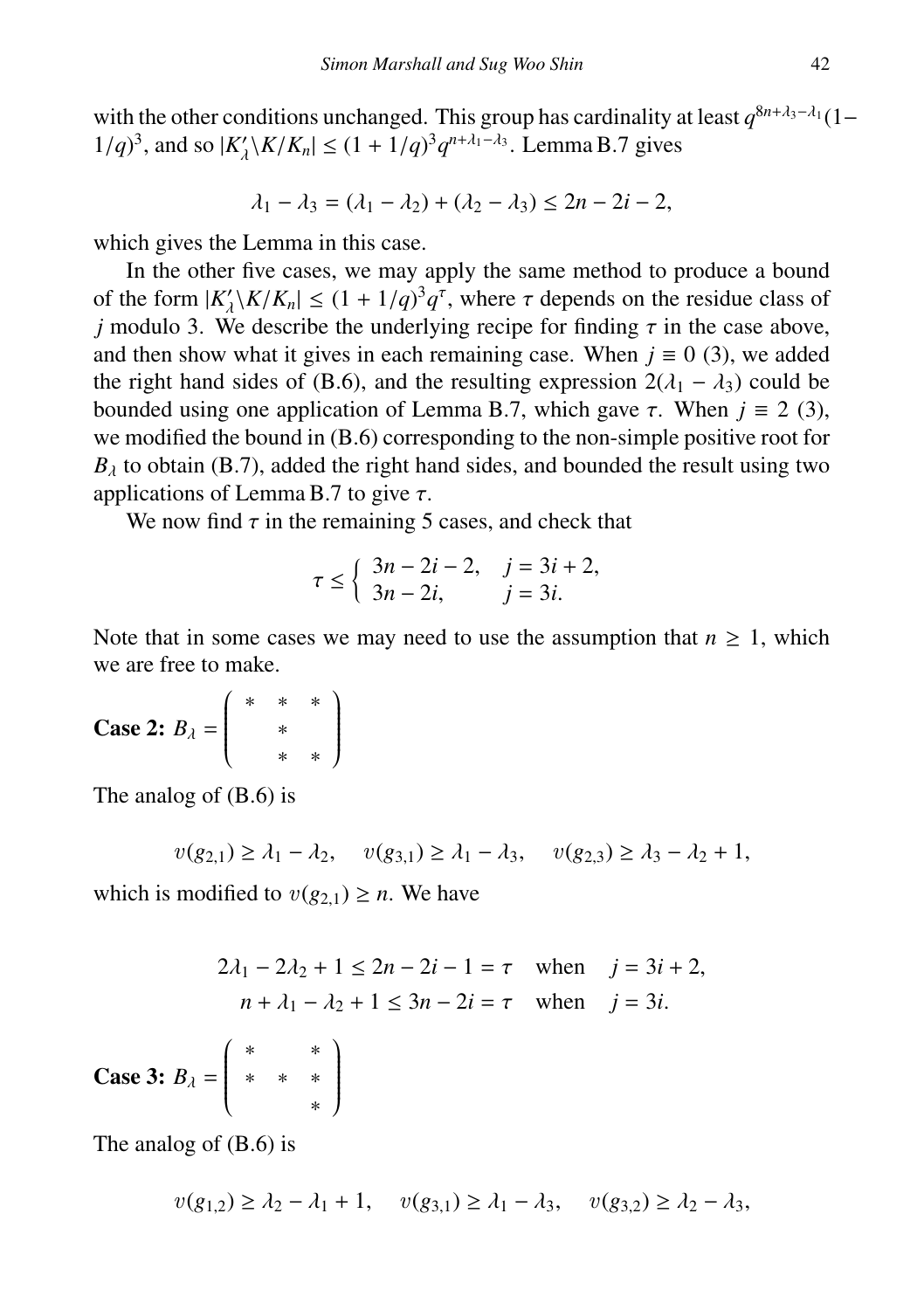which is modified to  $v(g_{3,2}) \ge n$ . We have

$$
2\lambda_2 - 2\lambda_3 + 1 \le 2n - 2i - 1 = \tau \quad \text{when} \quad j = 3i + 2,
$$
  
\n
$$
n + \lambda_2 - \lambda_3 + 1 \le 3n - 2i = \tau \quad \text{when} \quad j = 3i.
$$
  
\n**Case 4:**  $B_{\lambda} = \begin{pmatrix} * & * & * \\ * & * & * \\ * & * & * \end{pmatrix}$ 

The analog of (B.6) is

 $v(g_{2,1})$  ≥  $\lambda_1 - \lambda_2$ ,  $v(g_{1,3})$  ≥  $\lambda_3 - \lambda_1 + 1$ ,  $v(g_{2,3})$  ≥  $\lambda_3 - \lambda_2 + 1$ , which is modified to  $v(g_{2,3}) \ge n$ . We have

$$
2\lambda_3 - 2\lambda_2 + 2 \le 2n - 2i = \tau \quad \text{when} \quad j = 3i,
$$
  
\n
$$
n + \lambda_3 - \lambda_2 + 1 \le 3n - 2i - 2 = \tau \quad \text{when} \quad j = 3i + 2.
$$
  
\n**Case 5:**  $B_{\lambda} = \begin{pmatrix} * & & * \\ * & * & * \\ * & & * \end{pmatrix}$ 

The analog of (B.6) is

 $v(g_{1,2})$  ≥  $\lambda_2 - \lambda_1 + 1$ ,  $v(g_{1,3})$  ≥  $\lambda_3 - \lambda_1 + 1$ ,  $v(g_{3,2})$  ≥  $\lambda_2 - \lambda_3$ , which is modified to  $v(g_{1,2}) \ge n$ . We have

$$
2\lambda_2 - 2\lambda_1 + 2 \le 2n - 2i = \tau \quad \text{when} \quad j = 3i,
$$
  
\n
$$
n + \lambda_2 - \lambda_1 + 1 \le 3n - 2i - 2 = \tau \quad \text{when} \quad j = 3i + 2.
$$
  
\n**Case 6:**  $B_{\lambda} = \begin{pmatrix} * & & & \\ * & * & & \\ * & * & * & \end{pmatrix}$ 

The analog of (B.6) is

 $v(g_{1,2})$  ≥  $\lambda_2 - \lambda_1 + 1$ ,  $v(g_{1,3})$  ≥  $\lambda_3 - \lambda_1 + 1$ ,  $v(g_{2,3})$  ≥  $\lambda_3 - \lambda_2 + 1$ , which is modified to  $v(g_{1,3}) \ge n$ . We have

$$
2\lambda_3 - 2\lambda_1 + 3 \le 2n - 2i - 1 = \tau
$$
 when  $j = 3i + 2$ ,  
\n $n + \lambda_3 - \lambda_1 + 2 \le 3n - 2i = \tau$  when  $j = 3i$ .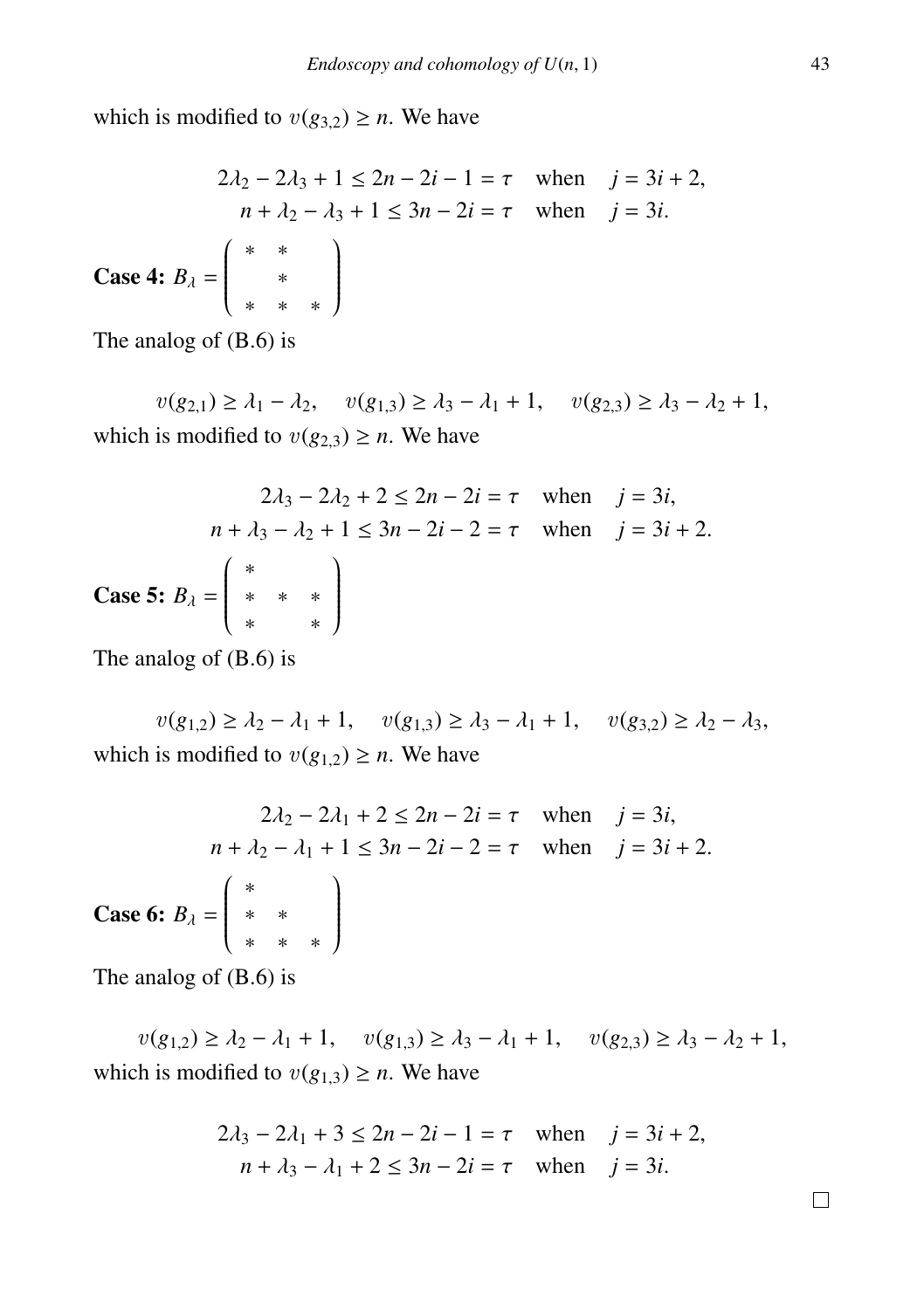There are at most  $9n^2$  choices of  $\lambda \in \Sigma$  satisfying the bounds of Lemma B.7.<br>eed if  $i = 3i + 2$  then the Lemma gives  $n - 1 \ge \lambda_1 - \lambda_2$ ,  $\lambda_2 - \lambda_3 \ge -2n + 3$ . Indeed, if  $j = 3i + 2$  then the Lemma gives  $n - 1 \ge \lambda_1 - \lambda_2, \lambda_2 - \lambda_3 \ge -2n + 3$ , and these two values determine  $\lambda \in \Sigma$  uniquely. If  $j = 3i$ , we have  $i \ge 1$  so the Lemma likewise gives  $2n - 3 \ge \lambda_1 - \lambda_2, \lambda_2 - \lambda_3 \ge -n + 2$ . Moreover, the bound of Lemma B.8 may be written as  $q^{3n-j+i}(1+1/q)^3$  in either case  $j = 3i$ bound of Lemma B.8 may be written as  $q^{3n-j+i}(1 + 1/q)^3$  in either case  $j = 3i$ <br>or  $j = 3i + 2$ . We therefore have at most  $9n^2q^{3n-j+i}(1 + 1/q)^3$  double cosets<br> $K'F^{\times} \circ K$  that support invariant vectors and  $K'F^{\prime\prime}gK_n$  that support invariant vectors, and

$$
\dim V(\psi')^{K_n} \le 9n^2 q^{3n-j+i} (1+1/q)^3 \dim W(\psi').
$$

If *j* is even,  $W(\psi')$  is again obtained by inducing a character from  $R^{\prime\prime}K_{j/2}'$  to  $K'$ ,<br>and we have dim  $W(\psi') = |K' \cdot R^{\prime\prime}K_{j'}'| = (1 - 1/\alpha)^2 \alpha^j$ . *j*/2 and we have dim  $W(\psi') = |K' : R'^{\times} K'_{j/2}| = (1 - 1/q)^2 q^j$ .<br>If *j* is odd, set  $j = 2l + 1$ . As before, Howe defines  $W(\psi')$  to be the induction

If *j* is odd, set  $j = 2l + 1$ . As before, Howe defines  $W(\psi')$  to be the induction<br>from  $R^{\prime\prime}K_l'$  to K' of a representation of dimension  $|K_l' : U_l'K_{l+1}'|^{1/2} = q$ . This gives dim  $W(\psi') \le q|K': R^{\prime\prime}K_{l'}'| = (1 - 1/q)^{2}q^{2l+1} = (1 - 1/q)^{2}q^{j}$ .<br>In either case, the bound dim  $W(\psi') \le q^{j}$  gives

In either case, the bound dim  $W(\psi') \le q^j$  gives

$$
\dim V(\psi')^{K_n} \le 9n^2 q^{3n-j+i} (1+1/q)^3 \cdot q^j = 9n^2 q^{3n+i} (1+1/q)^3.
$$

If *j* = 3*i* then the bound *j* ≤ 3*n* − 2 from Lemma B.7 gives *i* ≤ *n* − 1, while if  $j = 3i + 2$  then  $j \le 3n - 2$  gives  $i \le n - 2$ . In either case, this completes the proof of Theorem B.1.

#### References

- [1] James Arthur. *The endoscopic classification of representations*, volume 61 of *American Mathematical Society Colloquium Publications*. American Mathematical Society, Providence, RI, 2013. Orthogonal and symplectic groups.
- [2] Nicolas Bergeron and Laurent Clozel. Spectre automorphe des variétés hyperboliques et applications topologiques. *Astérisque*, (303):xx+218, 2005.
- [3] Nicolas Bergeron, John Millson, and Colette Moeglin. The Hodge conjecture and arithmetic quotients of complex balls. *Acta Math.*, 216(1):1–125, 2016.
- [4] J. N. Bernstein. Le "centre" de Bernstein. In *Representations of reductive groups over a local field*, Travaux en Cours, pages 1–32. Hermann, Paris, 1984. Edited by P. Deligne.
- [5] I. N. Bernšteĭn. All reductive p-adic groups are of type I. *Funkcional. Anal. i Priložen.*, 8(2):3–6, 1974.
- [6] A. Borel and N. Wallach. *Continuous cohomology, discrete subgroups, and representations of reductive groups*, volume 67 of *Mathematical Surveys and Monographs*. American Mathematical Society, Providence, RI, second edition, 2000.
- [7] Colin J. Bushnell and Philip C. Kutzko. *The admissible dual of* GL(*N*) *via compact open subgroups*, volume 129 of *Annals of Mathematics Studies*. Princeton University Press, Princeton, NJ, 1993.
- [8] Kevin Buzzard and Toby Gee. The conjectural connections between automorphic representations and Galois representations. In *Automorphic forms and Galois representations. Vol. 1*, volume 414 of *London Math. Soc. Lecture Note Ser.*, pages 135–187. Cambridge Univ. Press, Cambridge, 2014.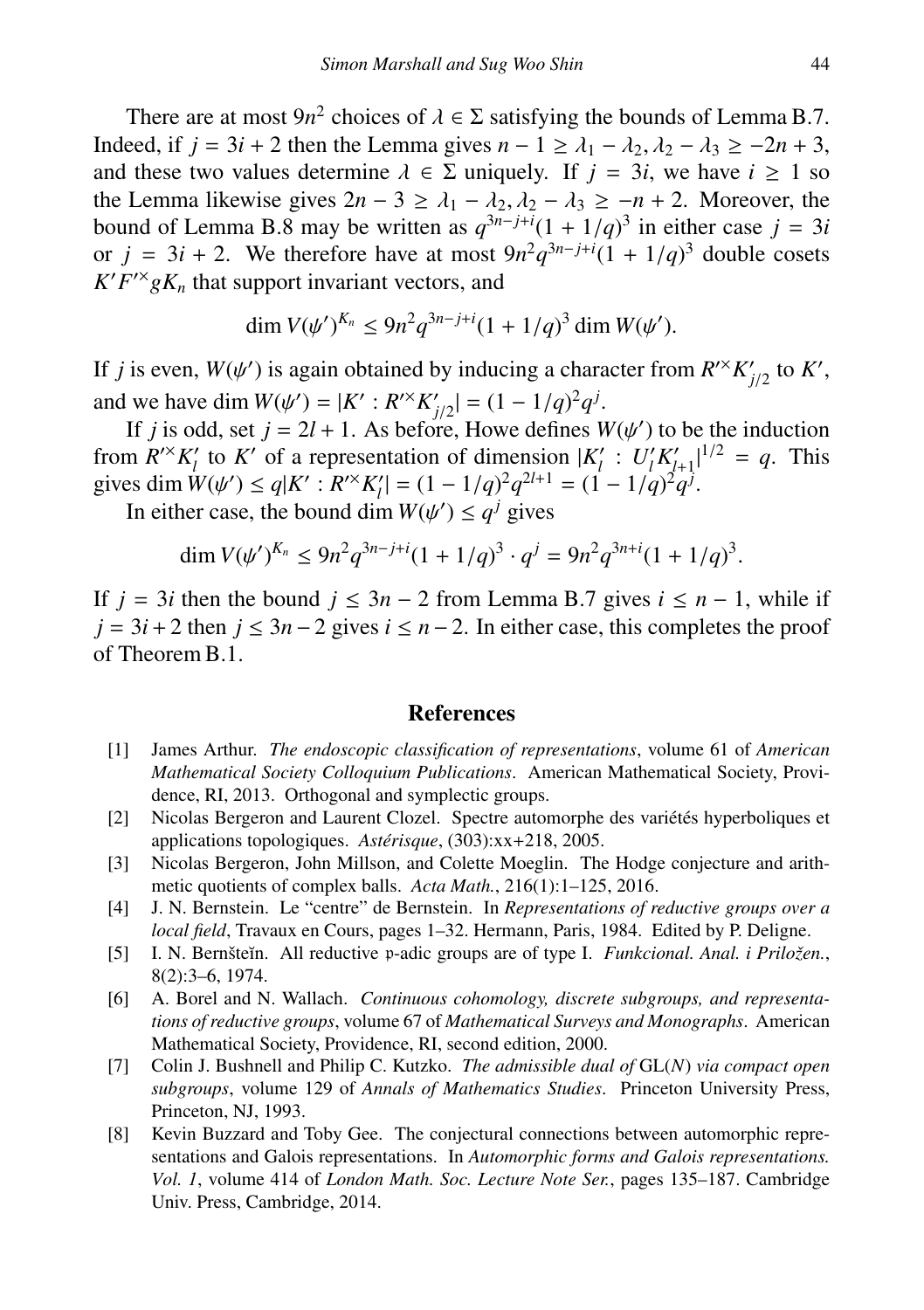- [9] Ana Caraiani. Local-global compatibility and the action of monodromy on nearby cycles. *Duke Math. J.*, 161(12):2311–2413, 2012.
- [10] H. Carayol. Représentations cuspidales du groupe linéaire. *Ann. Sci. École Norm. Sup. (4)*, 17(2):191–225, 1984.
- [11] Laurent Clozel. Motifs et formes automorphes: applications du principe de fonctorialite.´ In *Automorphic forms, Shimura varieties, and L-functions, Vol. I (Ann Arbor, MI, 1988)*, volume 10 of *Perspect. Math.*, pages 77–159. Academic Press, Boston, MA, 1990.
- [12] Mathieu Cossutta and Simon Marshall. Theta lifting and cohomology growth in *p*-adic towers. *Int. Math. Res. Not. IMRN*, (11):2601–2623, 2013.
- [13] David L. de George and Nolan R. Wallach. Limit formulas for multiplicities in  $L^2(\Gamma \backslash G)$ . *Ann. of Math. (2)*, 107(1):133–150, 1978.
- [14] Stephen S. Gelbart. *Automorphic forms on adèle groups*. Princeton University Press, Princeton, N.J.; University of Tokyo Press, Tokyo, 1975. Annals of Mathematics Studies, No. 83.
- [15] Roger E. Howe. Tamely ramified supercuspidal representations of Gl*n*. *Pacific J. Math.*, 73(2):437–460, 1977.
- [16] Tasho Kaletha, Alberto Minguez, Sug Woo Shin, and Paul-James White. Endoscopic classification of representations: Inner forms of unitary groups. *arXiv:1409.3731*.
- [17] Anthony W. Knapp. *Representation theory of semisimple groups*. Princeton Landmarks in Mathematics. Princeton University Press, Princeton, NJ, 2001. An overview based on examples, Reprint of the 1986 original.
- [18] Erez Lapid. On the support of matrix coefficients of supercuspidal representations of the general linear group over a local non-archimedean field. *arXiv:1802.07154*.
- [19] Simon Marshall. Endoscopy and cohomology growth on *U*(3). *Compos. Math.*, 150(6):903–910, 2014.
- [20] Simon Marshall. Endoscopy and cohomology growth on a quasi-split *U*(4). In *Families of Automorphic Forms and the Trace Formula*, Simons Symposia, pages 297–325. Springer International Publishing Switzerland, 2016.
- [21] Ralf Meyer and Maarten Solleveld. Characters and growth of admissible representations of reductive *p*-adic groups. *J. Inst. Math. Jussieu*, 11(2):289–331, 2012.
- [22] Colette Moeglin and David Renard. Sur les paquets d'Arthur aux places reels, translation. ´ *arXiv:1704.05096*.
- [23] Colette Moeglin and Jean-Loup Waldspurger. *Stabilisation de la formule des traces tordue. Vol. 1*, volume 316 of *Progress in Mathematics*. Birkhäuser/Springer, Cham, 2016.
- [24] Colette Moeglin and Jean-Loup Waldspurger. *Stabilisation de la formule des traces tordue. Vol. 2*, volume 317 of *Progress in Mathematics*. Birkhäuser/Springer, Cham, 2016.
- [25] Chung Pang Mok. Endoscopic classification of representations of quasi-split unitary groups. *Mem. Amer. Math. Soc.*, 235(1108):vi+248, 2015.
- [26] Allen Moy. Local constants and the tame Langlands correspondence. *Amer. J. Math.*, 108(4):863–930, 1986.
- [27] Jonathan D. Rogawski. Analytic expression for the number of points mod *p*. In *The zeta functions of Picard modular surfaces*, pages 65–109. Univ. Montreal, Montreal, QC, 1992. ´
- [28] Peter Sarnak and Xiao Xi Xue. Bounds for multiplicities of automorphic representations. *Duke Math. J.*, 64(1):207–227, 1991.
- [29] Gordan Savin. Limit multiplicities of cusp forms. *Invent. Math.*, 95(1):149–159, 1989.
- [30] David A. Vogan, Jr. Unitarizability of certain series of representations. *Ann. of Math. (2)*, 120(1):141–187, 1984.
- [31] David A. Vogan, Jr. and Gregg J. Zuckerman. Unitary representations with nonzero